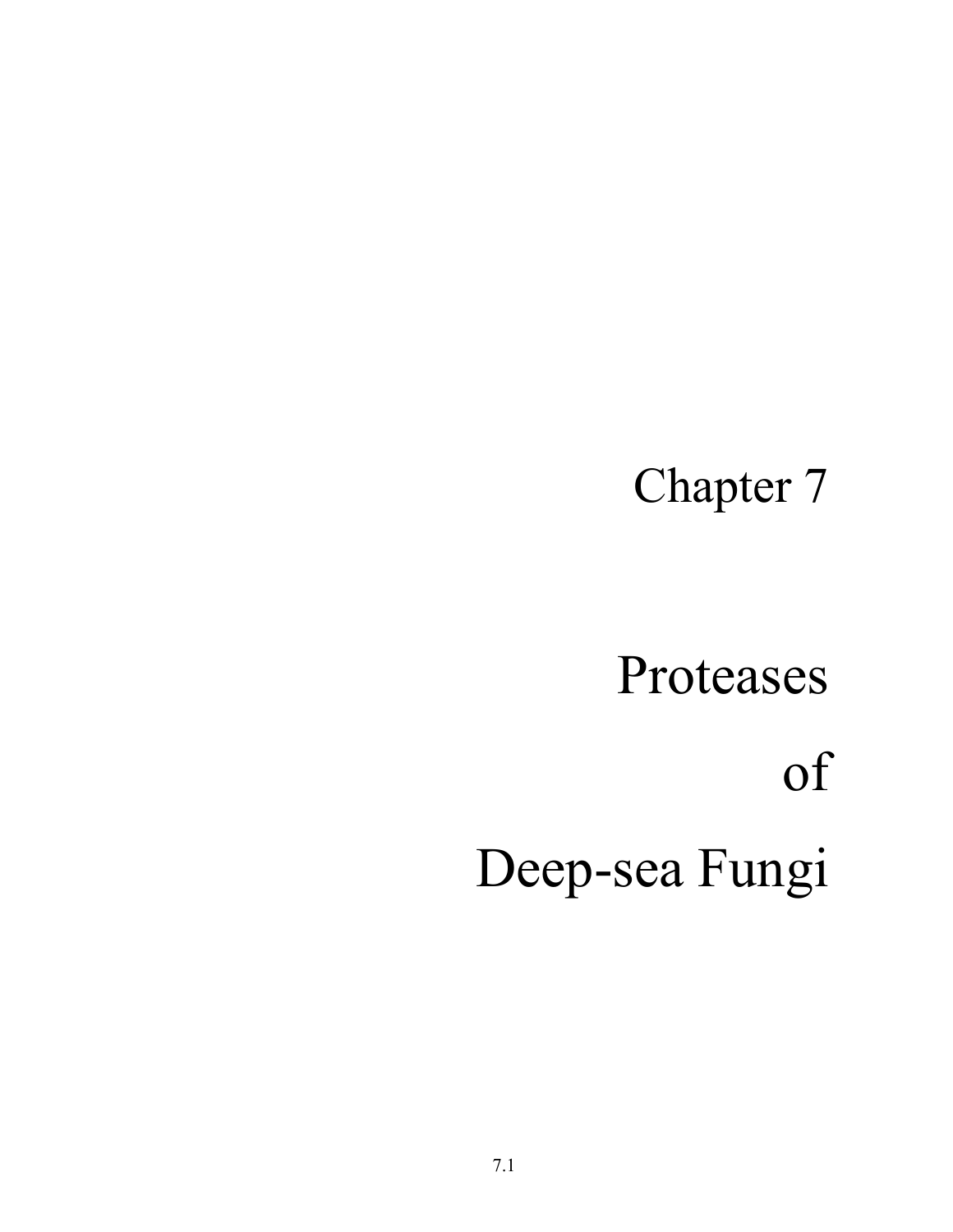#### **7.1 Introduction**

The deep-sea environment is a source of unique microorganism with great potential for biotechnological exploitation. Very few studies concerning the isolation and characterization of deep-sea microorganisms have been carried out, and investigations in this field may lead to many new discoveries. Microorganisms living in the deep sea have special features that allow them to live in this extreme environment, and it seems likely that further studies of these organisms will provide important insights into the origin of life and its evolution.

Fungi from marine habitats have received much attention in recent years for the production of useful secondary metabolites [Liberra & Lindequist, 1995; Yu *et al*., 2003; Jensen & Fenical, 2002]. Research on marine fungi and biotechnologically useful enzymes produced by them, however, has been restricted to those isolated from coastal habitats and to lignocellulose degrading enzymes for application in bioremediation and paper industries [Raghukumar, 2000; 2002]. Fungi and their enzymes from the deep-sea environment have received scant attention. The deep-sea inhabitants being present in extreme conditions produce extracellular enzymes, which are active under such conditions. Amongst the extracellular enzymes produced, proteases are important class of enzymes, which occupy a pivotal position with respect to their physiological role. Proteolytic enzymes play an important role in remineralisation processes in the sea, mainly because proteins and peptides constitute a substantial portion of the organic nutrients present in the deep-sea sediments as well as suspended particulate matter [Banse, 1990; Smith *et al*., 1992]. Raghukumar &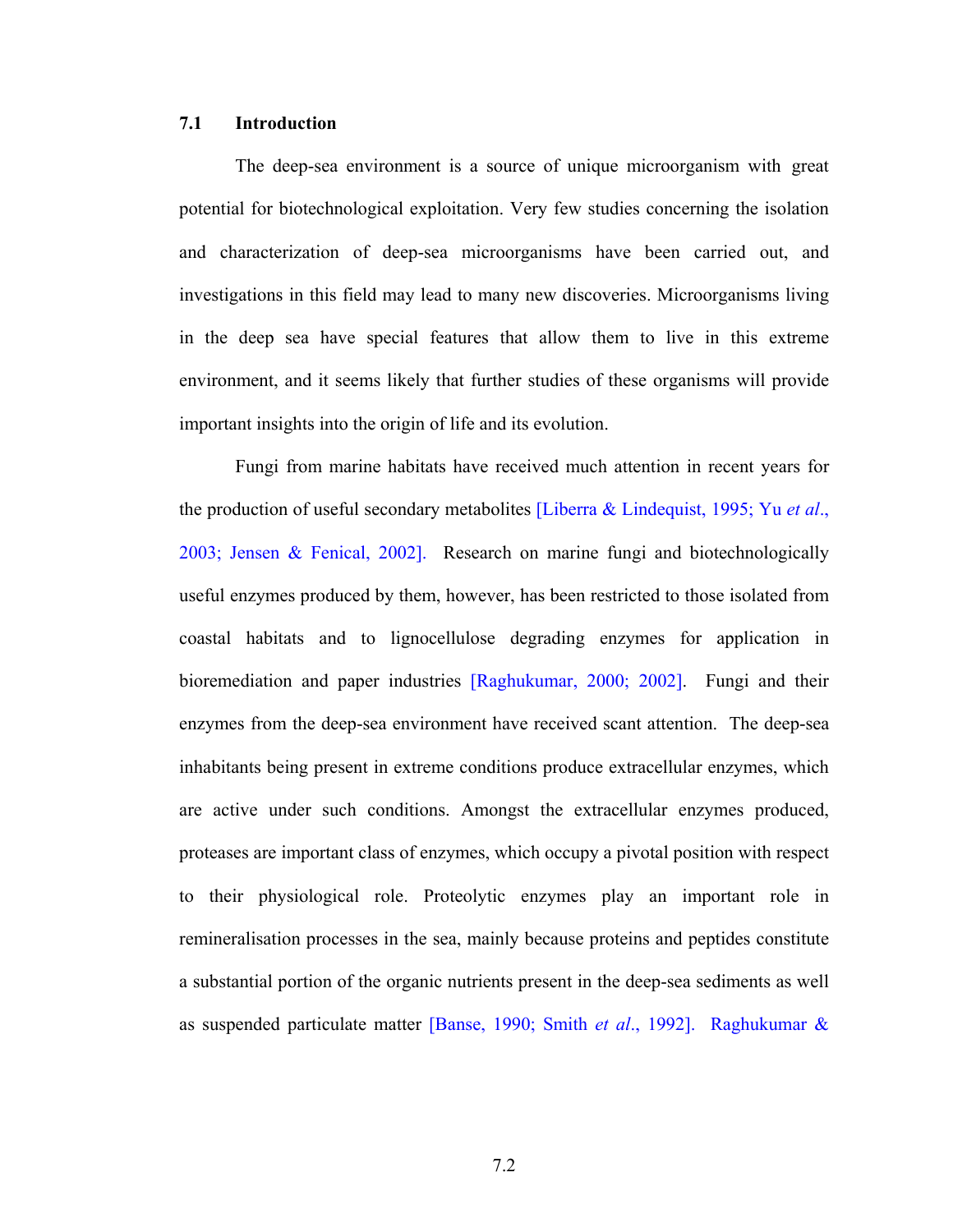Raghukumar [1998], reported production of protease enzyme under simulated deepsea conditions by two filamentous fungi isolated from deep-sea calcareous sediments.

Protease refers to a group of enzymes whose catalytic function is to hydrolyze (breakdown) peptide bonds of proteins. They are also called proteolytic enzymes or proteinases. They are ubiquitous in nature. Proteases differ in their ability to hydrolyze various peptide bonds. They are highly complex group of enzymes, which vary enormously in their physicochemical and catalytic properties. Each type of protease acts on a specific kind of peptide bond. They are produced intra- and extracellularly. Proteases execute a large variety of complex physiological functions. Their importance in conducting the essential metabolic and regulatory functions is evident from their occurrence in all forms of living organisms. Proteases play a critical role in many physiological and pathological processes such as protein catabolism, blood coagulation, cell growth and migration, tissue arrangement, morphogenesis in development, inflammation, tumor growth and metastasis, activation of zymogens, and transport of secretory proteins across membranes. In general, extracellular proteases catalyze the hydrolysis of large proteins to smaller molecules for subsequent absorption by the cell whereas intracellular proteases play a critical role in the regulation of metabolism [Kalisz, 1988; Rao *et al*., 1998].

Previously, proteases were classified by Hartley (1960) into four classes as,

- 1. Serine proteases,
- 2. Aspartic proteases,
- 3. Cysteine proteases and
- 4. Metalloproteases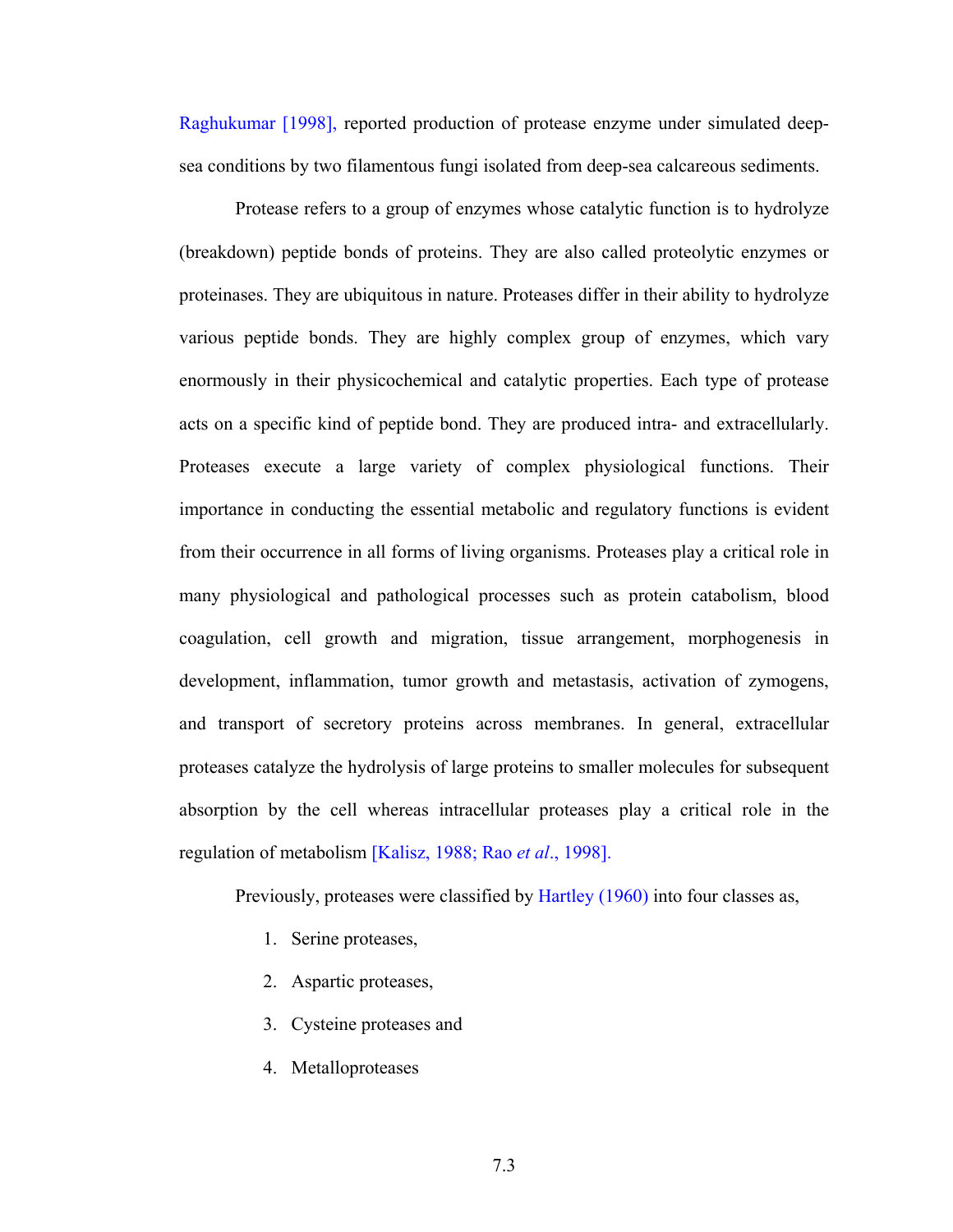According to the Nomenclature Committee of the International Union of Biochemistry, proteases are classified in subgroup 4 of group 3 (Hydrolases) [Dixon  $\&$ Webb, 1979,]. This classification was further recommended by Nomenclature Committee of 1992 (International Union of Biochemistry, 1992). However, proteases do not comply easily with the general system of enzyme nomenclature due to their huge diversity of action and structure.

Currently, proteases are classified on the basis of three major criteria as,

- 1. Type of reaction catalyzed,
- 2. Chemical nature of the catalytic site and
- 3. Evolutionary relationship with reference to structure [Barret, 1994]

Even though a lot of work has been carried out to explore the possibility of harnessing extremophiles as potential protease producers, fungi from extreme conditions of deep sea have not yet been tapped for this purpose. Barophilic enzymes having characteristic substrate specificity would be very useful for industrial applications such as proteases and glucanases for detergents and DNA polymerases for PCR amplification. Michels & Clark [1997] purified and characterized a protease from *Methanococcus jannaschii*. This enzyme is the first protease to be isolated from an organism adapted to a high pressure and high temperature environment. The partially purified enzyme has a molecular mass of 29 kDa and narrow substrate specificity. Enzyme activity increased as the temperature increased up to  $116^{\circ}$ C and enzyme activity was measurable up to  $130^{\circ}$ C, one of the highest temperatures reported for the function of any enzyme. These results suggest that enzymes produced by these highpressure adapted bacteria should be more functional under high-pressure conditions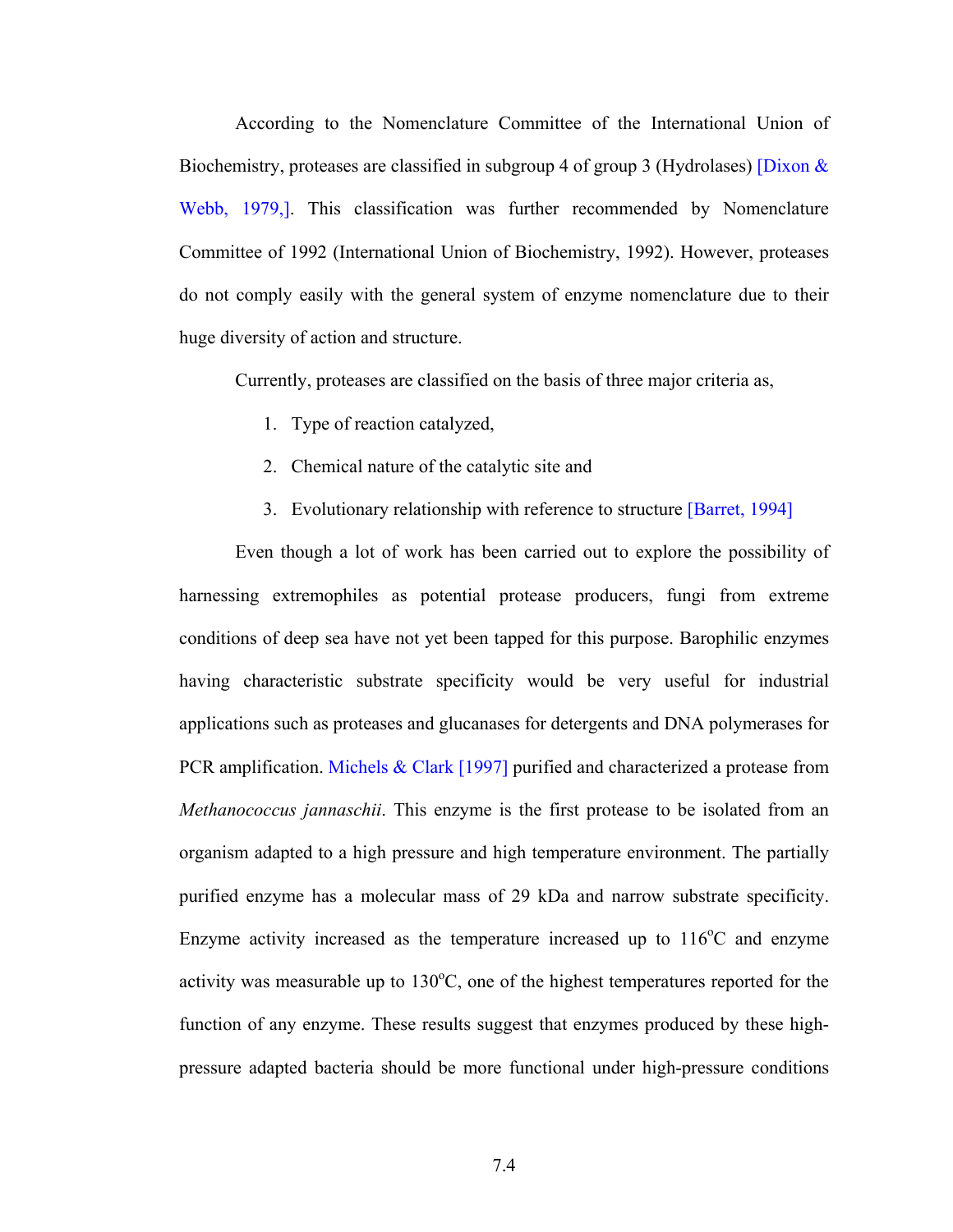than at atmospheric pressure [Horikoshi, 1998]. Thus, such enzymes may be very useful in high-pressure bioreactor systems.

Proteases are a unique class of enzymes, since they are of immense physiological as well as commercial importance. Since proteases are physiologically necessary, they occur ubiquitously in animals, plants and microbes. However, microbes are a gold mine of proteases and represent the preferred source of enzymes in view of their rapid growth, limited space required for cultivation, and ready accessibility to genetic manipulation. The proteases isolated from extremophilic organisms are likely to mimic some of the unnatural properties of the enzymes that are desirable for their commercial applications. Hence deep-sea fungi could be one of the candidate organisms for harnessing the proteases produced by them.

Apart from their ecological significance, proteases are one of the most valuable commercial enzymes. They are being used in food industry, dairy, detergents, pharmaceuticals, leather industry, research laboratories, bioremediation, effluent treatments, etc. More than 25% of the worldwide sale of enzymes is contributed by proteases alone, where mainly alkaline proteases are used.

#### **7.2 Objectives**

The objectives for the present studies were –

1. To screen the deep-sea fungi isolated by different method for the production of alkaline and low temperature active protease.

2. To characterize protease produced by these cultures.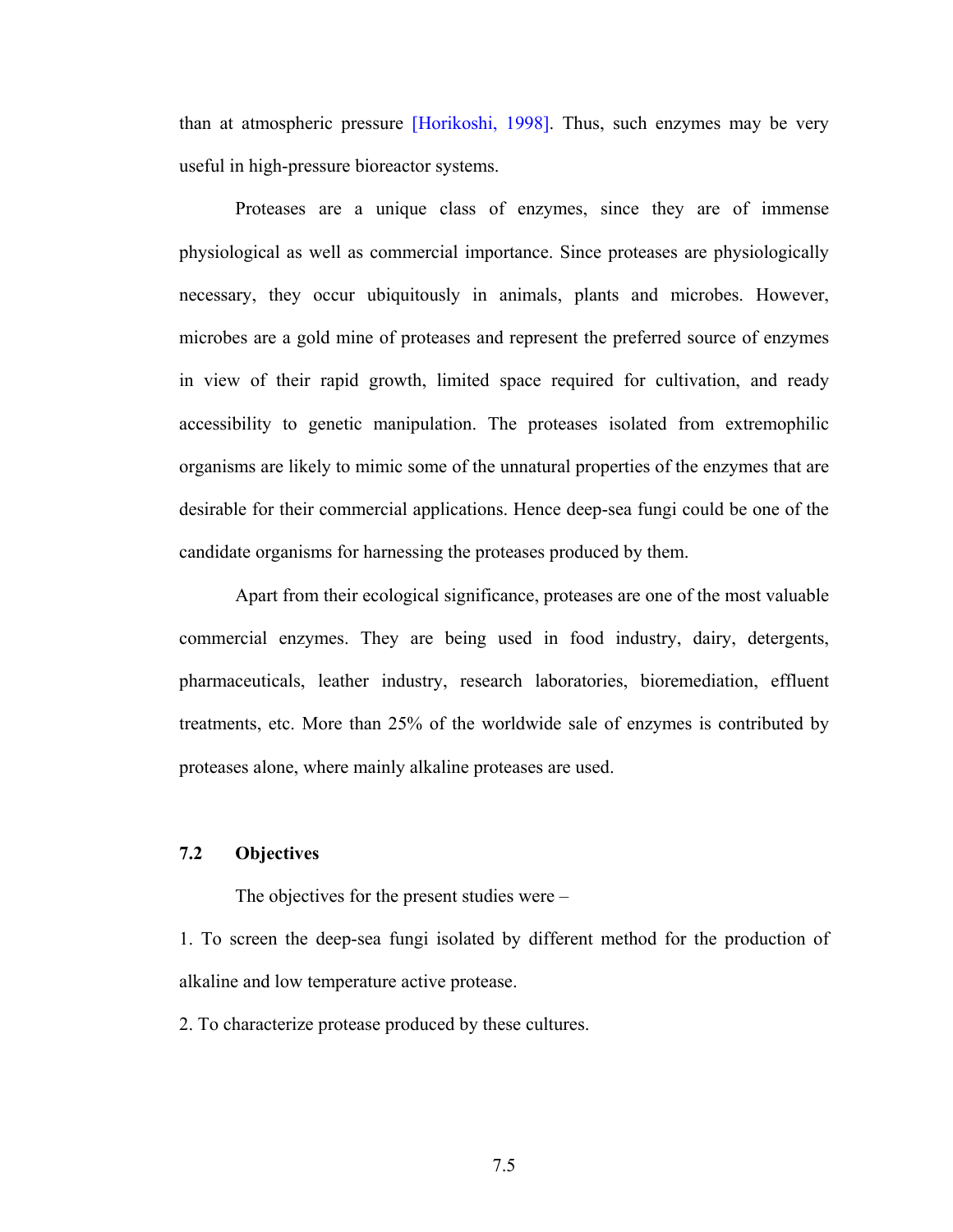#### **7.3 Methodology**

#### **7.3.1 Screening for protease producing fungi**

All the isolates obtained from the deep-sea sediments, deep-sea organisms as well as from the lagoon sediments were screened for the production of protease as per method described by Molitoris [2000]. The assay was a qualitative one indicating whether the culture is capable of producing protease. Briefly, mycelia of a growing culture were spot inoculated on a Czapek Dox (CD) agar plate supplemented with 1 % of skimmed milk. The plates were incubated till good growth was observed (4 to 5 days). The protease producers show a zone of clearance around them. If the zone was not clearly visible, the plates were flooded with coomassie blue solution for 10 minutes. The area around the protease producers is seen as a clear colourless zone as against blue coloured area where the milk protein is not degraded.

#### **7.3.2 Protease production**

The protease positive cultures were used for further quantification of the enzyme. For this, the cultures were first grown in MEB at  $30^{\circ}$ C. After 4 to 5 days, when sufficient growth was achieved, the biomass was homogenized mechanically using sterile glass beads and this was used as inoculum (the same procedure was followed for all the experiments involving protease production). This was inoculated in CD broth (Czapek Dox broth without agar) with 0.3% skimmed milk powder (Appendix A - IX). Protease production was compared at  $5^{\circ}$  and  $30^{\circ}$ C by growing the cultures at these temperatures. The cell free culture filtrates were obtained by filtering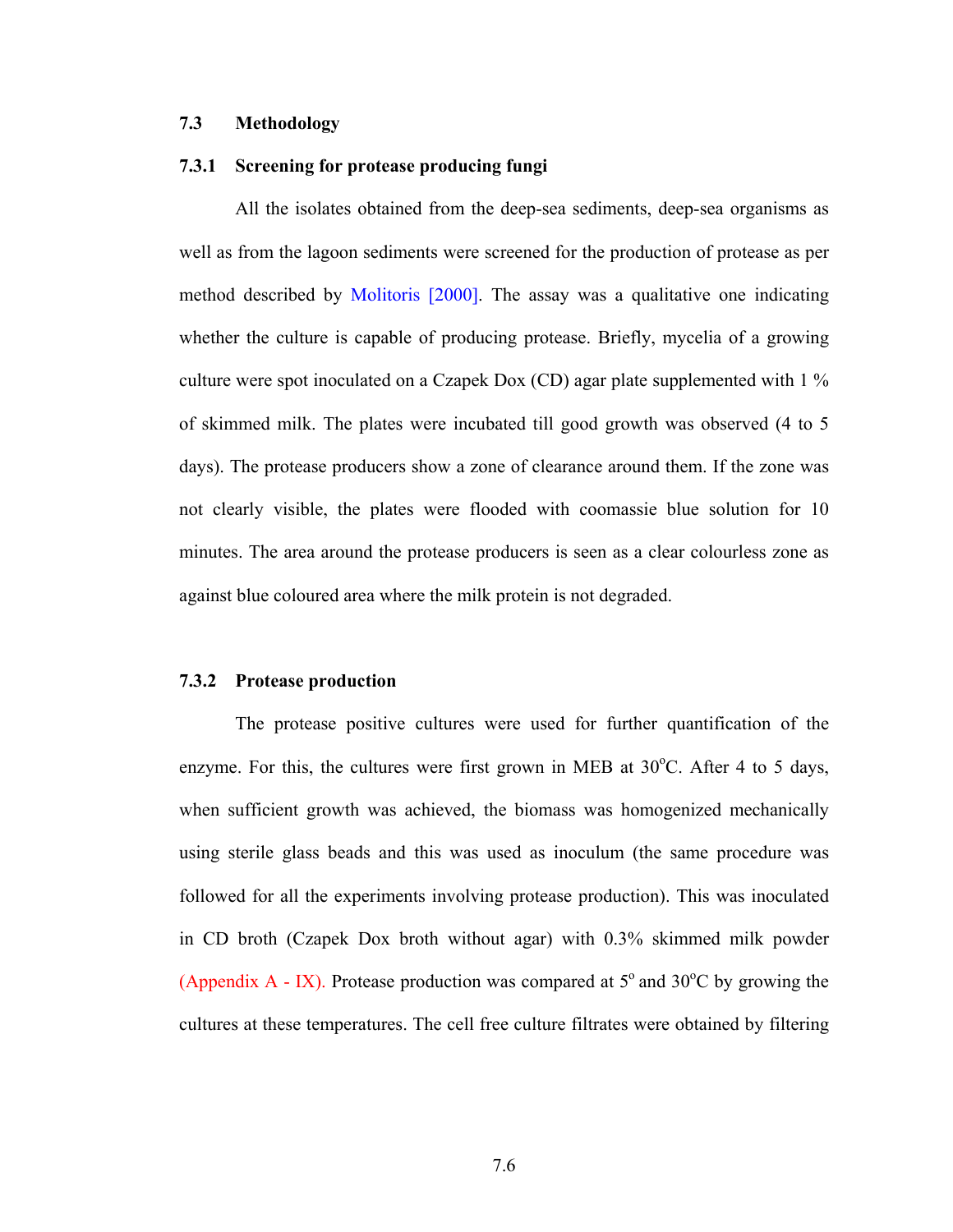through GF/F and 0.22 µm nitrocellulose filter papers, successively. These filtrates were used to assay the protease enzyme activity.

The cultures were also tested for their ability to grow and produce protease at elevated hydrostatic pressures. Sterile plastic pouches containing 45 ml of Czapek Dox broth with 0.3% skimmed milk solution were inoculated with 5 ml of culture suspension (finely broken mycelia and spores in seawater). These were suspended in deep-sea culture vessels (Tsurumi & Seiki Co., Japan) filled with sterile distilled water. These vessels were pressurized at 50 bar and 100 bar (10 bar = 1 MPa) and incubated at  $30^{\circ}$ C and  $5^{\circ}$ C for 20 days. Three replicates were maintained for each treatment. After 20 days, the biomass was separated from culture broth by centrifugation and further filtered through sterile 0.22 µm hydrophilic durapore membrane filters (Millipore, USA). Protease activity of the filtrate was estimated using azocasein as the substrate. The assay was carried out at the optimal conditions of the enzyme ( $pH = 9$ ;  $45^{\circ}$ C and 1 bar pressure). The activity was also assayed under 50 and 100 bar pressure at pH 9 and  $30^{\circ}$ C.

The extracellular protease activity of the culture grown under atmospheric pressure (1 bar pressure) and  $30^{\circ}$ C and  $50$  bar/ $30^{\circ}$ C was compared with activity under elevated hydrostatic pressure of 50, 100, 200 and 300 bar at pH 9 and  $30^{\circ}$ C. The  $K_m$ constants of the protease activity from cultures grown at  $30^{\circ}$ C and 1 bar pressure were measured at 1 bar/ $5^{\circ}$ C and 50, 100, 200 and 300 bar/45 $^{\circ}$ C using the substrate azocasein at pH 9.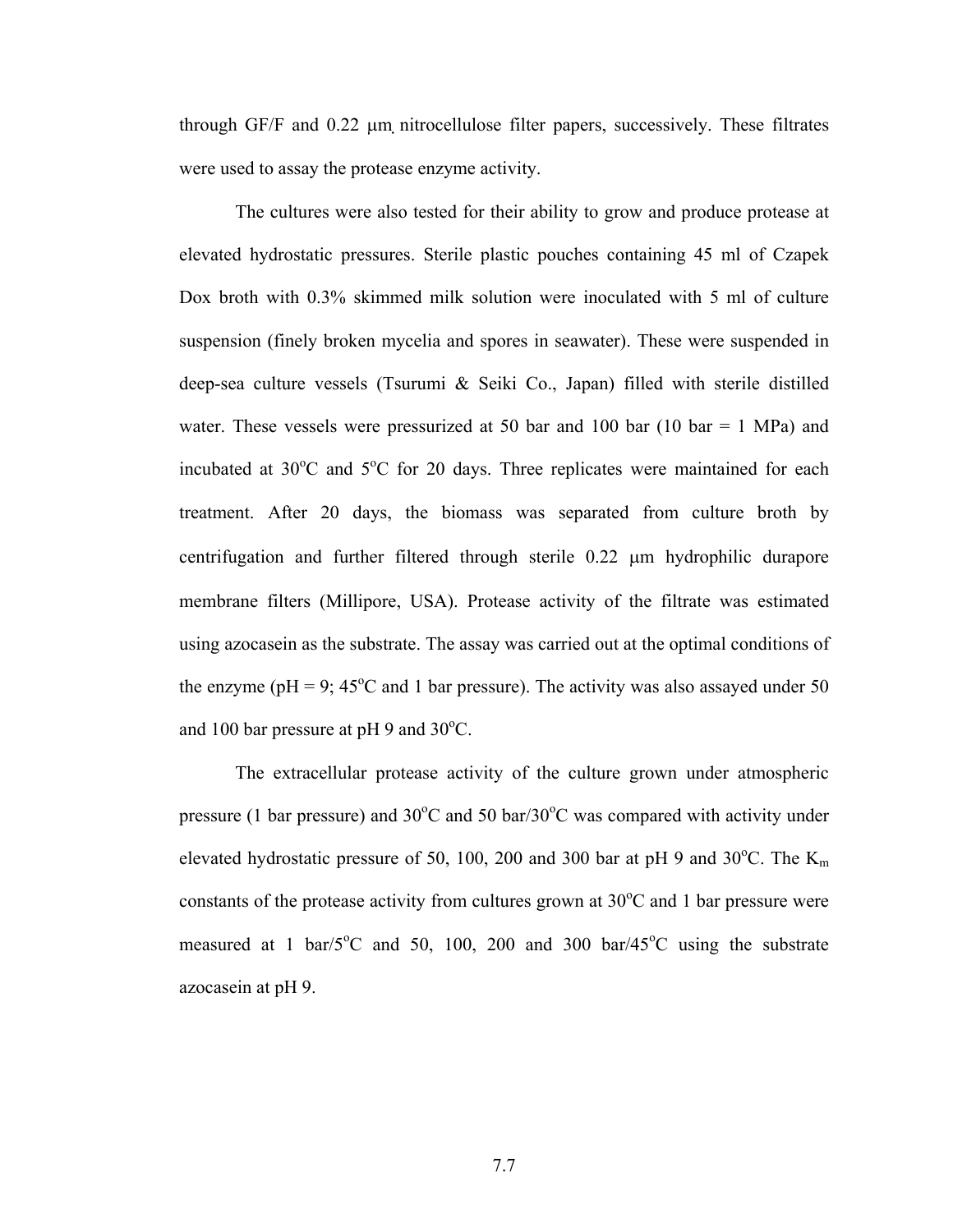#### **7.3.3 Protease assay**

The protease activity was assayed with 150  $\mu$ L of crude culture filtrate and 250 µL of the substrate azocasein (Sigma Chemicals, USA) at 2 % concentration prepared in 2 buffers, 0.1 M boric acid-borax buffer pH 9 and 0.1 M phosphate buffer pH 7. Protease activity was measured by incubating the reaction mixture at  $30^{\circ}$ C and  $5^{\circ}$ C for 30 min. The reaction was stopped by addition of 1.2 mL of 10% trichloroacetic acid solution. The contents were centrifuged at 10000 rpm for 10 min. To the supernatant, 1.4 mL of 1N NaOH was added and the absorbance read immediately at 440 nm against appropriate blanks in a spectrophotometer (Shimadzu, Model 1210, Japan). One ACU (Azocasein Digestion Unit) is defined as the increase in absorbance by 0.001 per minute under the assay conditions [Hamamato *et al*., 1995].

Protease activity under elevated hydrostatic pressure was assayed in microcentrifuge tubes of 0.5 mL capacity [Raghukumar & Raghukumar, 1998]. The lids of the tubes were snapped off and sealed with parafilm after adding the reaction mixture, which contained the substrate azocasein, buffer at pH 9 and appropriately diluted enzyme. Care was taken to avoid trapping of air bubbles while sealing. The tubes were suspended in deep-sea culture vessel pressurized to the desired hydrostatic pressure and incubated under desired temperature for 30 min. At the end of the incubation period, the vessels were depressurized and without any delay the enzyme activity was arrested by adding TCA. Protease activity was measured as described above. Control was kept keeping in view the delay in pressurizing the vessels and that was considered as the starting point for the calculation of enzyme activity.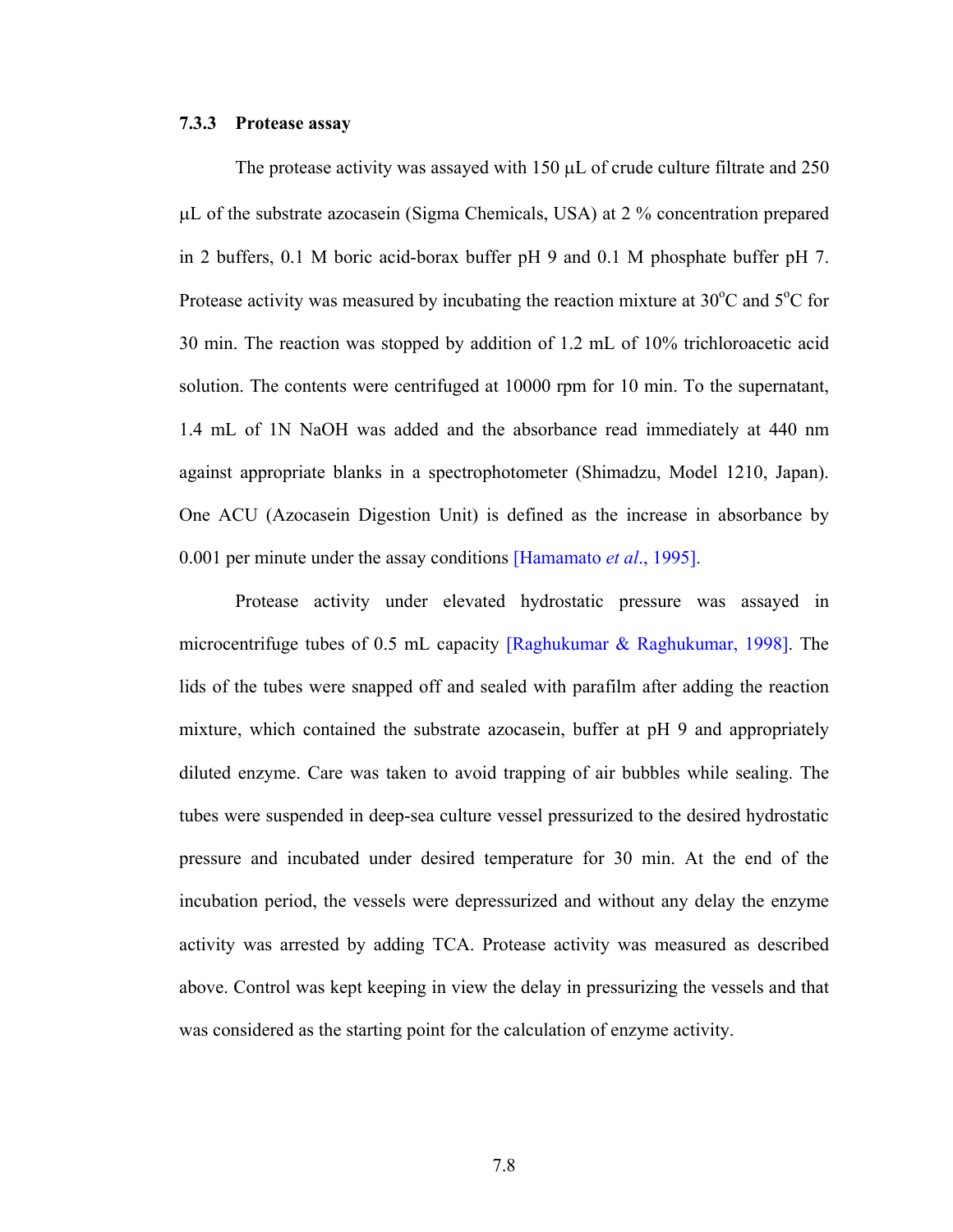#### **7.3.4 Characterization of protease produced by one of the deep sea fungus**

One of the cultures NIOCC # 20, identified as *Aspergillus ustus* (Bain.) Thom and Church (deposited at the Institute for Microbial Technology, Chandigarh, India under the accession number MTCC 5102) showed the highest protease activity at pH 9, both at  $5^\circ$  and  $30^\circ$ C temperatures among all the deep-sea fungal cultures and therefore was selected for further studies. The conditions for obtaining maximum protease production were partially optimized with reference to the time of harvesting and different inducers.

#### **7.3.4.1 Temporal production of biomass and protease**

The culture, NIOCC  $# 20$ , was inoculated in Czapek Dox broth with 0.3 % skimmed milk. Every day, culture filtrate was collected by filtering first through glass fibre (GF/F) filters (Whatman, USA) and then by durapore 0.22µm (GVWP04700, Millipore, USA). The biomass was dried to constant weight and recorded. The culture filtrate was assayed for protease activity at pH 9 and  $45^{\circ}$ C, the optimum pH and temperature for activity.

#### **7.3.4.2 Substrate inducers**

The culture was inoculated in Czapek Dox broth supplemented with different inducer substrates like molasses, corn steep liquor, skimmed milk, tween 80 and also in plain CD broth and MEB. The culture filtrate was collected after 7 days of incubation at  $30^{\circ}$ C and 1 bar as described above and assayed for protease activity at  $pH$  9 and 45 $^{\circ}$ C.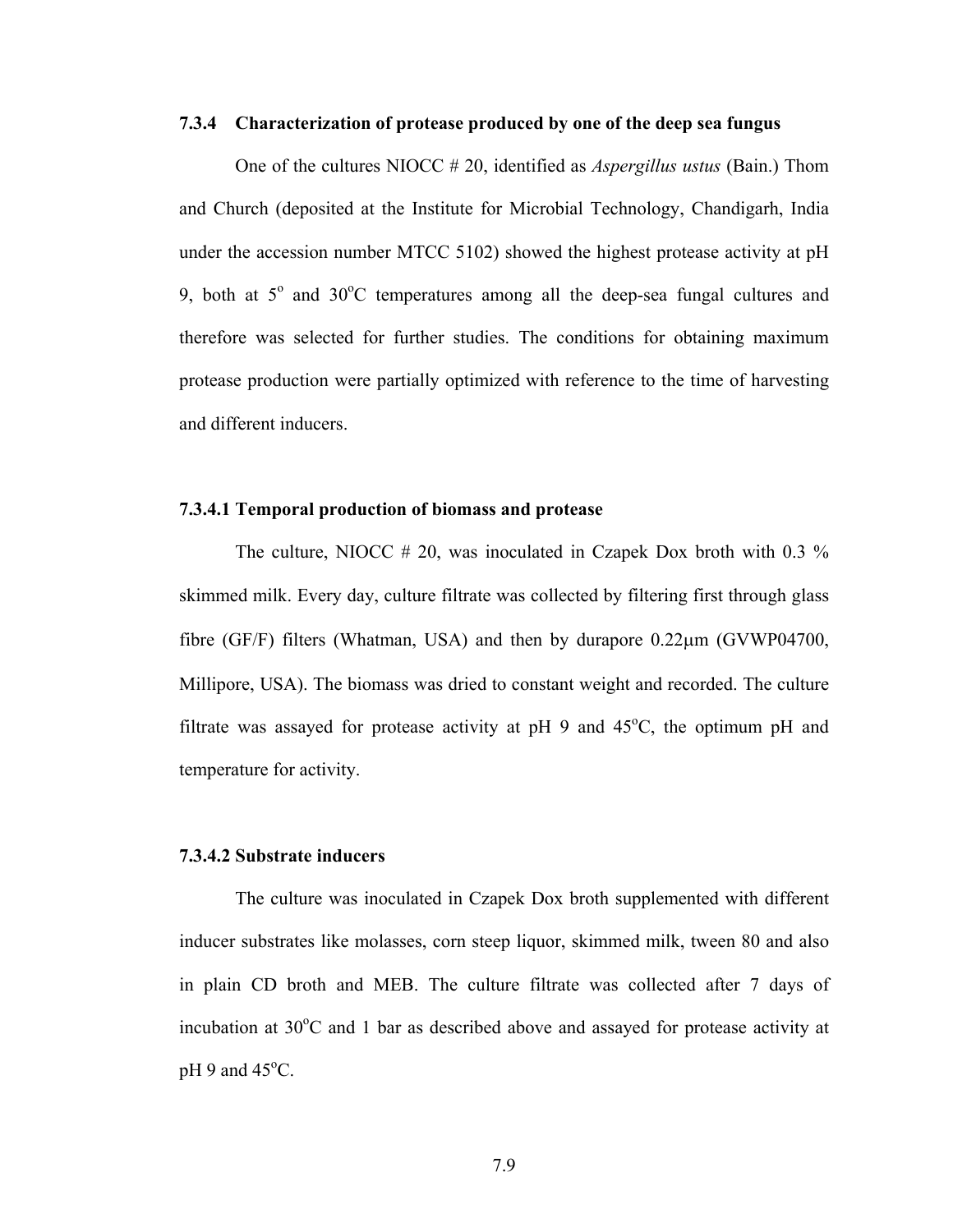#### **7.3.4.3 Harvesting of enzyme**

It was observed that the culture is producing a lot of exopolysaccaharides, which might be binding the extracellular protease and thereby resulting in the loss of the amount of protease being reported. To circumvent this problem, just before harvesting the culture filtrate, EDTA was added to it, mixed properly and then the contents filtered as described previously.

#### **7.3.4.4 Purification and characterization of purified enzyme**

The culture was inoculated in CD broth with 0.3 % skimmed milk and incubated at  $30^{\circ}$ C. After 7 days of incubation, the culture filtrate was collected as described previously and used for further studies. The cell free culture filtrate was concentrated in a vacuum concentrator (Biotron, Korea) to  $1/10<sup>th</sup>$  volume. The concentrate was passed through an anion exchange column 'Resource Q' (Amersham Biosciences, Upssala, Sweden). It was eluted using a gradient of NaCl  $(0 - 0.25 M)$ prepared in 10 mM phosphate buffer at pH 7. The flow rate was adjusted to 0.1 mL min<sup>-1</sup> and eluted fractions of 1 mL each were collected. Fractions showing protease activities were pooled, concentrated and further subjected to size exclusion column chromatography using Superdex 200 column (Amersham Biosciences, Upssala, Sweden). The enzyme was eluted with 0.2 M NaCl prepared in 100 mM acetate buffer pH 4.5. The flow rate was adjusted to 0.5 mL min<sup>-1</sup> and the eluted fractions of 2 mL each were collected. Fractions showing protease activity were pooled and used for characterization of the enzyme.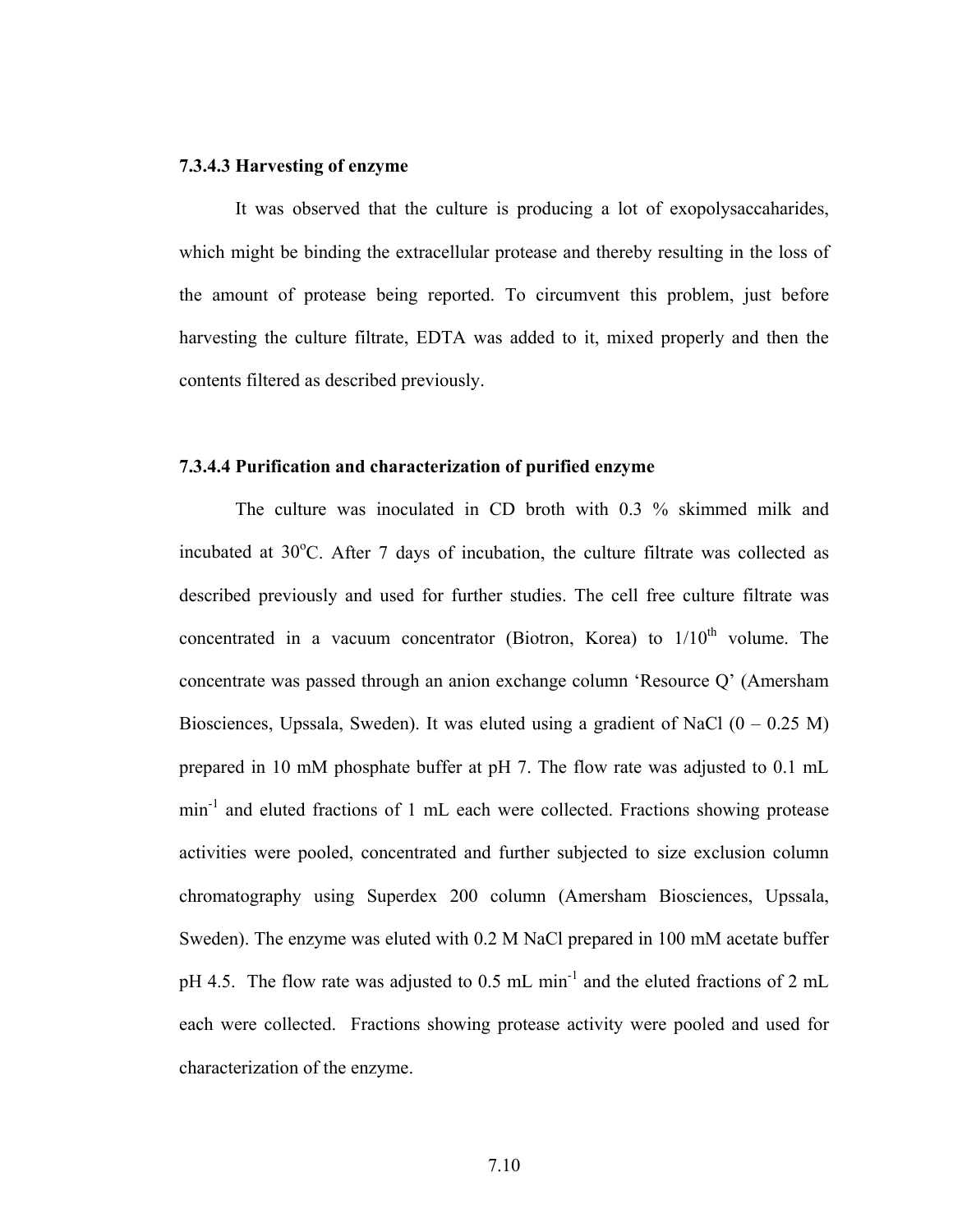At each step of purification, the enzyme activity and protein content [Lowry *et al*., 1951] (Appendix A-V) were assayed to calculate the efficiency of the purification process.

The homogeneity of the fractionated enzyme was confirmed by running a native PAGE with 10% acrylamide at 60 V. The gel was blotted on 1.5% agarose containing 1% casein for 1 h. The agarose blot was stained with 0.15% amido black (Sigma Chemicals, USA) and 0.3% coomassie blue in methanol: acetic acid: water at a ratio of 4:1:5 [Oh *et al*., 1999]. The molecular weight of the purified enzyme was determined using SDS-PAGE [Laemmeli, 1970] (Appendix A-VI). The electrophoresis was carried out on 12% resolving gel at a constant voltage of 60V. The protein was detected using silver staining method [Heukeshovan & Dernick, 1985] (Appendix A-VII). The pI of the purified enzyme was estimated by running an isoelectric focusing tube gel. Broad range ampholytes of pH 3-10 were used. The pH gradient was formed by running the gel at 250 V for 30 min following which the sample was loaded onto the gel. The isoelectric focusing was carried out at 500 V for 4 hours.

#### **7.3.4.5 Optimum pH for enzyme activity**

The optimum pH for the activity of the purified enzyme activity was determined using eight different buffers (100 mM): sodium acetate (pH 5), citrate phosphate (pH 5-7) phosphate (pH 6-8), tris HCl (pH 8 & 9), borax-boric acid (pH 8 & 9), glycine-NaOH (pH 9 & 10) borax-NaOH (pH 10) and carbonate-bicarbonate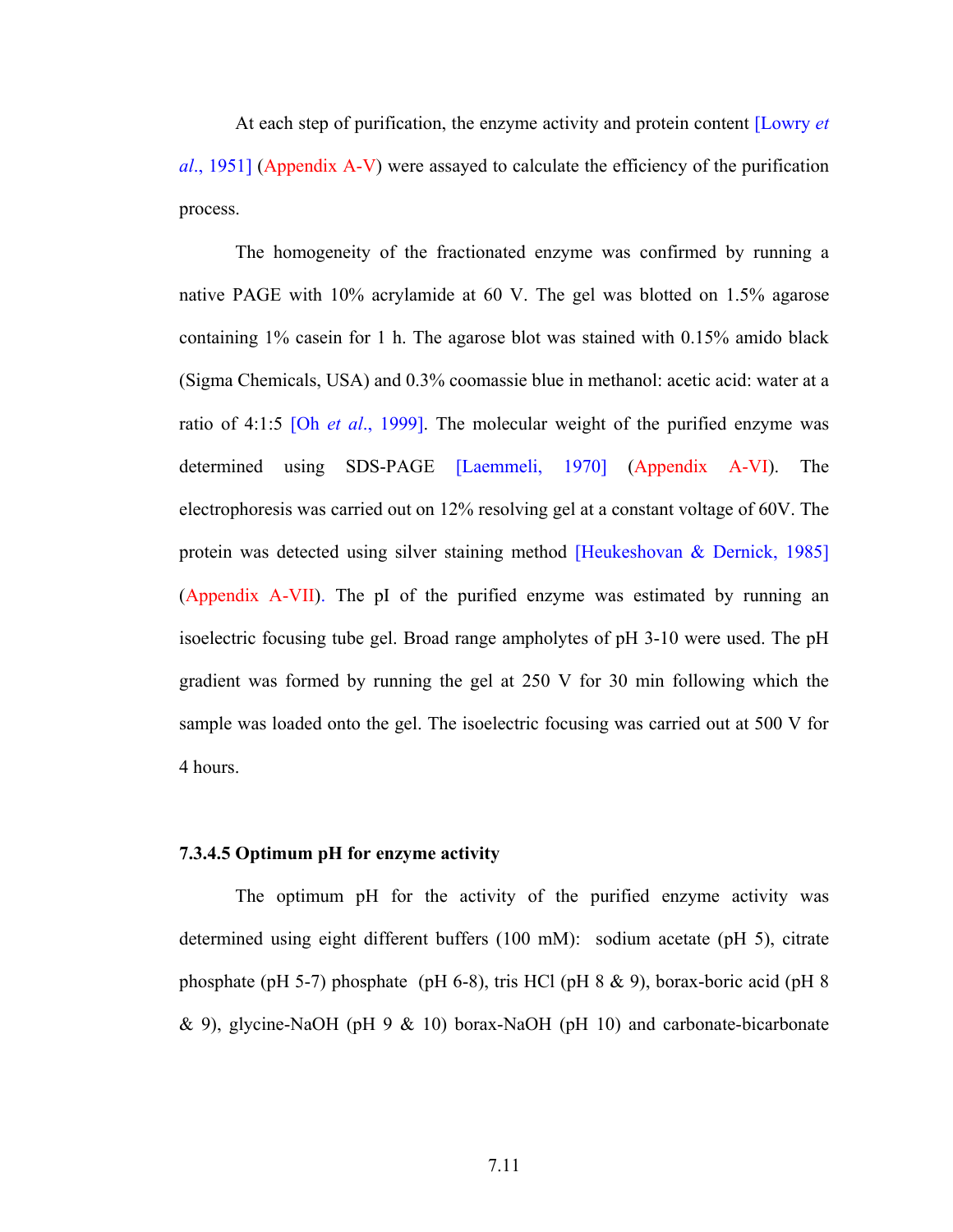(pH 10  $\&$  11) at 45°C. The substrate was prepared in the above buffers and the assay was carried out at  $45^{\circ}$ C as described previously.

#### **7.3.4.6 Optimum temperature for enzyme activity**

The optimum temperature for the protease activity was determined by assaying at 2, 10, 15, 30, 45, 50, 60, 70, 80 and  $90^{\circ}$ C at pH 9, the optimum pH for the enzyme activity.

#### **7.3.4.7**  $K_m$  constant and  $V_{max}$  for the protease

 $K<sub>m</sub>$  constant and  $V<sub>max</sub>$  for the enzyme were determined from Lineweaver Burke plot at pH 9 and 45°C using the substrate azocasein. The enzyme assay was carried out with varying substrate concentrations of 1 to 10 mg  $mL^{-1}$ .

#### **7.3.4.8 Thermostability of purified enzyme**

Thermostability of purified enzyme at different temperatures was assayed by incubating the enzyme samples at 40, 50, 60, and  $70^{\circ}$ C for 10 minutes and then the residual activity was measured at it's optimum pH and temperature i.e. pH 9 and  $45^{\circ}$ C. Thermostability of purified enzyme at its optimum temperature of activity  $(45^{\circ}C)$  was estimated by incubating the enzyme at  $45^{\circ}$ C and the residual activity was assayed at an interval of 10 minutes. The assay was carried out at  $pH$  9 and  $45^{\circ}$ C as described previously.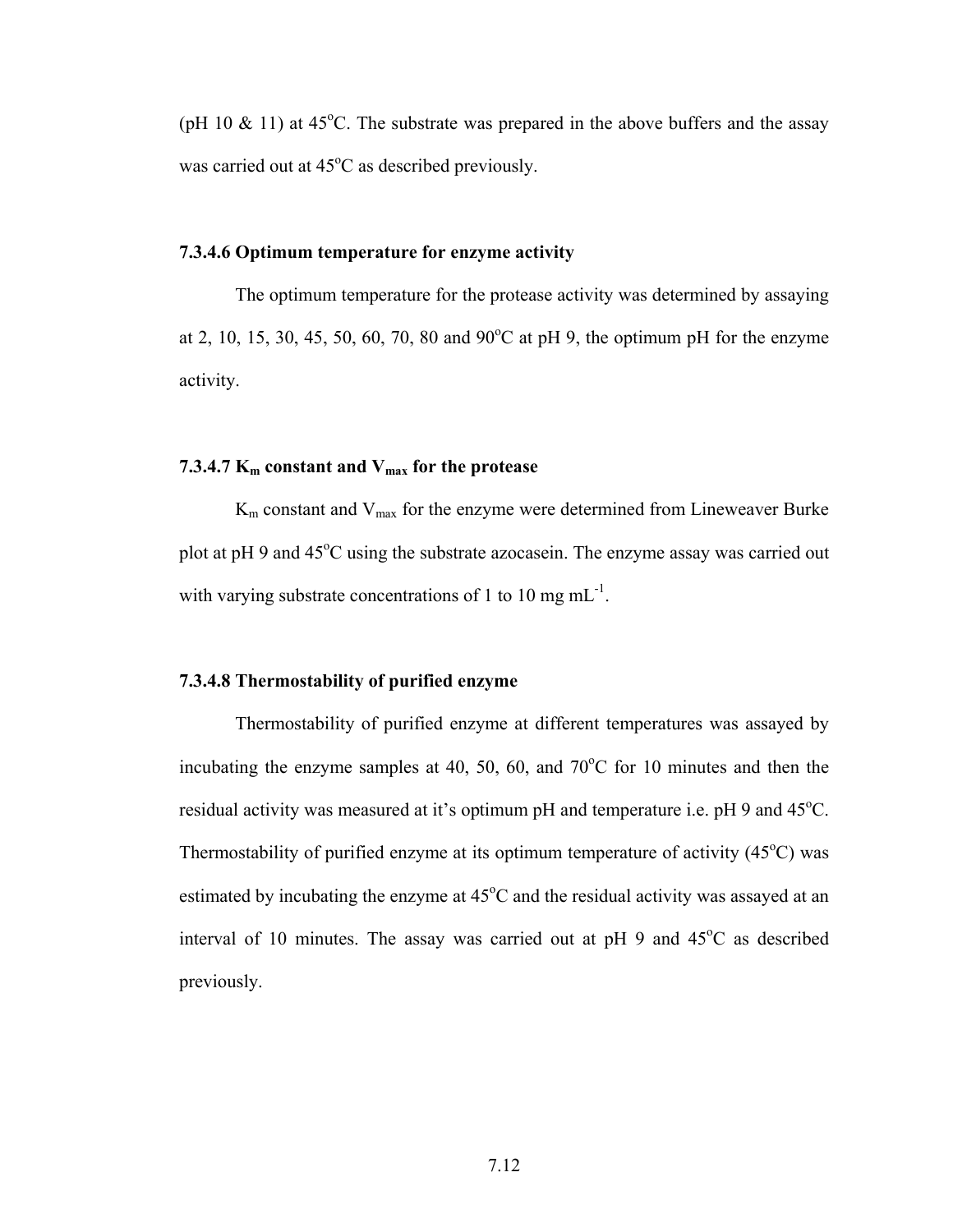#### **7.3.4.9 pH stability of the purified enzyme**

The stability of purified enzyme at different pHs was carried out by incubating 25 µL of enzyme with 75 µL of different buffers as given above for one hour and then the residual protease activity was measured at  $45^{\circ}$ C and pH 9. Different additives were used to increase the thermostability of the enzyme at  $60^{\circ}$ C.

#### **7.3.4.10 Effect of inhibitors and stabilizers**

The effect of different protease inhibitors like PMSF, EDTA, chlorides of heavy metals like Ni, Zn, Cu, Hg, Fe, reducing agents like DTT, glutathione, βmercaptoethanol, sodium thioglycolate, on the enzyme activity was determined by assaying in presence of these substances. The effect of varying ionic strength on the protease activity was also determined by assaying the enzyme in presence of varying sodium chloride concentration up to 1M. Keeping in mind one of the possibilities of the enzyme being a potential candidate for use in detergents, the activity was determined in presence of various commercially available detergents and bleaching agents at  $pH$  9 and 45 $^{\circ}$ C.

#### **7.3.5 Protease production by terrestrial** *Aspergillus ustus* **(MTCC 2200)**

A comparison was carried out with respect to protease production between the deep-sea isolate # NIOCC 20 (*A. ustus*) and the terrestrial isolate MTCC 2200 (*A. ustus*). The protease of the two cultures was compared with respect to the temporal production, different salinites, pH and temperature for activity. The biomass produced by the two in CD broth was also compared.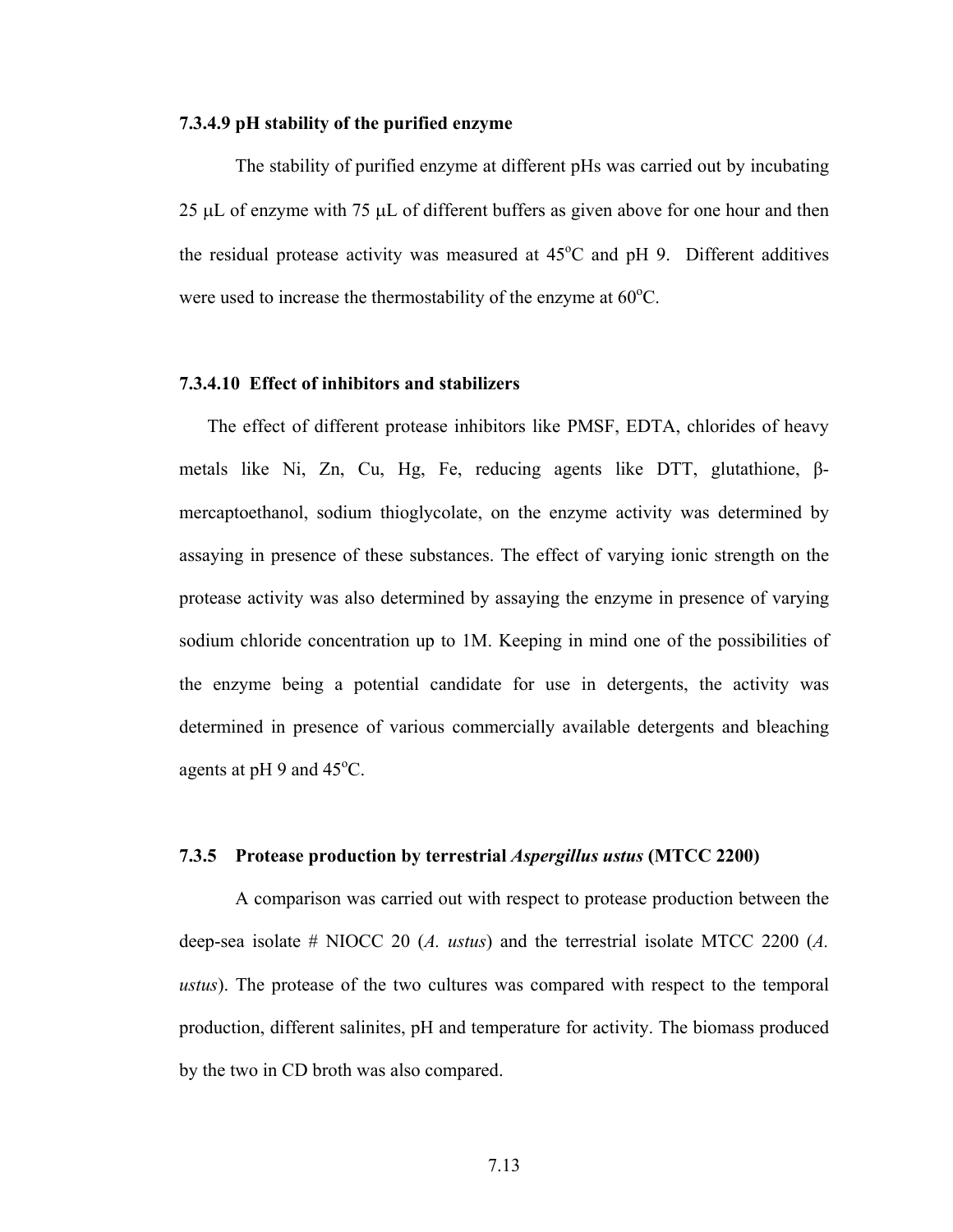#### **7.4 Results**

#### **7.4.1 Screening of deep sea fungi for protease production**

A total of 221 and 22 fungi from deep-sea and shallow depth sediments respectively were obtained by employing different techniques of isolations.

| Source of<br>Fungi | <b>Total</b><br><b>Number</b><br>isolated | <b>Culture condition</b> | Number and $(\% )$<br>isolates showing<br>growth | <b>Cultures</b><br>with<br>protease<br>activity at<br>$30^{\circ}C^{*}$ | <b>Cultures</b><br>with<br>protease<br>activity at<br>$5^{\circ}C^*$ |
|--------------------|-------------------------------------------|--------------------------|--------------------------------------------------|-------------------------------------------------------------------------|----------------------------------------------------------------------|
| Deep sea           | 221                                       | 1 bar and $30^{\circ}$ C | 221<br>$(100\%)$                                 | 105<br>$(48\%)$                                                         | 73<br>$(33\%)$                                                       |
|                    |                                           | 1 bar and $5^{\circ}$ C  | 113<br>$(51\%)$                                  | 15<br>$(13\%)$                                                          | 12<br>$(11\%)$                                                       |
| Shallow            | 22                                        | 1 bar and $30^{\circ}$ C | 22<br>$(100\%)$                                  | 10<br>$(45\%)$                                                          | 3<br>$(14\%)$                                                        |
| water              |                                           | 1 bar and $5^{\circ}$ C  | $\overline{7}$<br>(32%)                          | $\overline{2}$<br>$(29\%)$                                              | $\overline{2}$<br>$(29\%)$                                           |

## **Table 7.1 Growth and alkaline (pH 9) protease production by deep-sea and shallow water isolates of fungi**

**\*** percentage of cultures with protease activity was calculated from the total number of cultures showing growth (numbers in the  $4<sup>th</sup>$  column)

Among these, 33 % of the deep-sea and 14 % of shallow water fungal isolates when grown at  $30^{\circ}$ C and 1 bar pressure-produced protease, which was active at alkaline pH and low temperature of  $5^{\circ}$ C. Up to 51% of the deep-sea isolates and only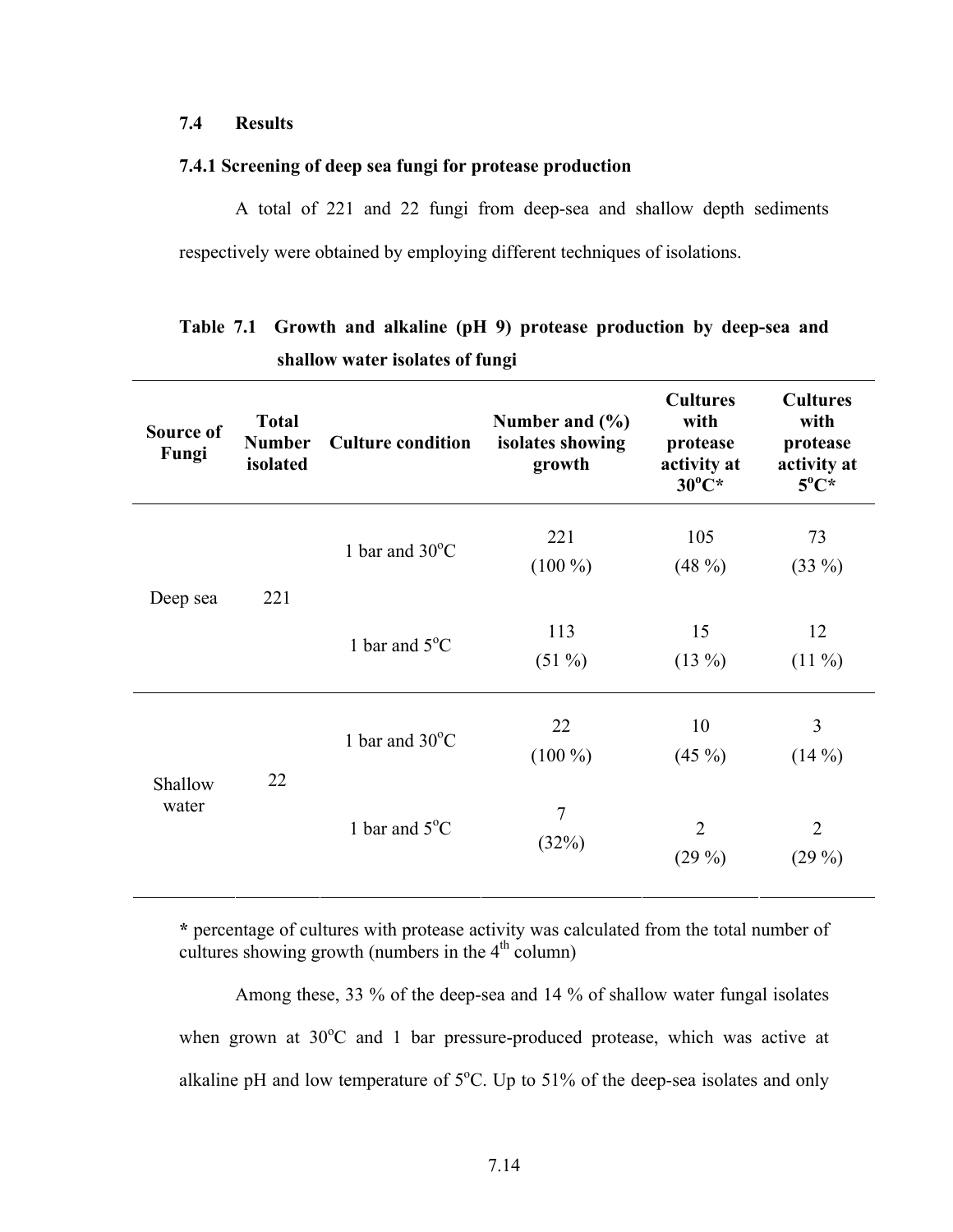32 % of the shallow water isolates showed ability to grow at low temperature of  $5^{\circ}$ C. Among the cultures showing growth at low temperature, 11 % of the deep-sea isolates and 29 % of the shallow water isolates produced protease that was active at alkaline pH  $(9.0)$  and  $5^{\circ}$ C (Table 7.1). The number of isolates showing protease activity at  $30^{\circ}$ C was much higher than those showing activity at  $5^{\circ}$ C. A large number of isolates showed alkaline protease activity within a range of  $1 - 10$  ACU mL<sup>-1</sup> (Fig. 7.1).

**Fig. 7.1 Number of fungi isolated from deep-sea and shallow–water sediments showing protease activity in the range of 1 to 40 ACU mL-1 when grown at 5o and 30<sup>o</sup> C. The NIOCC #20 belonged to the group showing 30-40 ACU**   $mL^{-1}$ 

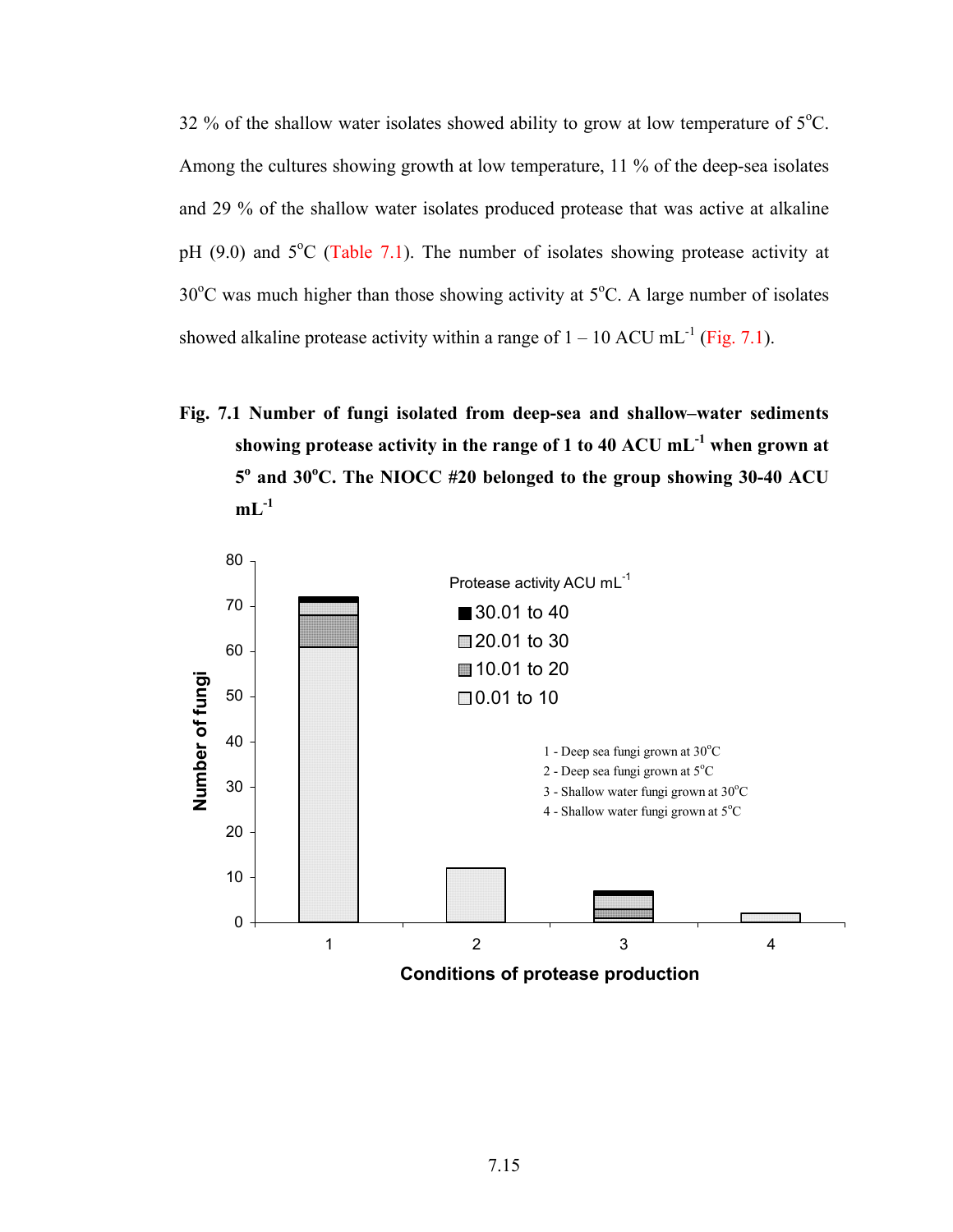Measurement of protease activity using azocasein was found to be very sensitive because as low as 1 ACU could be detected

#### **7.4.2 Protease production by NIOCC 20 under different conditions**

A culture of *Aspergillus ustus*, (NIOCC # 20) isolated from the deep-sea sediments, during the cruise AAS 34, from core # BC 3, subsection 15-20 cm, from a depth of 5294 m by particle plating method showed maximum protease production initially in the range of 30-40 ACU mL<sup>-1</sup> when assayed at 30<sup>o</sup>C and 1 bar pressure. It showed growth at elevated hydrostatic pressure and 5°C and was selected for further characterization of the enzyme. The culture showed growth under elevated hydrostatic pressures at 30 and  $5^{\circ}$ C (Table 7.2).

**Table 7.2 Characteristics of the deep-sea isolate NIOCC # 20 when grown for 20 days in CD broth with 0.3 % skimmed milk powder under various pressure and temperature conditions** 

| Growth<br>temperature | 1 bar | 50 bar | 100 <sub>bar</sub> | <b>Parameters</b>                                              |  |
|-----------------------|-------|--------|--------------------|----------------------------------------------------------------|--|
| $30^{\circ}$ C        | 208.2 | 69.4   | 44.1               | Biomass produced                                               |  |
| $5^{\circ}$ C         | 121.4 | 93.7   | 85.8               | (mg dry weight.)                                               |  |
|                       |       |        |                    |                                                                |  |
| $30^{\circ}$ C        | 36.02 | 3.67   | 0.78               | Protease activity                                              |  |
| $5^{\circ}$ C         | 4.45  | 0.45   | 0.22               | $(ACU \text{ mL}^{-1})$ assayed<br>at $30^{\circ}$ C and 1 bar |  |
|                       |       |        |                    |                                                                |  |
| $30^{\circ}$ C        | 100   | 10.2   | 2.17               | % activity against                                             |  |
| $5^{\circ}$ C         | 12.35 | 1.25   | 0.61               | the highest value                                              |  |
|                       |       |        |                    |                                                                |  |
| $30^{\circ}$ C        | 0.173 | 0.15   | 0.014              | Protease activity /mg                                          |  |
| $5^{\circ}$ C         | 0.037 | 0.013  | 0.007              | dry biomass                                                    |  |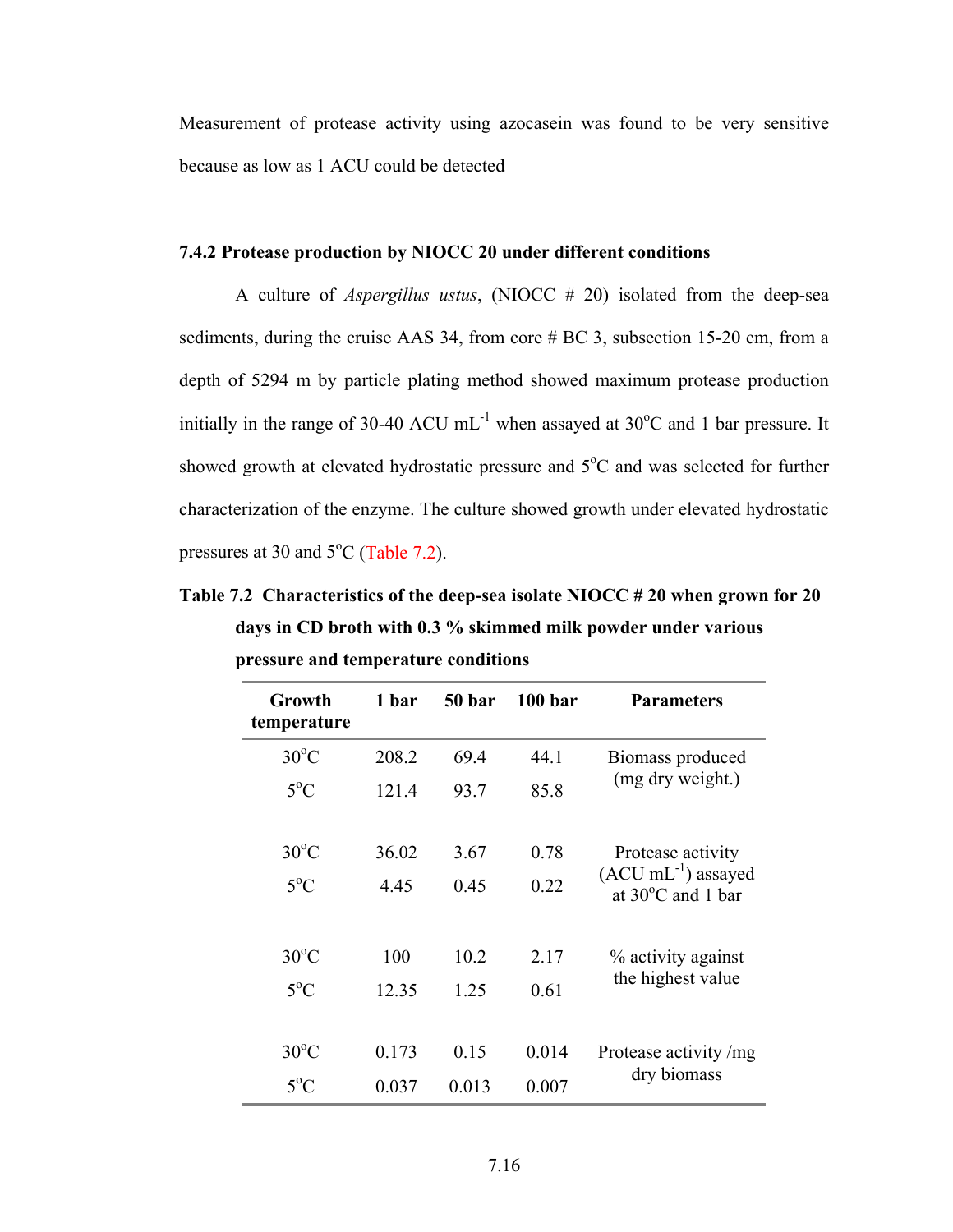Protease production by this fungus was assayed both at 30 and  $5^{\circ}$ C. The protease produced at 1 bar pressure at both  $30^{\circ}$ C and  $5^{\circ}$ C was active up to 300 bar. The activity was fairly stable but the protease production seemed to be repressed considerably at  $5^{\circ}$ C (Table 7.3).

| Pressure (bar) | Protease activity $(ACU mL^{-1})$ |               |  |
|----------------|-----------------------------------|---------------|--|
|                | $\mathbf{A}$                      | B             |  |
| 1              | $427.33 + 4.51$                   | <b>ND</b>     |  |
| 50             | $356 + 2.12$                      | $3.67 + 0$    |  |
| 100            | $363.33 + 4.72$                   | $3.33 + 0$    |  |
| 200            | $417.33 + 10.24$                  | $4.33 + 0.24$ |  |
| 300            | $428.33 + 4.95$                   | $4.67 + 0$    |  |

**Table 7.3 Activity of the protease of the deep-sea fungus NIOCC #20 assayed**  under elevated hydrostatic pressures and  $30^{\circ}$ C

A – Protease produced when grown at 1 bar pressure  $/30^{\circ}$ C

 $B -$  Protease produced when grown at 50 bar pressure / 30 $^{\circ}$ C

ND – not detectable

The enzyme produced at elevated hydrostatic pressure and low temperature revealed negligible or non-detectable levels of protease in all the assays at  $45^{\circ}$ C. Therefore further comparisons of protease production under different growth conditions of elevated hydrostatic pressures were made by assaying at  $30^{\circ}$ C.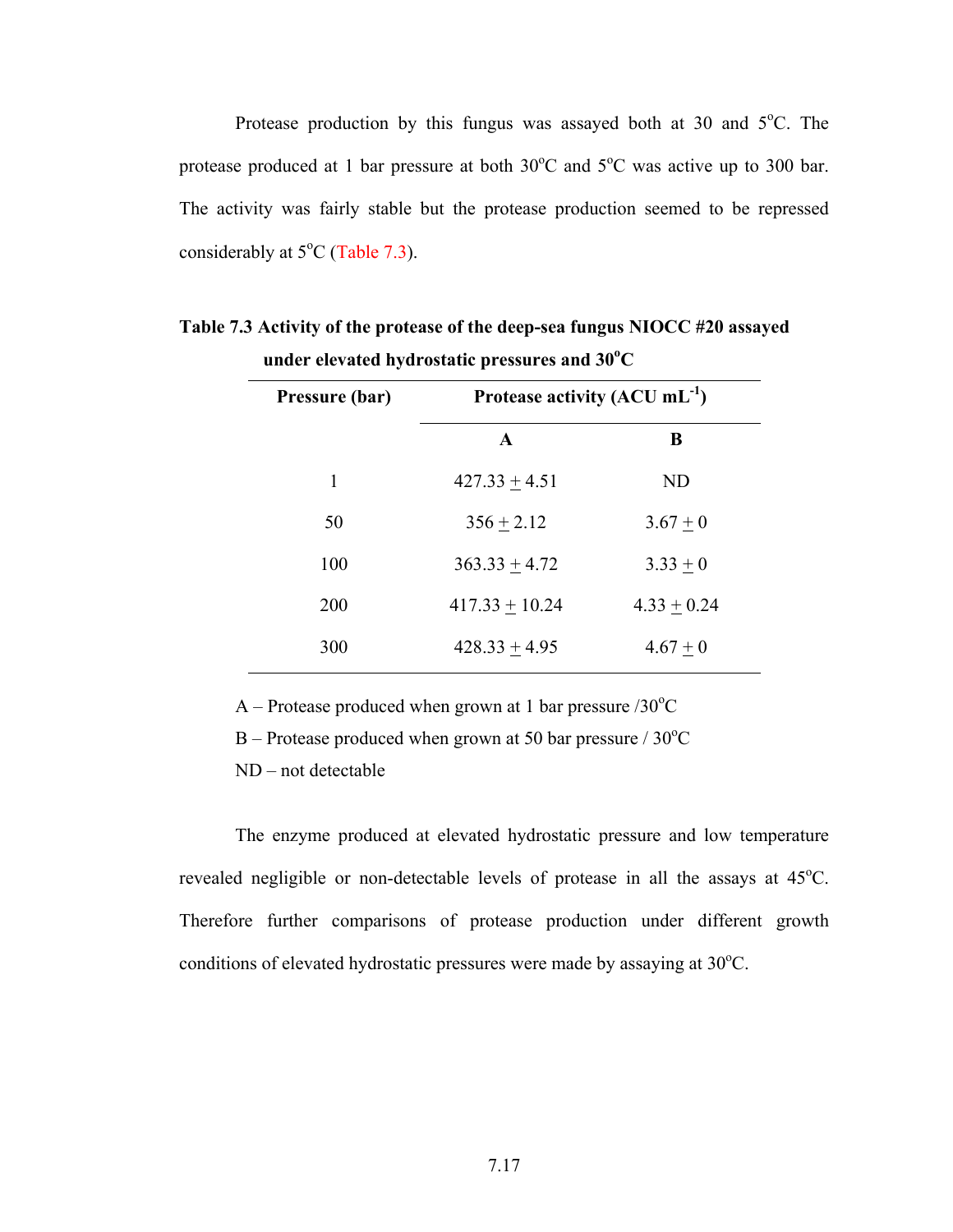#### **7.4.3 Optimization of culture conditions for protease production by NIOCC 20**

The culture was showing highest amount of protease production after 7 days of incubation at  $30^{\circ}$ C (Fig. 7.2). The biomass production was very high by day 1 with the

### **Figure 7.2 Temporal production of biomass and protease by NIOCC #20 grown in CD broth with 0.3 % skimmed milk powder**



maximum being observed by day 2. The protease production attained maxima by day 7, which was more or less similar from day 3.

There was increase in the amount of protease production in the presence of inducers (Fig.7.3) Protease production was also observed constitutively in CD broth with only glucose as an organic source. The maximum protease production was observed in the presence of corn steep liquor (CSL), with the production decreasing in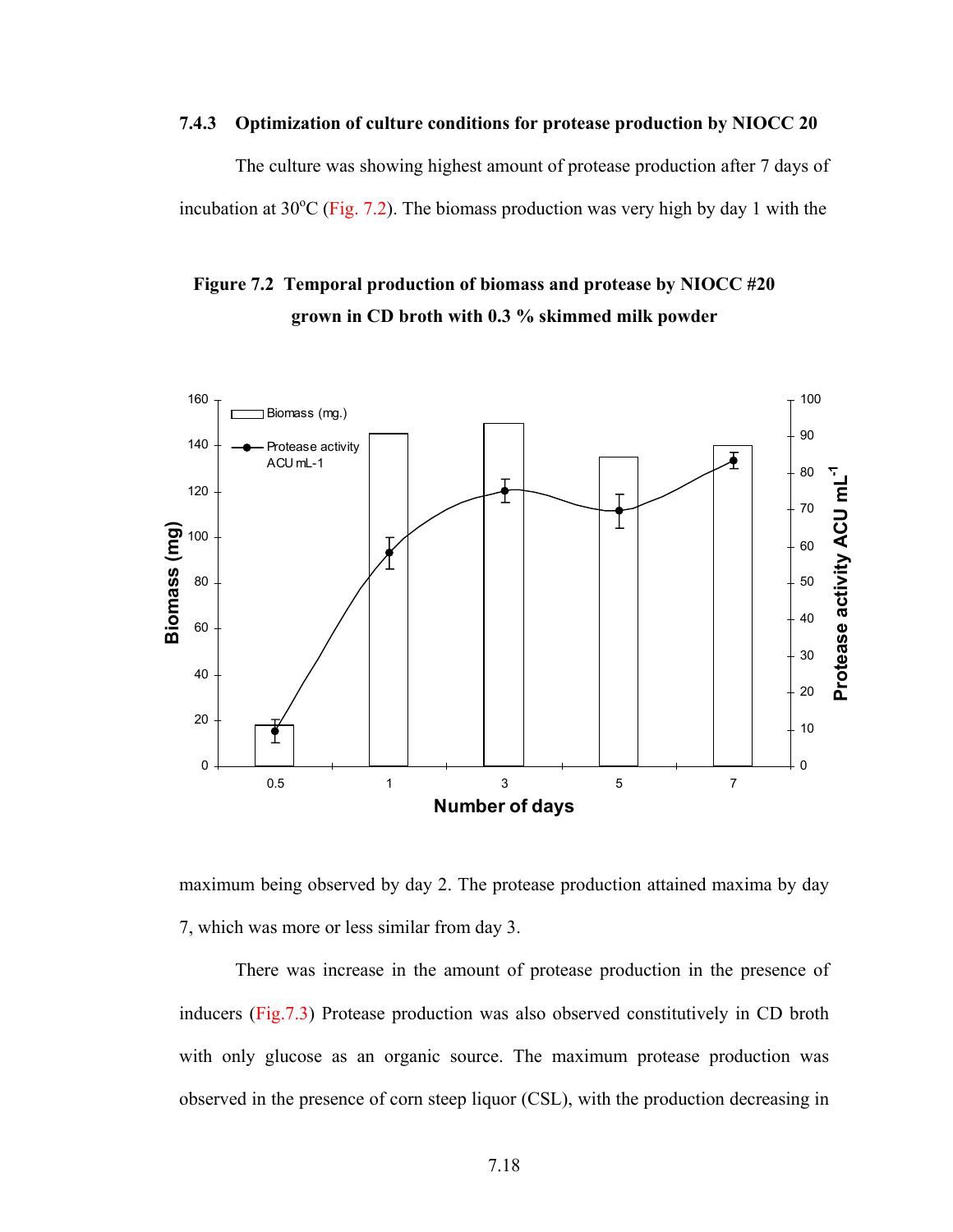$CD +$  tween 80 + skimmed milk,  $CD +$  skimmed milk, malt extract,  $CD +$  soy meal and plain CD. The protease production was repressed in the presence of molasses.

Figure 7.3 Protease production by NIOCC #20 when grown at 30<sup>o</sup>C  **in different media** 



Addition of EDTA to the culture before harvesting was found to increase the protease yield by 1.5 to 2 times. When the enzyme was harvested after addition of EDTA, the yield of the enzyme was around 2400 ACU  $mL^{-1}$  as against that of 1200 ACU mL-1 without addition of EDTA.

Amongst the different methods of concentrations used, vacuum concentration was found to be the most efficient as compared to dialysis and ultra filtration (Table 7.4).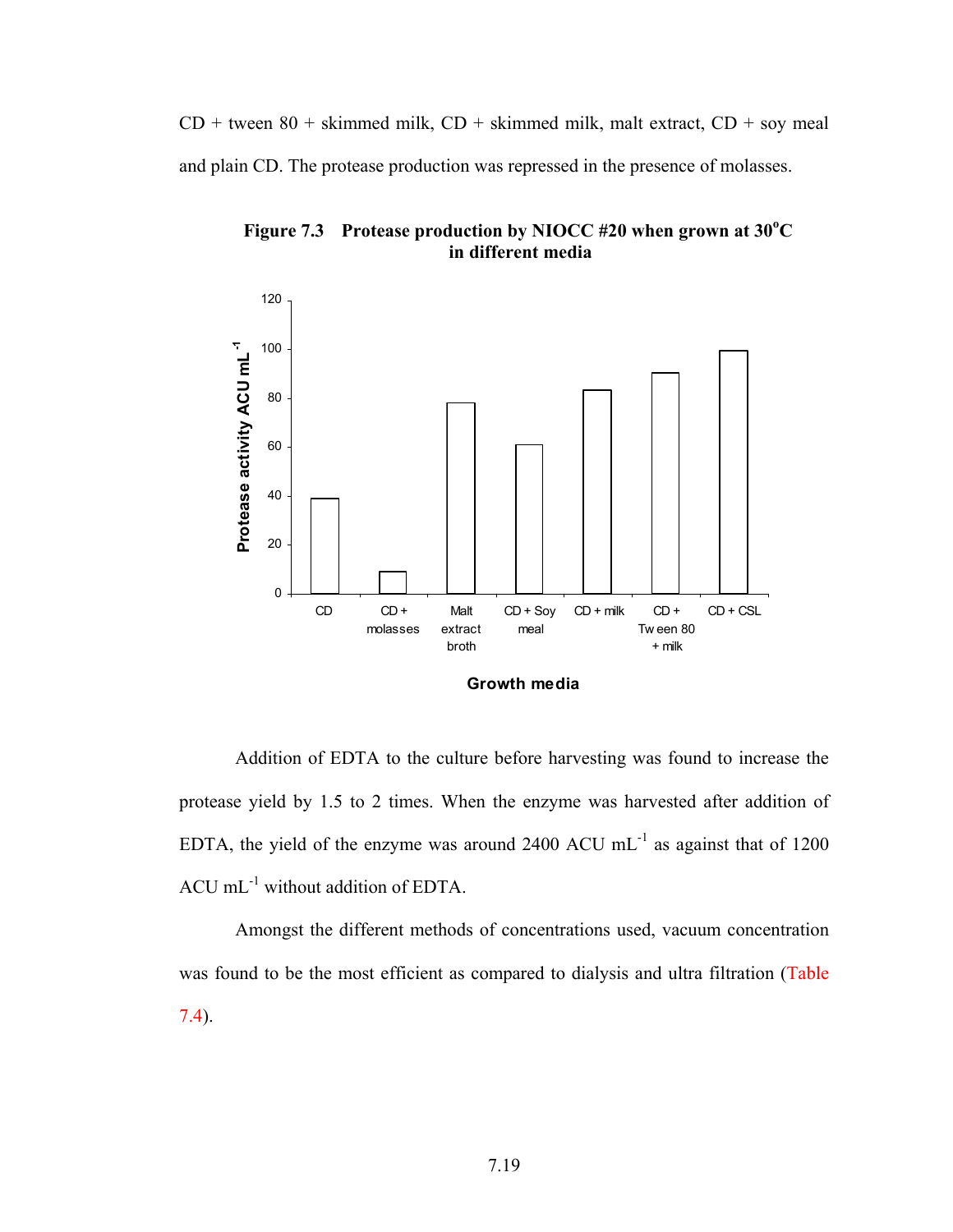| <b>Concentration</b>                             |                                | Total volume (mL)      | Protease activity $(ACU mL^{-1})$ |                        |  |
|--------------------------------------------------|--------------------------------|------------------------|-----------------------------------|------------------------|--|
| method                                           | <b>Before</b><br>concentration | After<br>concentration | <b>Before</b><br>concentration    | After<br>concentration |  |
| PEG concentration<br>using dialysis              | 100                            | 10                     | 1639                              | 1890                   |  |
| <b>Ultrafiltration</b><br>using 3 kDa cut<br>off | 100                            | 20                     | 1639                              | 1485                   |  |
| Vacuum<br>concentration                          | 100                            | 15                     | 1639                              | 2365                   |  |

**Table 7.4 Efficiency of different concentration techniques** 

#### **7.4.4 Purification and characterization of protease produced by NIOCC 20**

The concentrate when passed through Resource Q column, protease enzyme was eluted as an unbound fraction. There was no protease activity recorded in any of the bound fractions. These fractions when pooled, concentrated and subjected to size exclusion chromatography, resolved in different proteins. The protease enzyme was

|                        | <b>Total</b><br>enzyme<br>units<br><b>ACU</b> | <b>Total</b><br>Protein<br>mg | <b>Sp. Activity</b><br>$(ACU mg-1)$<br>protein) | <b>Purification</b><br>(fold) | $\frac{6}{9}$<br><b>Recovery</b> |
|------------------------|-----------------------------------------------|-------------------------------|-------------------------------------------------|-------------------------------|----------------------------------|
| Crude filtrate         | 981,000                                       | 131.08                        | 7,484                                           | 1                             | 100                              |
| Vacuum<br>concentrated | 205,800                                       | 93.06                         | 2,212                                           | 0.3                           | 21                               |
| <b>Resource Q</b>      | 166,786                                       | 82.61                         | 2,019                                           | 0.27                          | 17                               |
| Superdex-200           | 206,800                                       | 6.82                          | 30,323                                          | 4.05                          | 21                               |

**Table 7.5 Purification of protease of the deep-sea fungus NIOCC #20 grown at pH 9.0 and 30<sup>o</sup> C**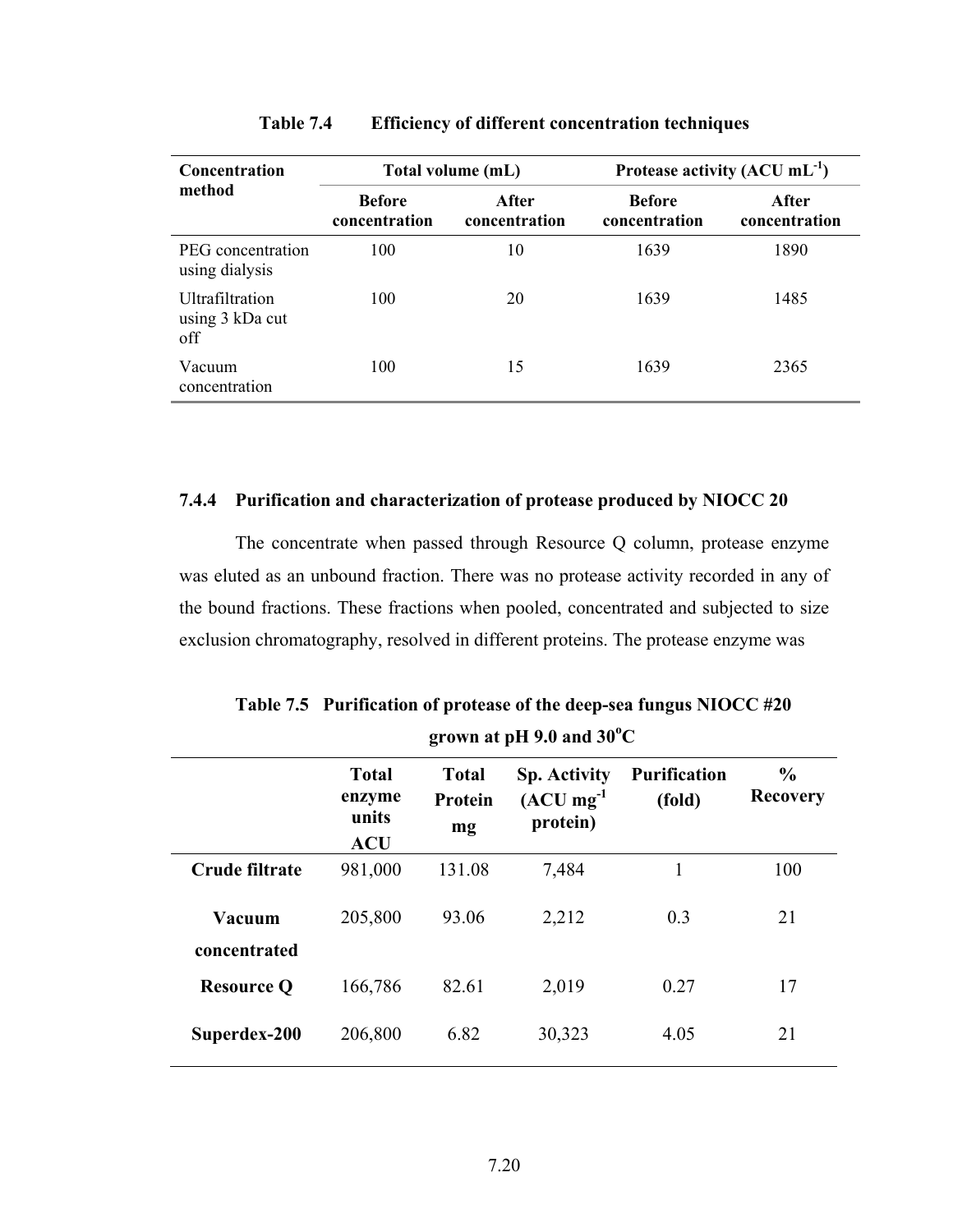**Figure 7.4 FPLC profile with Zymogram, SDS and pI profile as insets** 



FPLC profile after passing through Superdex 200, showing active enzyme fraction (dotted line, solid line indicates protein) Zymogram of the active fraction on native page showed activity staining for protease. The clear zone in casein as a result of protease activity appears as a band (arrow);

The SDS-PAGE of the protease; Lane 1= crude culture filtrate, Lane 2=vacuum-concentrated culture filtrate, Lane 3= Resource Qpooled fraction, Lane 4= pooled active fraction obtained by gel filtration using Superdex 200 showing single band of 32 kDa (arrow); IEF gel showing isozymes with pI values of 6.6 and 6.9 (arrows).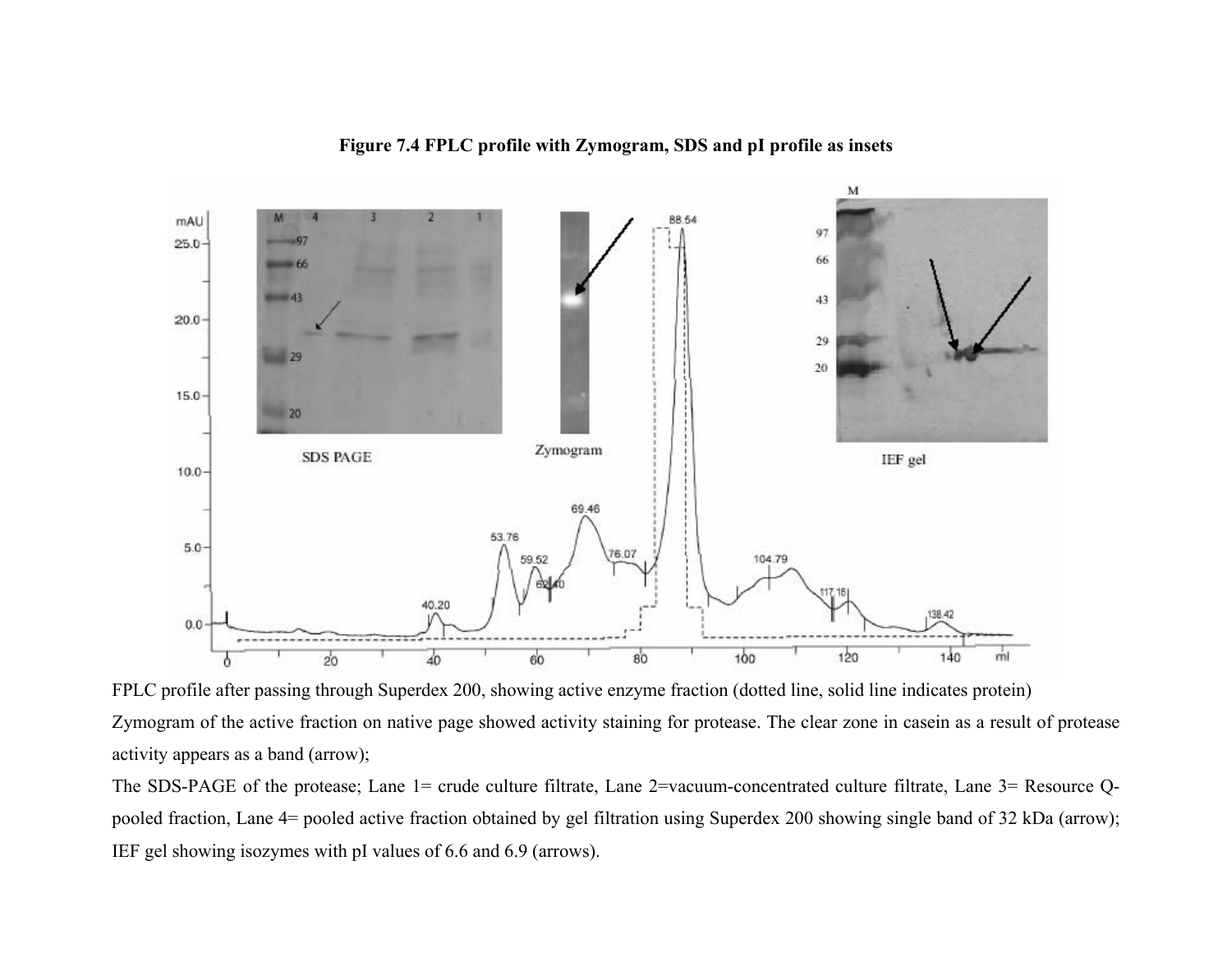obtained in pure form distributed over 10 mL (Fig. 7.4). This part was concentrated under vacuum and when checked for homogeneity showed a single activity band on a zymogram, with casein as substrate. The protease enzyme showed a single band of 33 kDa on a SDS PAGE, indicating that it is monomer (Fig. 7.4). On the isoelectric gel, the enzyme was found to give two bands corresponding to pI values of 6.6 and 6.9 (Fig. 7.4). The enzyme was purified 4-fold with the specific activity of the pure enzyme being more than 30000 ACU mL<sup>-1</sup> and a total yield of 21 % (Table 7.5).

Figure 7.5 Relative activity of protease of NIOCC #20 at different pHs and 45<sup>o</sup>C



• acetate buffer;  $\blacksquare$  citrate phosphate buffer;  $\triangle$  phosphate buffer;  $\times$  Tris-HCl buffer;  $\blacktriangle$  boric-borax buffer;  $\Box$  Glycine-NaOH buffer;  $+$  borax-NaOH;  $\diamondsuit$  carbonatebicarbonate buffer.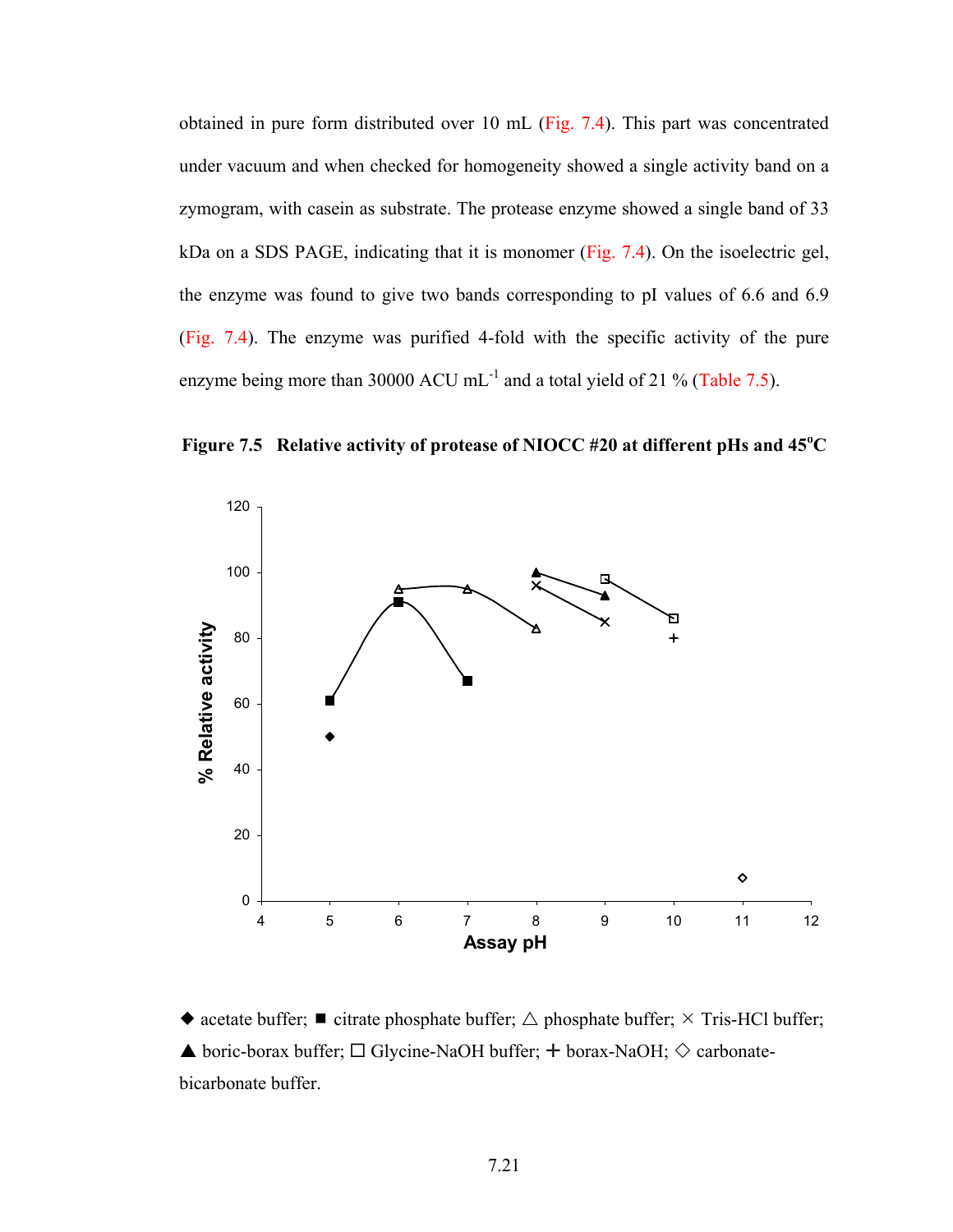The enzyme exhibited pH optima of 9 with >80% of activity between pH 6-10 at  $45^{\circ}$ C (Fig. 7.5). The maximum enzyme activity was recorded at  $45^{\circ}$ C and about 45% of the maximum activity was detected at  $20^{\circ}$ C and about 10 % at  $2^{\circ}$ C (Fig. 7.6). The  $Q_{10}$  values at 2 and 15<sup>o</sup>C were above 1 while those at 30, 45 and 60<sup>o</sup>C were less than 1 (Table 7.6).



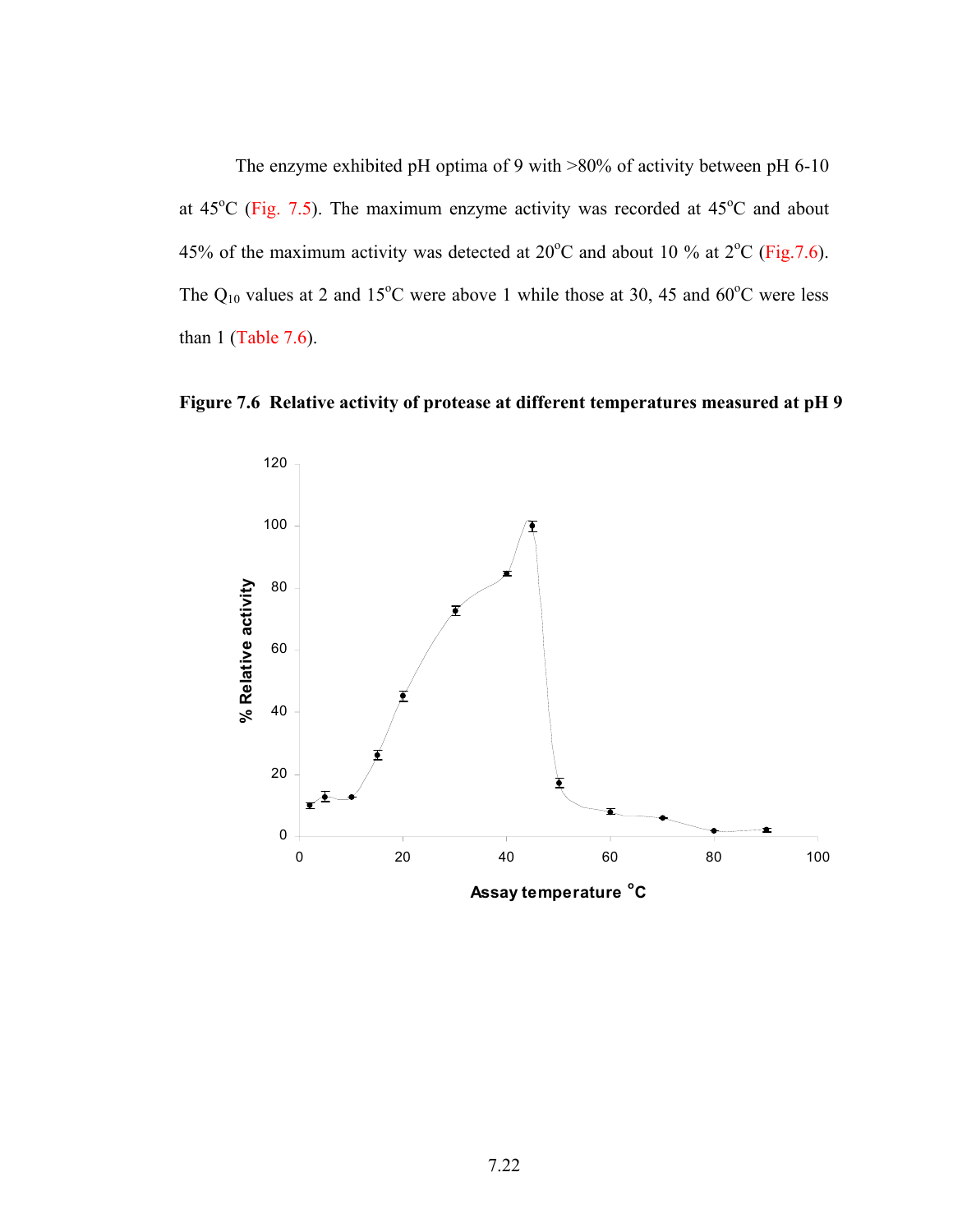| $T_1$          | T <sub>2</sub> | $Q_{10}$ value | $T_1$ | T <sub>2</sub> | $Q_{10}$ value |
|----------------|----------------|----------------|-------|----------------|----------------|
| $\overline{2}$ | 15             | 1.53           | 30    | 45             | 1.74           |
| $\overline{2}$ | 30             | 1.78           | 30    | 60             | 0.89           |
| $\overline{2}$ | 45             | 1.77           | 30    | 75             | 0.73           |
| $\overline{2}$ | 60             | 1.22           | 30    | 45             | 1.74           |
| $\overline{2}$ | 75             | $\mathbf{1}$   | 30    | 60             | 0.89           |
| 15             | 30             | 1.82           | 30    | 75             | 0.73           |
| 15             | 45             | 1.78           | 45    | 60             | 0.46           |
| 15             | 60             | 1.13           | 45    | 75             | 0.47           |
| 15             | 75             | 0.92           | 60    | 75             | 0.49           |

**Table 7.6 Q10 values for the purified protease enzyme produced by NIOCC # 20** 

**Figure 7.7 Activity of purified protease at different pH and temperature** 

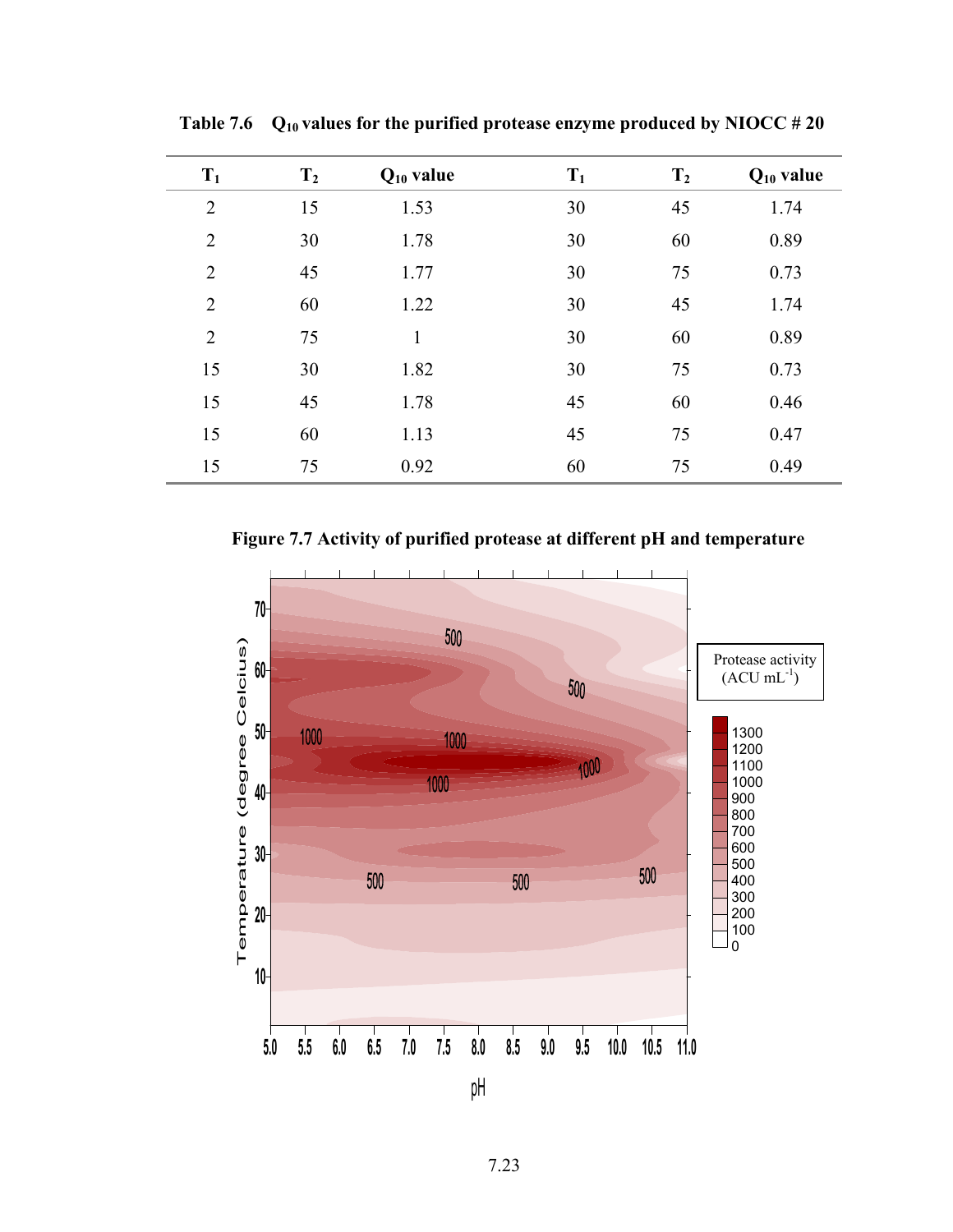When the enzyme activity was assayed at all the pH values at all the temperatures mentioned above, it showed a fairly constant activity in the pH range 6 to 8 and a temperature range of 30 to  $50^{\circ}$ C (Fig 7.7).

The protease of the culture grown at 1 bar pressure showed a  $K_m$  constant of 2 mg mL<sup>-1</sup> when measured at pH 9 and  $45^{\circ}$ C and this increased marginally at elevated hydrostatic pressures of 50 and 100 bar (Table 7.7). There was a marked increase in  $K_m$  constant at  $5^{\circ}C/1$  bar,  $45^{\circ}C/200$  and 300 bar pressure. The  $V_{max}$  values were not much affected by the elevated hydrostatic pressures except a substantial drop at 50 bar pressure from that at 1 bar pressure (Table7.7).

| <b>Enzyme activity assayed</b><br>at | $K_m$ constant (mg<br>$mL^{-1}$ azocasein) | $V_{max}$<br>$(ACU mL-1)$ |
|--------------------------------------|--------------------------------------------|---------------------------|
| 1 bar and $45^{\circ}$ C             | 2.0                                        | 26.3                      |
| 50 bar and $45^{\circ}$ C            | 2.2                                        | 19.2                      |
| 100 bar and $45^{\circ}$ C           | 2.4                                        | 24.4                      |
| 200 bar and $45^{\circ}$ C           | 3.3                                        | 25.0                      |
| 300 bar and $45^{\circ}$ C           | 5.0                                        | 25 <sup>0</sup>           |

Table 7.7 K<sub>m</sub> constant and V<sub>max</sub> values of the purified protease of the deep**sea fungus NIOCC # 20 measured under different conditions** 

Thermostability studies showed that the enzyme retained 80 and 55% of its activity at 50 and  $60^{\circ}$ C respectively for 10 min at pH 9 (Fig. 7.8). At its optimum temperature of activity (45 $^{\circ}$ C), the enzyme retained 100 % of its activity for 30 min after which it steadily decreased (Fig. 7.9). The enzyme was most stable at pH 4.5 in the absence of the substrate (Fig. 7.10), with the stability decreasing with alkalinity.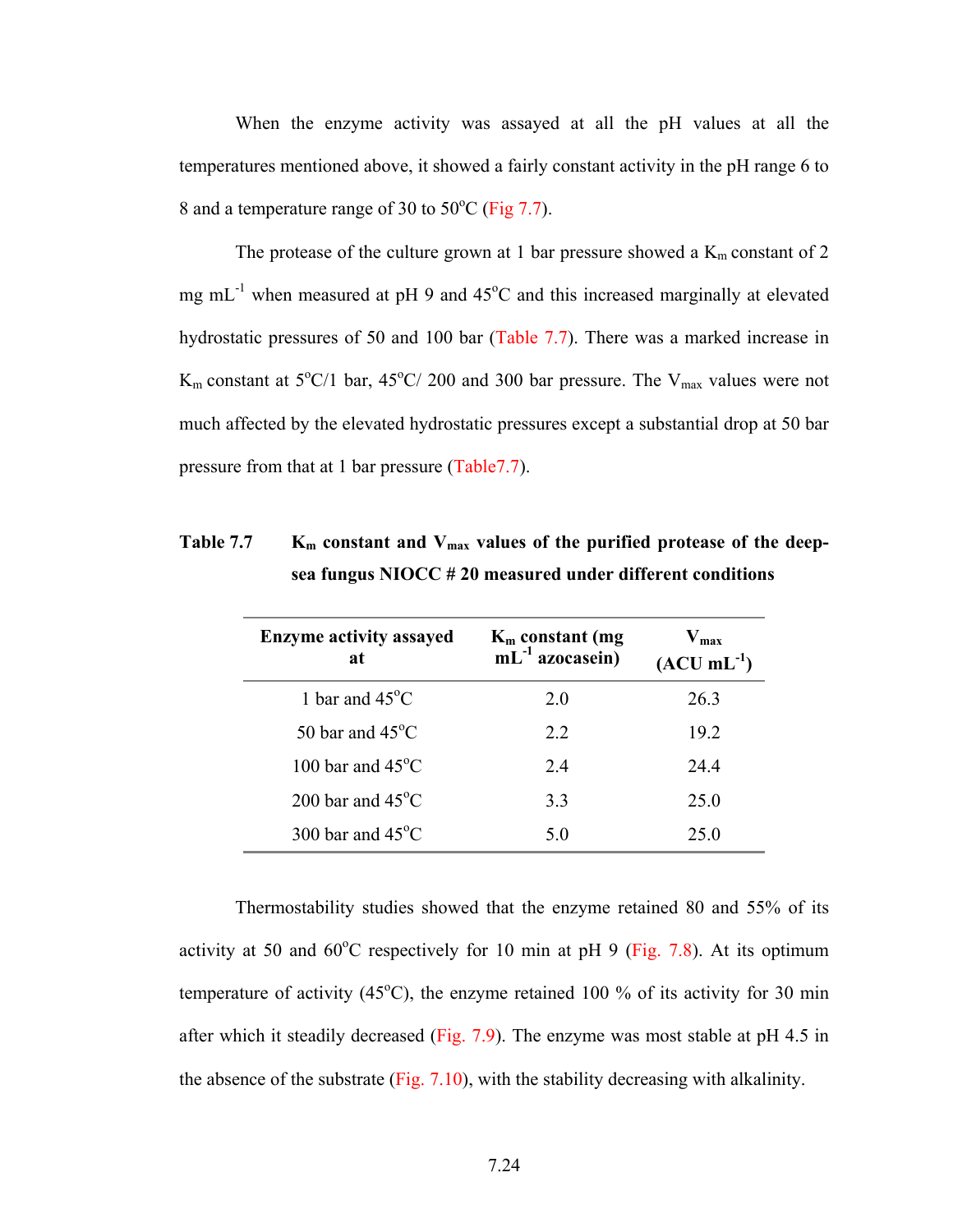**Figure 7.8 Residual activity of protease measured after incubating the enzyme sample at pH 9 for 10 min at different temperatures** 



**Fig. 7.9 Stability of purified protease of NIOCC # 20 at its optimum**  temperature of activity (45<sup>o</sup>C)

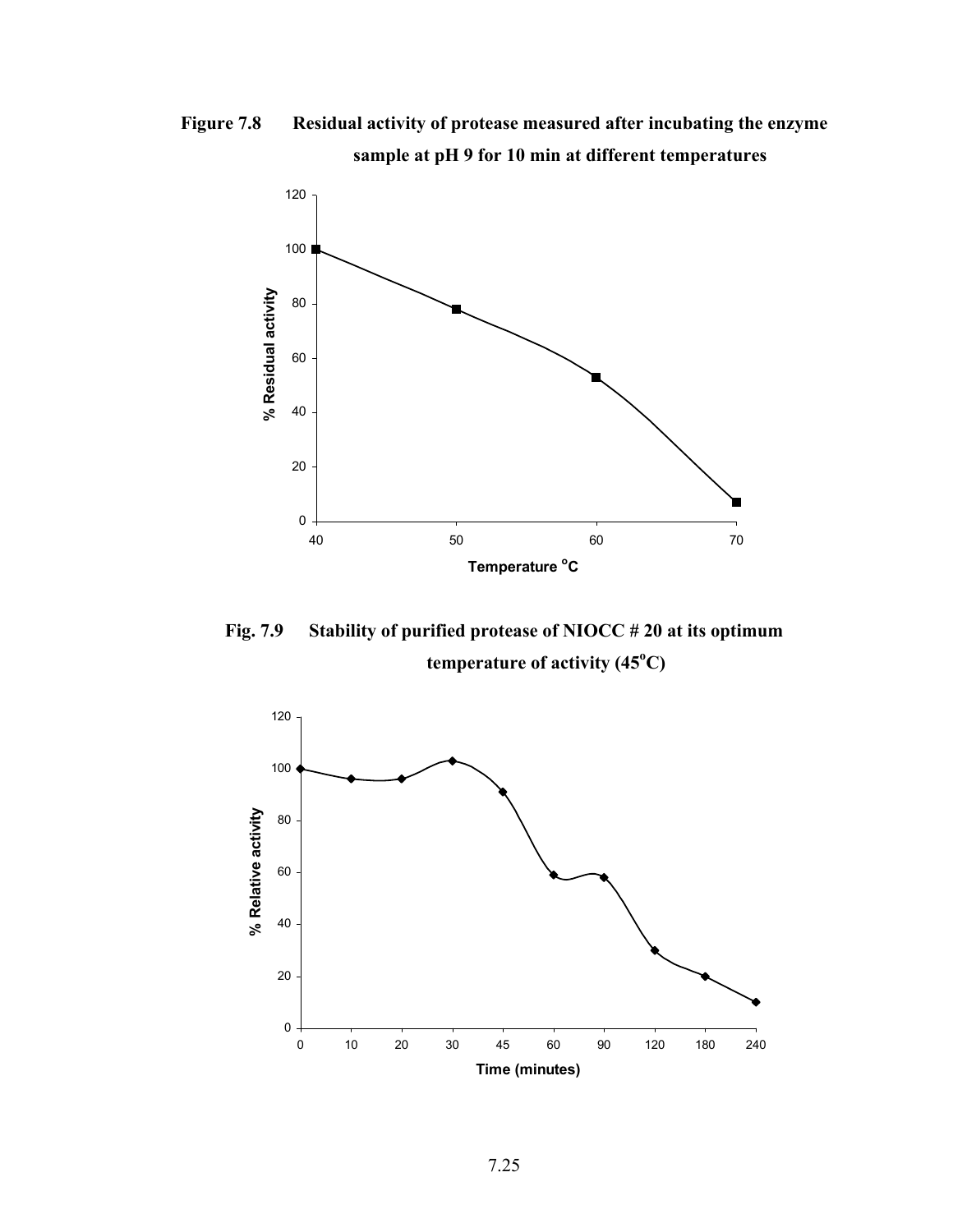**Fig. 7.10 Stability of protease at different pHs checked by incubating the enzyme at specified pHs without the substrate for 60 min. Activity was measured at its**  optimum temperature (45<sup>o</sup>C) and expressed as percent residual activity.



The protease activity was totally inhibited by 2 mM PMSF suggesting it to be a serine protease. EDTA at 5 and 100 mM concentration hardly inhibited the protease activity (Table 7.8) indicating that it was not a metalloprotease. The protease of NIOCC #20 is thiol-independent because reducing agents as DTT and mercaptoethanol did not affect the activity considerably (Table 7.8) At 1 mM concentration of Hg only 45 % inhibition of the enzyme was observed. Addition Fe, Ni and Zn at 1 mM hardly inhibited the enzyme activity. On the other hand, Cu at 1 mM concentration inhibited the protease activity totally (Table 7.8). About 70% of the activity was retained in the presence of sodium chloride of 0.5 M concentration, which equals to 29 ppt salinity of seawater (Table 7.8).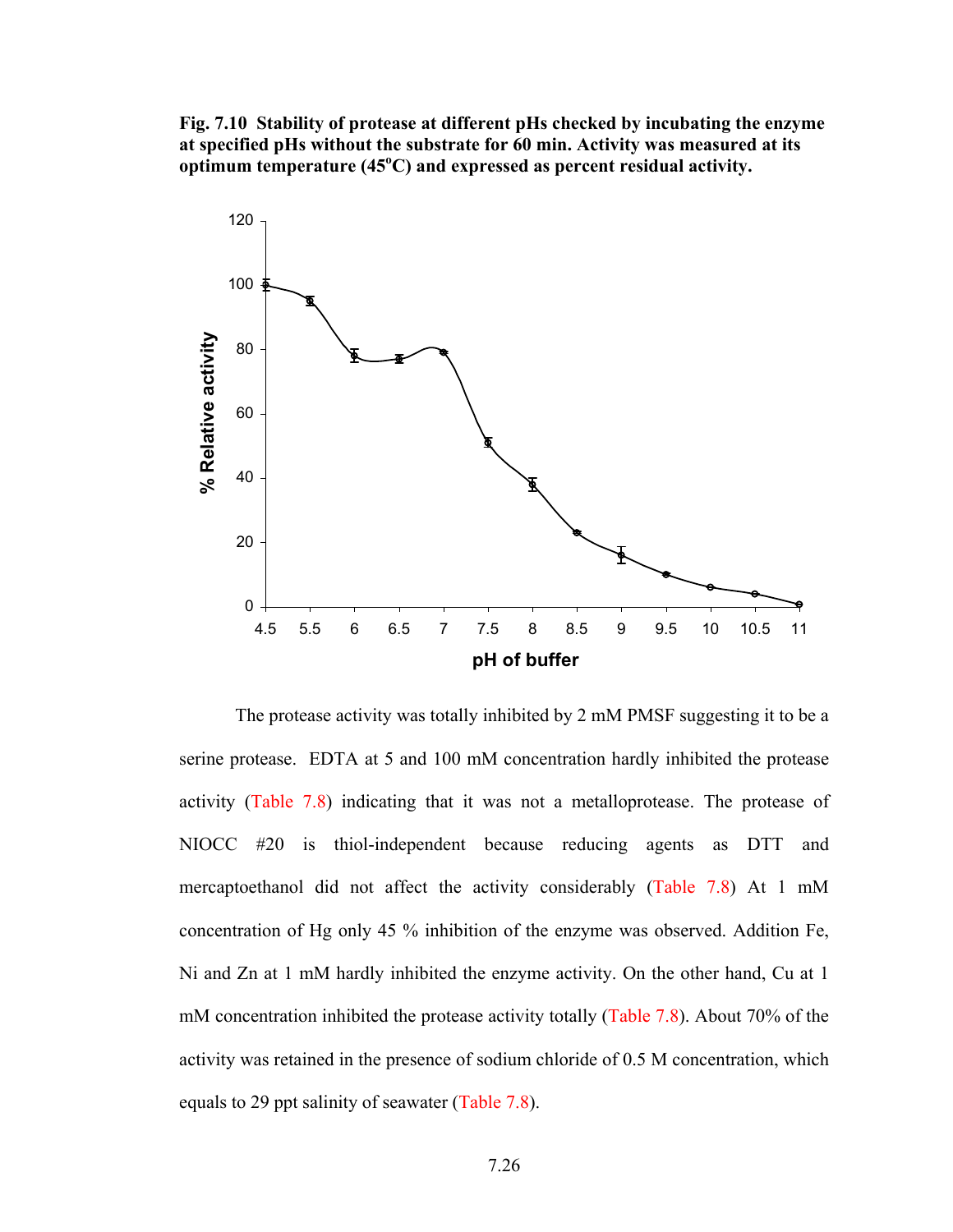| <b>Inhibitors</b>               | <b>Residual activity (%)</b> |
|---------------------------------|------------------------------|
| <b>Protease Inhibitors (mM)</b> |                              |
| None (control)                  | 100                          |
| PMSF(2)                         | $\overline{0}$               |
| EDTA(5)                         | 99                           |
| EDTA(100)                       | 93                           |
| Heavy metals (mM)               |                              |
| $\text{NiCl}_2(1)$              | 72                           |
| ZnCl <sub>2</sub> (1)           | 81                           |
| HgCl <sub>2</sub> (1)           | 55                           |
| CuCl <sub>2</sub> (1)           | $\overline{0}$               |
| FeCl <sub>3</sub> (1)           | 74                           |
| Sodium chloride (M)             |                              |
| $\overline{0}$                  | 100                          |
| 0.1                             | 88.6                         |
| 0.25                            | 80                           |
| 0.50                            | 70                           |
| 0.75                            | 61.4                         |
| 1.0                             | 40                           |
| <b>Reducing Agents (%)</b>      |                              |
| None                            | 100                          |
| DTT Dithiothereitol (0.1)       | 91                           |
| DTT $(0.5)$                     | 73                           |
| $\beta$ -mercaptoethanol (0.1)  | 77                           |
| $\beta$ -mercaptoethanol (0.5)  | 75                           |
| Sodium thioglycolate (0.1)      | 45                           |
| Sodium thioglycolate (0.5)      | 27                           |
| Sodium thioglycolate (1.0)      | 27                           |
| Glutathione (0.1)               | $\boldsymbol{0}$             |

**Table 7.8. Effect of various inhibitors, heavy metals, varying ionic strengths (sodium chloride) and reducing agents on protease activity of the deep-sea fungus NIOCC #20.**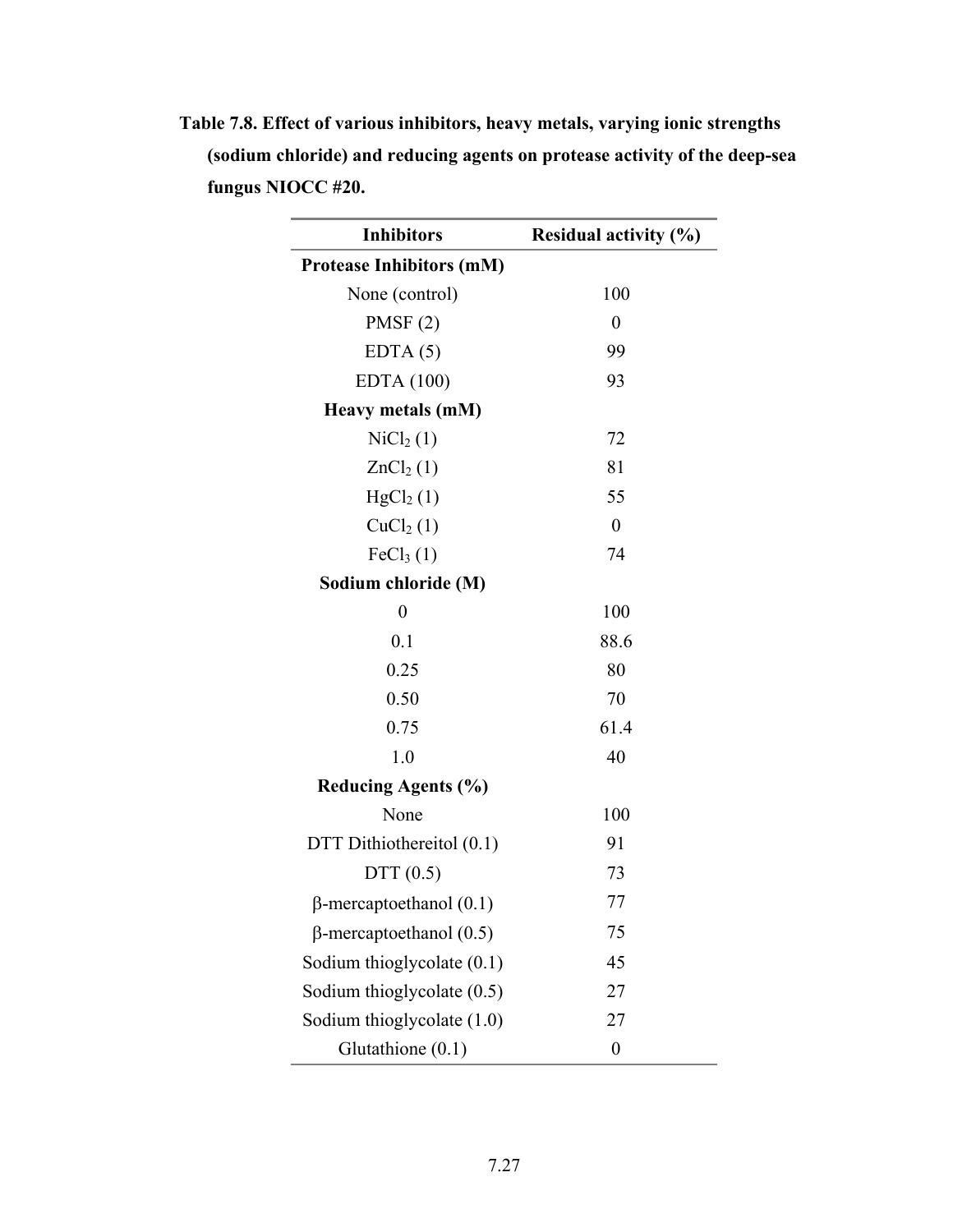Chemical surfactants like Triton X-100 and Tween 80 (both at 1.0%) and commercial detergents at 2 g  $L^{-1}$  concentrations did not reduce the protease activity, although SDS (0.1%) totally inhibited its activity (Table 7.9). About 50% of the enzyme activity was lost after treatment at  $60^{\circ}$ C for 10 min. However, thermostability of the enzyme at  $60^{\circ}$ C increased on addition of glycerol, CaCl<sub>2</sub>, PEG  $6000$ , sucrose, mannitol, sorbitol and starch during enzyme assay (Table 7.10).

**Table 7.9 Effect of detergents and bleaching agents on protease activity of the deep-sea fungus NIOCC #20** 

| Residual specific activity $(\% )$ |
|------------------------------------|
| 100                                |
| 142                                |
| 139                                |
| $\theta$                           |
| 20                                 |
| 2                                  |
| 40                                 |
| 91                                 |
| 85                                 |
|                                    |

# **7.4.5 Comparison of protease production between deep sea (NIOCC 20) and terrestrial isolate (MTCC 2200) of** *Aspergillus ustus*

Both the terrestrial (MTCC 2200) and the deep-sea culture (NIOCC 20) produced almost similar biomass in Czapek Dox broth (Fig. 7.11). By third day, the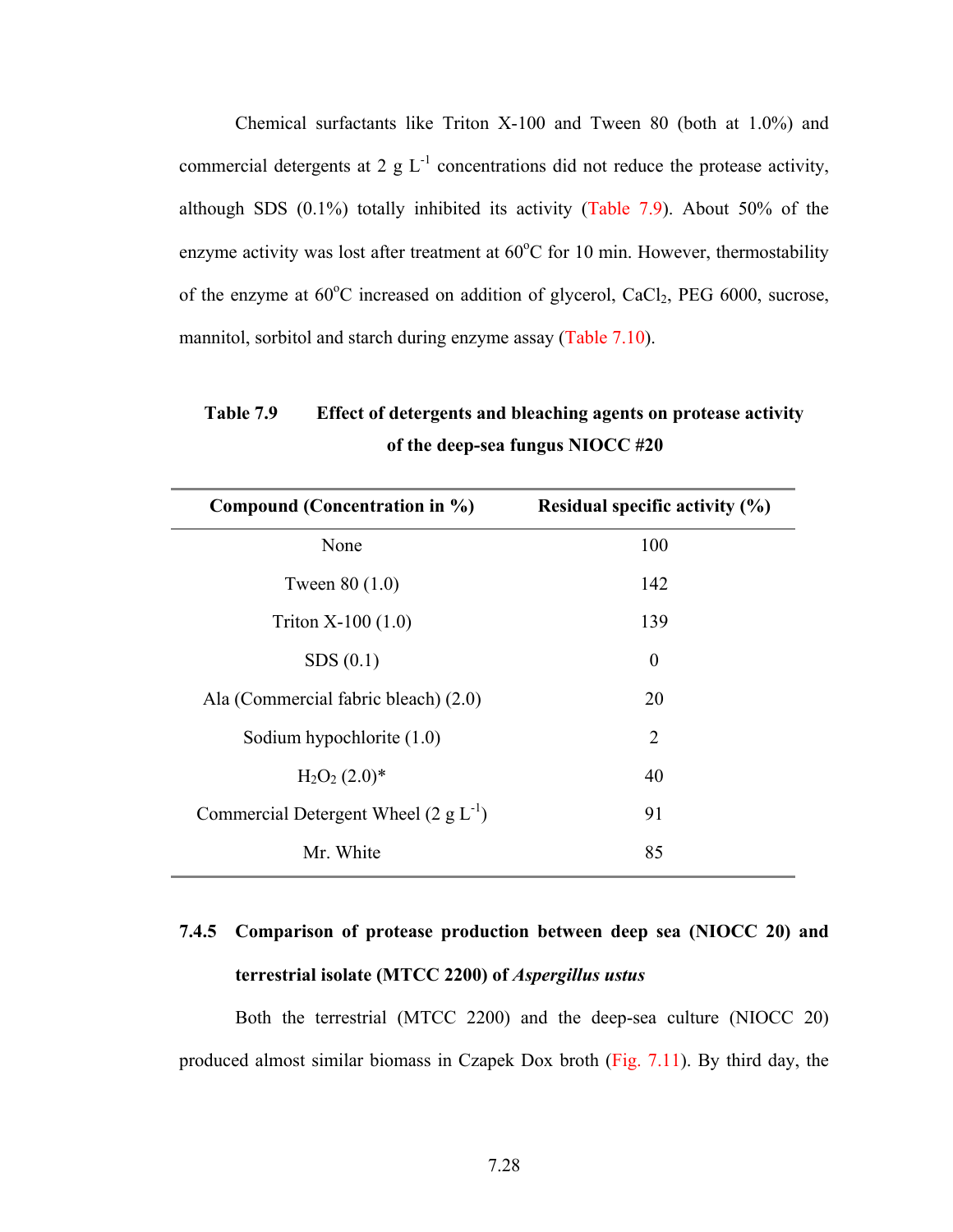cultures reached stationary phase, after which the biomass was almost constant. But the protease production showed a lot of difference, with the deep-sea isolate producing

| Table 7.10 Effect of additives on thermostability of the crude enzyme of the |
|------------------------------------------------------------------------------|
| deep-sea fungus NIOCC #20 with reference to 10 minutes of heat               |
| treatment at $60^{\circ}$ C without any additive.                            |

| Additive present during the heat treatment | % Residual activity |
|--------------------------------------------|---------------------|
| Control (untreated)                        | 100                 |
| No additives                               | 51                  |
| Glycerol (1%)                              | 101.5               |
| $CaCl2$ (1 mM)                             | 108.5               |
| $CaCl2$ (5 mM)                             | 110.6               |
| CaCl <sub>2</sub> (10 mM)                  | 102.4               |
| PEG 6000 (1%)                              | 111.1               |
| Sucrose $(1\%)$                            | 84.8                |
| Mannitol (1%)                              | 79.2                |
| Sorbitol $(1\%)$                           | 85.6                |
| Starch $(1\%)$                             | 98.8                |

a maximum of 1600 ACU  $mL^{-1}$ , while the terrestrial culture showed only 102 ACU mL<sup>-1</sup> (Fig. 7.12). The pH for the activity of the protease produced by both the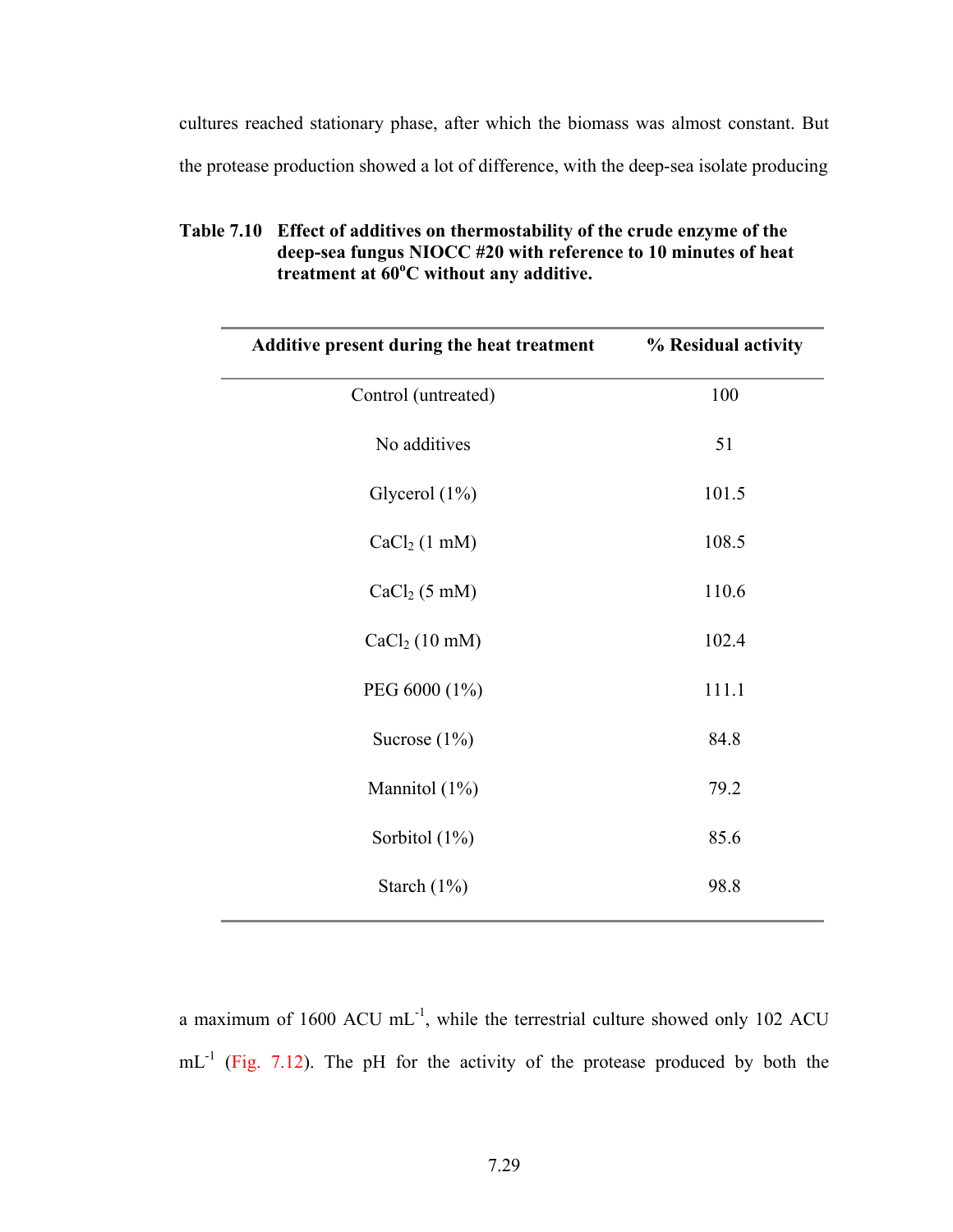terrestrial and the deep-sea isolate were found to be similar with the activity increasing with the increasing pH, more in the alkaline range (Table 7.11).

NIOCC 20 showed about 50-fold increased protease production in the presence of sea water at different salinities as compared to MTCC 2200. In case of NIOCC 20, the protease production increased gradually up to 20 ppt, above which salinity did not affect it. Whereas in case of MTCC 2200, no uniform effect was observed (Table 7.12).





**Table 7.11 Comparative activity of protease produced by the terrestrial isolate MTCC 2200 and the deep-sea isolate NIOCC 20 at different pH values** 

| Assay pH | Protease activity ACU mL <sup>-1</sup> |                  |  |
|----------|----------------------------------------|------------------|--|
|          | NIOCC <sub>20</sub>                    | <b>MTCC 2200</b> |  |
|          | 522                                    | 5.3              |  |
|          | 817                                    | 26               |  |
| 95       | 861                                    | 55 1             |  |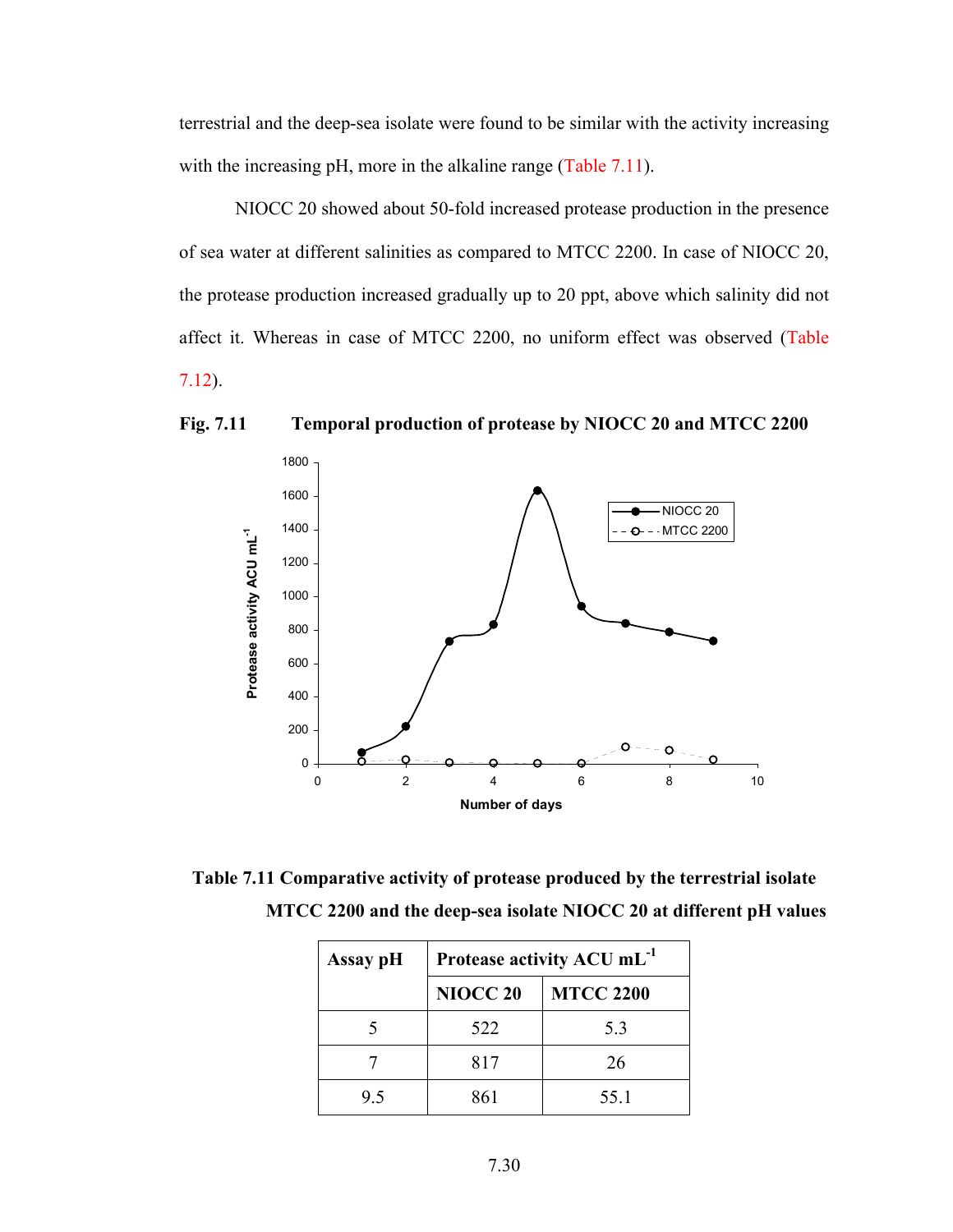| Table 7.12 Protease produced by the deep-sea isolate # NIOCC 20 and terrestrial |
|---------------------------------------------------------------------------------|
| isolate MTCC 2200 in Czapek Dox broth prepared in seawater with                 |
| varying salinites after 8 days of incubation                                    |

| Salinity (parts per thousand) | <b>Protease activity</b> |                  |  |
|-------------------------------|--------------------------|------------------|--|
| ppt                           | <b>NIOCC 20</b>          | <b>MTCC 2200</b> |  |
| 0                             | 729                      | 16               |  |
| 5                             | 828                      | 20               |  |
| 10                            | 926                      | 28               |  |
| 15                            | 1119                     | 35               |  |
| 20                            | 1140                     | 17               |  |
| 25                            | 1149                     | 24               |  |
| 30                            | 1151                     | 28               |  |
| 35                            | 1154                     | 25               |  |



**Fig. 7.12 Biomass produced by NIOCC 20 and MTCC 2200**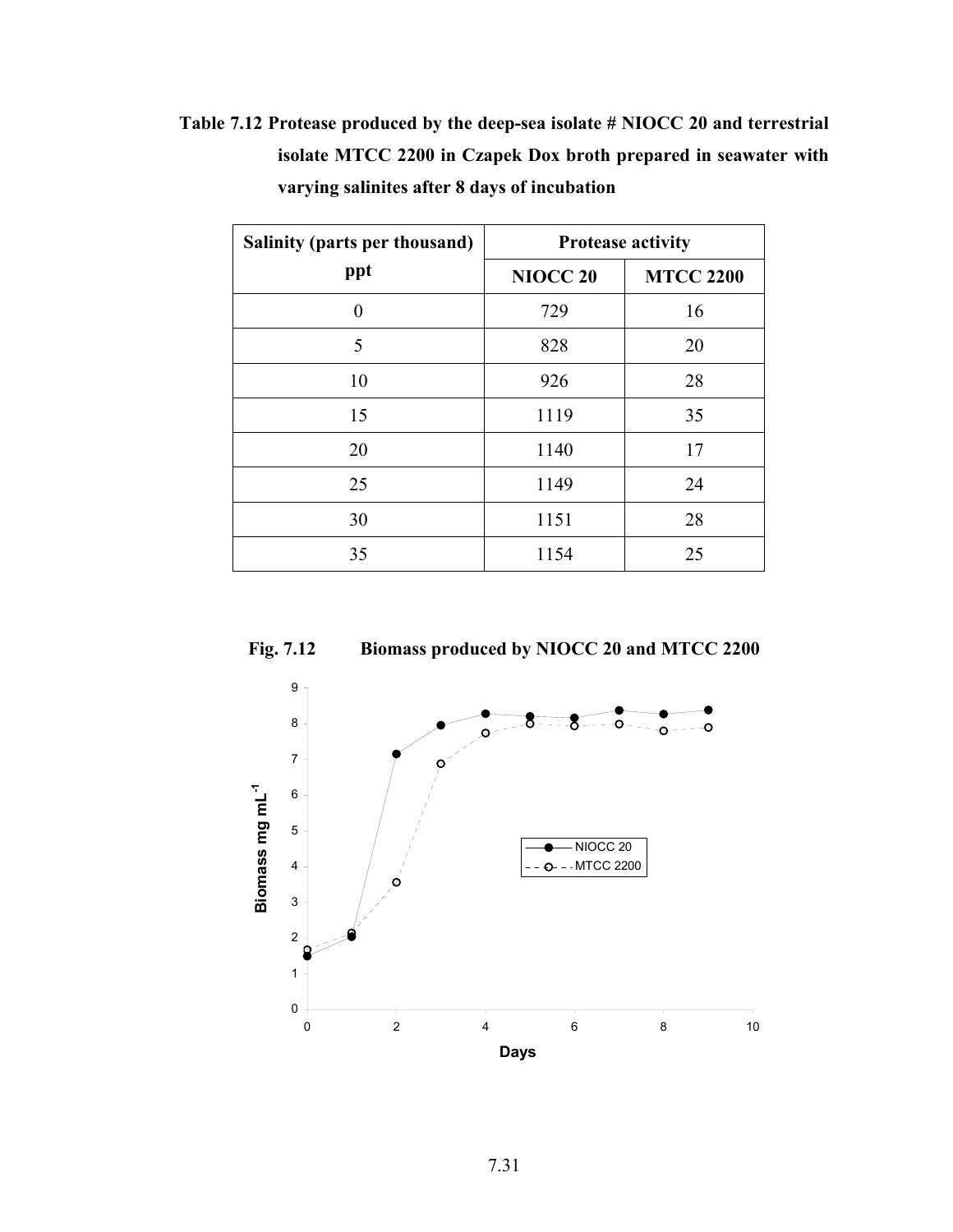#### **7.5 Discussion**

Protease enzyme was produced by majority of the fungal isolates tested suggesting that it is one of the major extracellular enzymes being produced by the fungi playing a major role in their nutritional requirements. But again, not all the fungal cultures were showing protease production, which was active in the alkaline pH range and at a low temperature of  $5^{\circ}$ C, suggesting that the protease being produced by one culture is enough to degrade the proteinaceous matter present into easily assimilable products and supply the required nutrients for growth to all the nonprotease producers also. Further, although all the isolates were isolated from a cold habitat of deep sea, only 51 % of these showed protease production, which was active at low temperature. The number of fungi showing protease activity at  $30^{\circ}$ C was much higher than those showing activity at  $5^{\circ}$ C, with large number of isolates showing activity in the range of  $1 - 10$  ACU mL<sup>-1</sup>. This is keeping in view with the theory put forth in previous chapter that these peizotolerant isolates are terrestrial forms that have managed to reach the ocean bottom and have got adapted to the conditions there.

The measurement of protease activity using azocasein was found to be very sensitive because as low as 1 ACU could be detected and also the assay was replicable with low standard deviation values.

*Aspergillus ustus* isolated from deep-sea calcareous substrates has been reported to produce protease [Raghukumar & Raghukumar, 1998], which was active under elevated hydrostatic pressure and low temperature. The culture, *Aspergillus ustus*, NIOCC # 20, isolated in the present study, showed highest amount of protease production active at alkaline pH and low temperature. It showed substantial growth at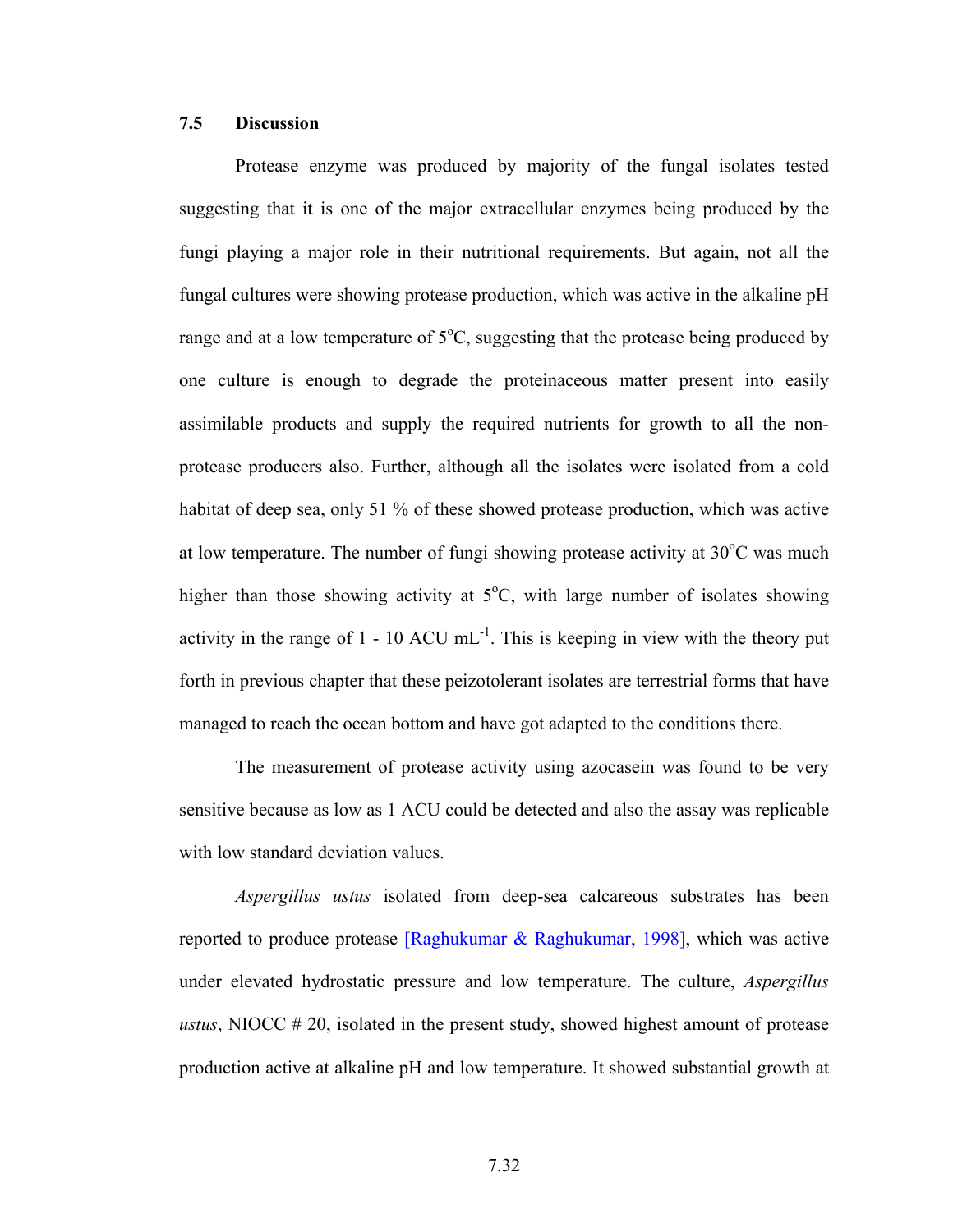5°C, under 50 and 100 bar pressure (corresponding to 1000 m). Under the above two conditions, it attained a biomass equivalent to 58 and 41 % respectively of that produced at  $30^{\circ}$ C/1 bar pressure (Table 7.2). However, when the fungus was grown at 5°C under 1, 50 or 100 bar and the enzyme activity assayed at 5 or 30°C under different hydrostatic pressures, little or negligible amount of cold-tolerant protease was detected. In contrast to the above, the enzyme produced by the fungus at  $30^{\circ}$ C and 1 bar was much more versatile and retained about 10 % of activity at  $2^{\circ}$ C at 1 bar compared to its activity at optimum temperature. The enzyme produced at  $30^{\circ}$ C under 1 or 50 bar also retained its activity when assayed under elevated hydrostatic pressures up to 300 bar (Table 7.3). However, the increasing  $K_m$  constants of protease at elevated hydrostatic pressures of 200 and 300 bar (Table 7.7) indicates low enzymesubstrate affinity under these extreme conditions. The total enzyme activity *per se* is not affected by elevated pressures (Table 7.3), which is also indicated by the almost constant  $V_{\text{max}}$  values (Table 7.7).

Although growth was fairly unaffected by elevated pressure and low temperature, protease production under similar conditions was reduced 10 to 100 folds. This appears to be a general trend with all the deep-sea isolates that were isolated (Table 7.1). Thus, a higher percentage of deep-sea isolates (51 %) were capable of growing at  $5^{\circ}$ C, when compared to those isolated from shallow waters (32 %). Besides, a high number of deep-sea isolates produced low-temperature active protease when grown at 1 bar and  $30^{\circ}$ C, but very few of these did so when grown at 1 bar and  $5^{\circ}$ C (Table 7.1). Compared to the deep-sea isolates, fewer isolates from shallow water produced cold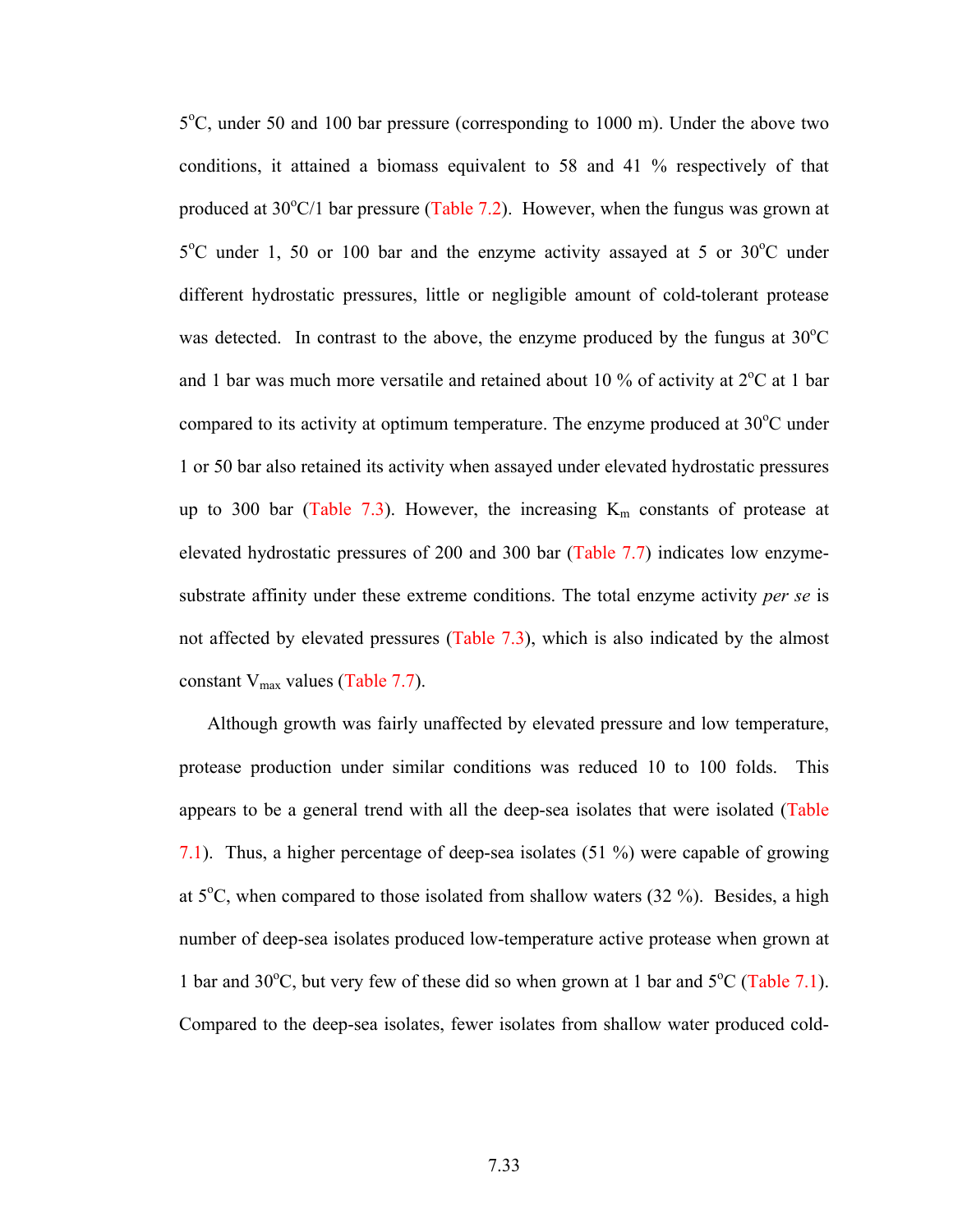tolerant protease when grown at 1 bar pressure and  $30^{\circ}$ C and their growth was also poor at  $5^{\circ}$ C.

A culture of *Aspergillus ustus* obtained from the culture collection IMTECH, showed negligible amounts of protease production, the activity of which was very low at both the pH and temperatures checked indicating that NIOCC  $# 20$  is a totally different strain isolated from the deep sea sediments. NIOCC  $# 20$  appears to be a strain adapted to deep-sea conditions, since it grew better at  $5^{\circ}$ C / 100 bar than at 30<sup>°</sup>C / 100 bar, although its production of protease under the former conditions was low (Table 7.3). This is in contrast to the report on a deep-sea bacterial strain DB6705, which grew better at higher rather than low temperatures when cultured at 500 bar hydrostatic pressure [Kato *et al*., 1996]. Growth and metabolic activities under extreme conditions are known to be low [Wirsen & Jannasch, 1975]. Our results with NIOCC #20 also show similar trends.

During the standardization of the medium components, it was found that the presence of corn steep liquor induced maximum protease production followed closely by skimmed milk (Fig. 7.3). But for all the standardization and characterization of the enzyme, skimmed milk was used as the inducer due to its easy availability and more defined nature. Apart from this CSL, being dark coloured might also interfere in the enzyme assay.

The enzyme yield was found to be better when EDTA was added to the culture broth just before harvesting of the enzyme. This could have happened due to release of the enzyme that was trapped in the exopolysaccharides produced by the culture that came in solution form due to chelating of the EPS by EDTA [Comte *et al*., 2006]. The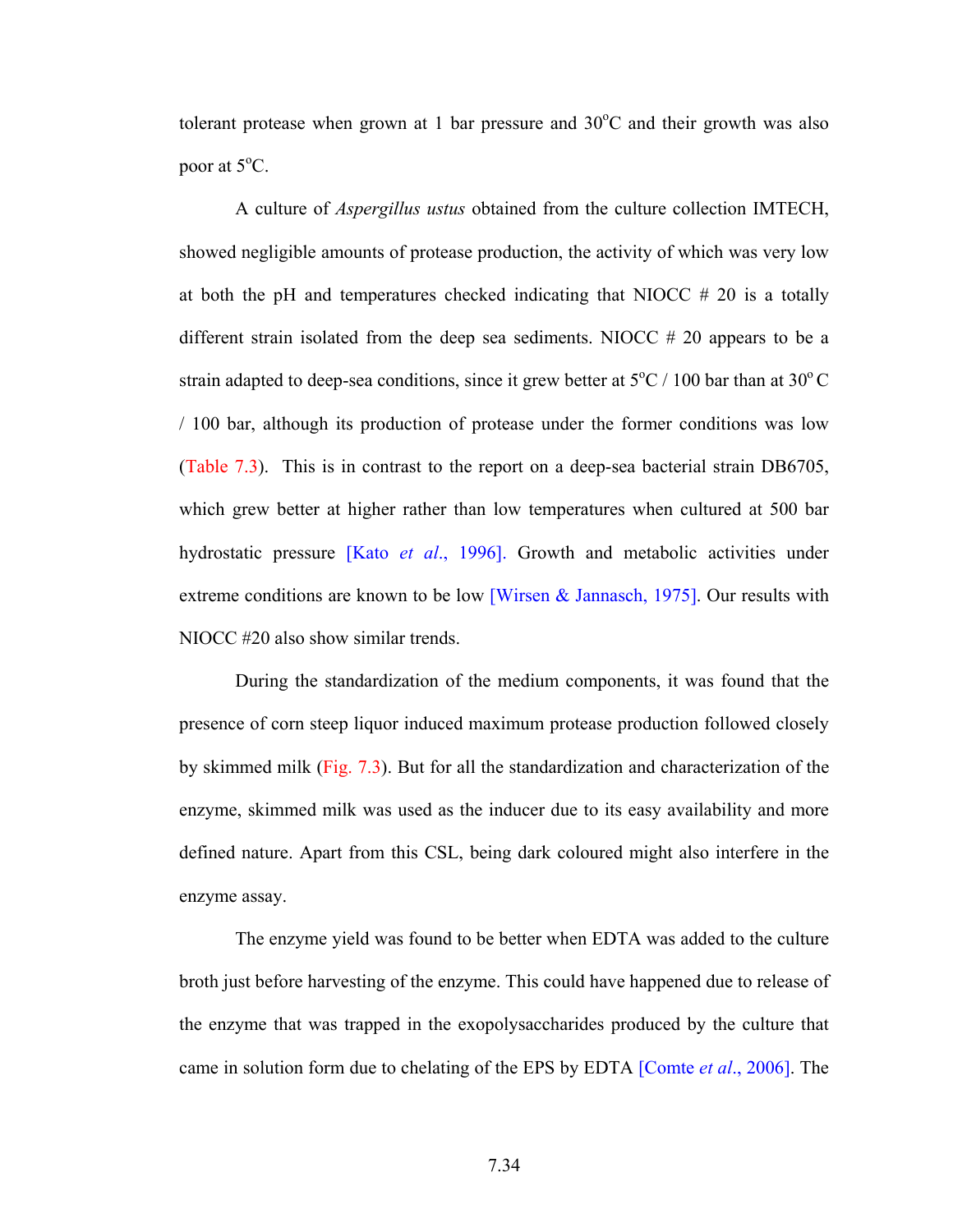protease produced by NIOCC # 20 showed several important features. Although the optimum temperature for activity of the enzyme is  $45^{\circ}$ C, it is described as a cold tolerant protease. Enzymes from cold-adapted organisms have been classified into 3 groups [Ohgiya *et al*, 1999]. Group I enzymes are heat-sensitive, but the other enzymatic characteristics are similar to mesophilic enzymes. Group II enzymes are heat-sensitive and relatively more active than mesophilic enzymes at a low temperature. Group III enzymes have same thermostability as mesophilic enzymes but are more active than mesophilic enzymes at a low temperature. Accordingly, the protease of this isolate falls into the group II. The protease of mesophilic *Penicillium* sp. did not show any activity below 20<sup>o</sup>C [Germano *et al.*, 2003]. The alkaline protease from another mesophilic species of *Penicillium* did not show any activity below  $35^{\circ}$ C [Agrawal *et al.*, 2004]. On the other hand, NIOCC # 20 showed about 45, 26 and 12% of the maximum activity at 20, 15 and  $5^{\circ}$ C. It looses about 50% of its activity at  $60^{\circ}$ C (Fig. 7.8). Moreover, at its optimum temperature of activity (45 $^{\circ}$ C), it is stable only for 30 min after which it rapidly looses activity (Fig. 7.9).

The enzyme is stable for more than 24 h at  $5^{\circ}$ C and pH 4.5. Its half-life under these conditions is about 196 hours. These results suggest its placement in the group II. The effect of temperature on the enzyme activity is determined by the temperature coefficient Q10 [*http://www.csupomona.edu/~seskandari/Q10.html*]. It is the factor by which the rate increases when the temperature is raised by ten degrees. If the rate of the reaction is completely temperature-independent, the resulting  $Q_{10}$  will be 1.0. If the reaction rate increases with increasing temperature,  $Q_{10}$  will be greater than 1. Thus, the more temperature-dependent a process is, the higher will be its  $Q_{10}$  value. The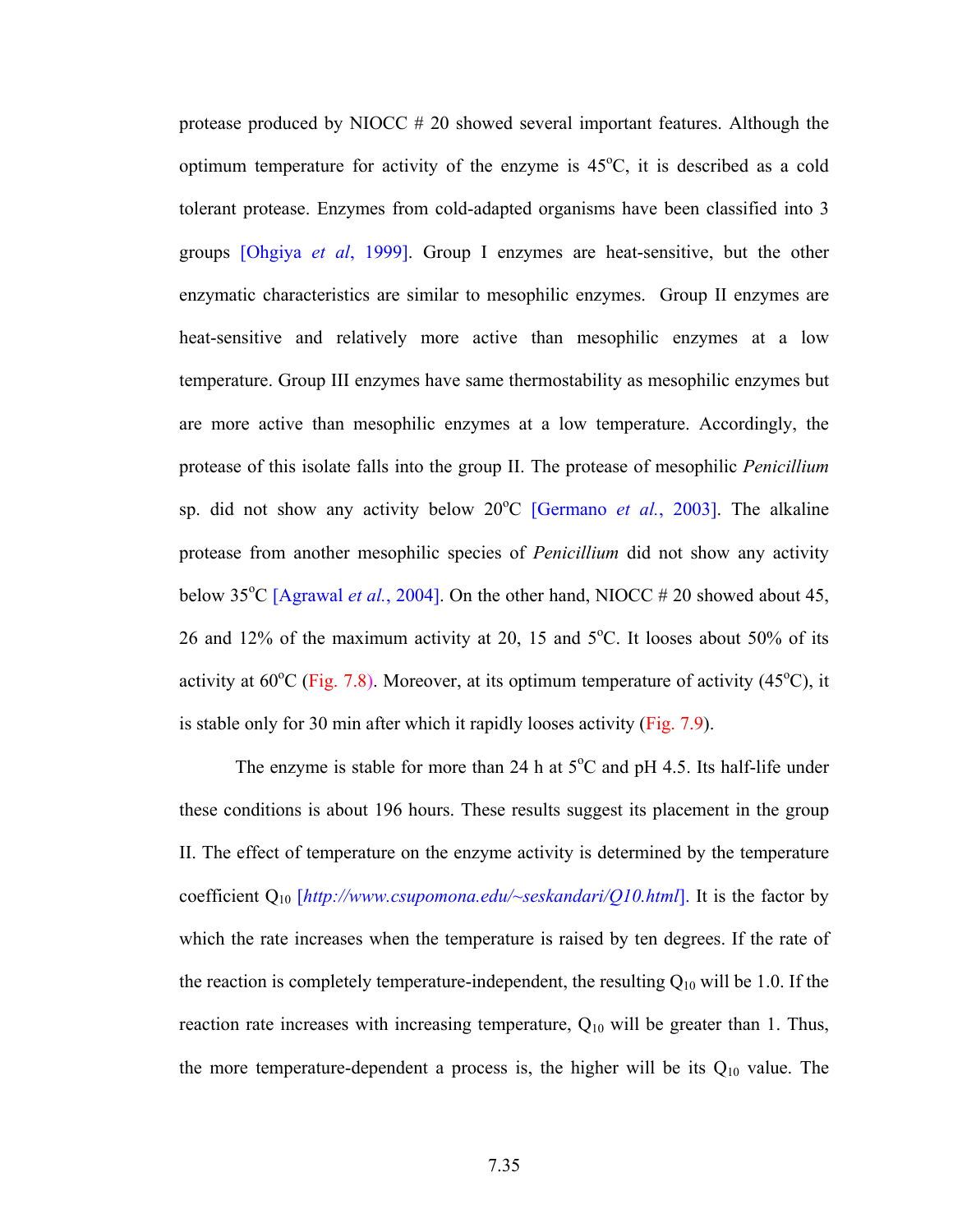calculated  $Q_{10}$  value of 1 between  $2^{\circ}$  to  $10^{\circ}$ C in the present work (Table 7.6) indicates temperature-independent enzyme activity at lower temperatures. On the other hand, the increased  $Q_{10}$  values (above 1) at 15<sup>°</sup> to 45<sup>°</sup>C indicate direct relation to increasing temperatures. Above  $45^{\circ}$ C, the  $Q_{10}$  value is less than one suggesting negative effect of temperature on the enzyme activity.

The protease of NIOCC #20 is a serine protease because it was totally inhibited by PMSF, which is a known inhibitor of serine protease. EDTA did not inhibit it and therefore it is not a metalloprotease. It was not substantially inhibited by the heavy metals Ni and Zn, which are the inhibitors of cysteine protease. Its activity did not increase in the presence of thiol compounds, indicating that it was thiol-independent serine protease. Protease produced by this isolate showed several special features. It was active in the presence of several commercial detergents when assayed under its optimum conditions. The enzyme was active in the presence of 0.5 M NaCl equivalent to 29 ppt of seawater salinity. Its stability at  $60^{\circ}$ C increased in the presence of various stabilizing agents. Such features in proteases are often much sought after for use as additives in detergents for low temperature wash [Ohgiya *et al*., 1999]. Most alkaline proteases have been reported to be significantly stabilized in the presence of additives such as those used in this study [Beg  $& Gupta, 2003$ ].

Protease of *Aspergillus ustus* (NIOCC #20) with an optimum pH of 9 and showing about 45% and 25 % of its activity at  $20^{\circ}$ C and  $15^{\circ}$ C respectively is an alkaline protease. Its performance in terms of activity can be further improved by optimization of growth and other parameters. Terrestrial isolate of *Aspergillus ustus* (isolate # MTCC 2200) obtained from IMTECH culture collection showed extremely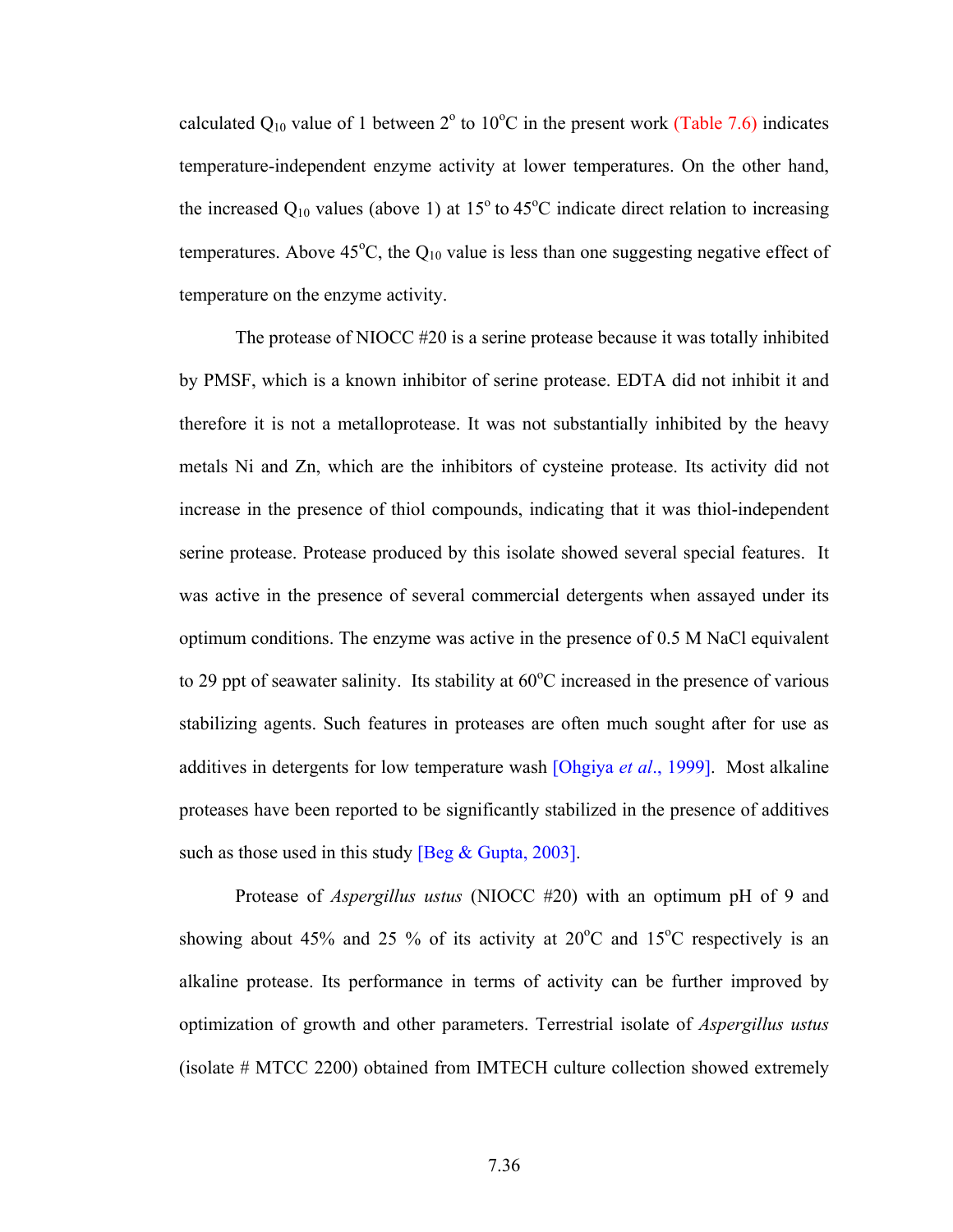low protease production (23 ACU mL<sup>-1</sup>) under similar assay conditions. This indicates that deep-sea fungi are useful candidates in the search for alkaline proteases and that the enzyme can have multiple uses right from detergents to food to biotechnological field.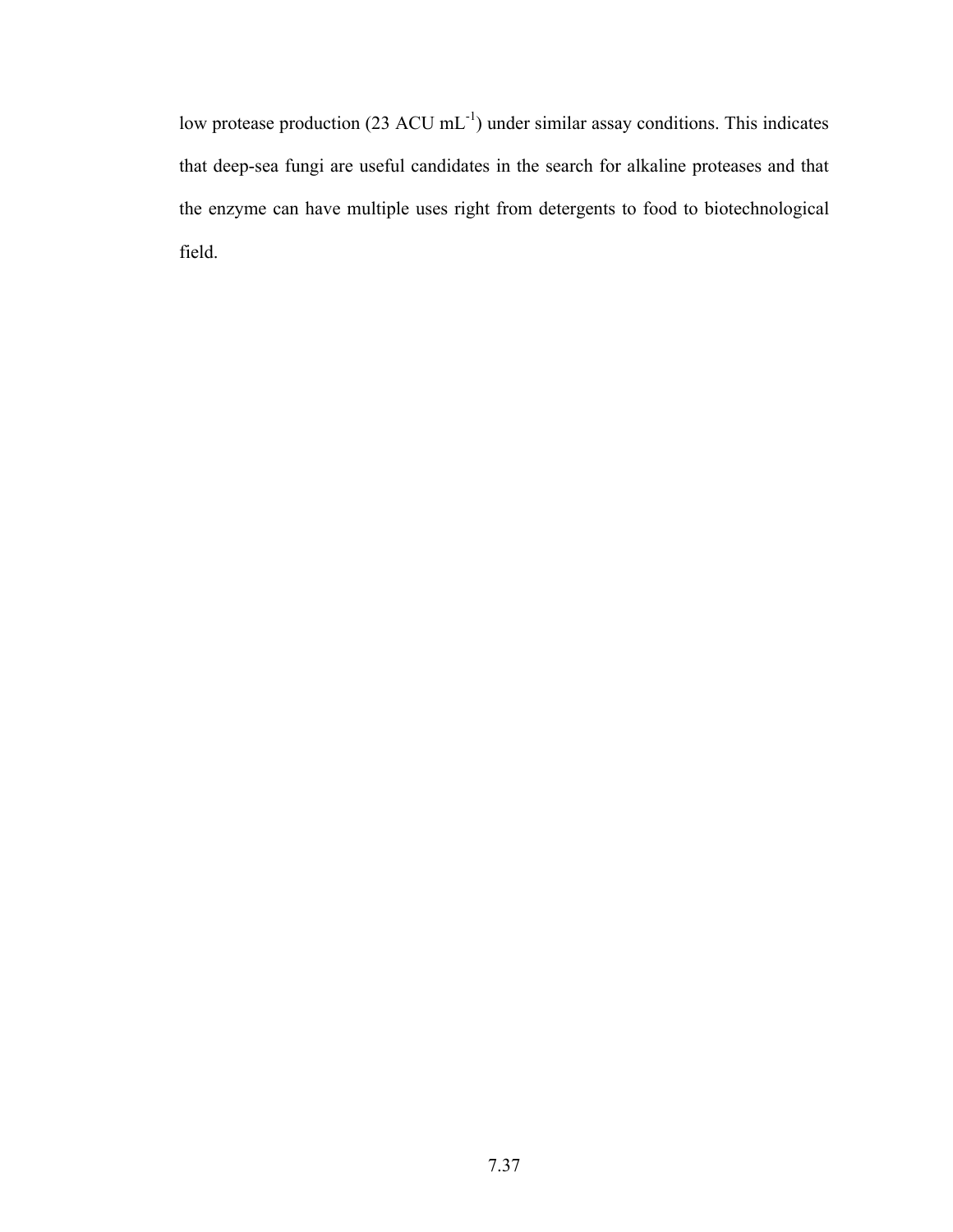# Chapter 8

# Role of Fungi in Deep-sea Sediments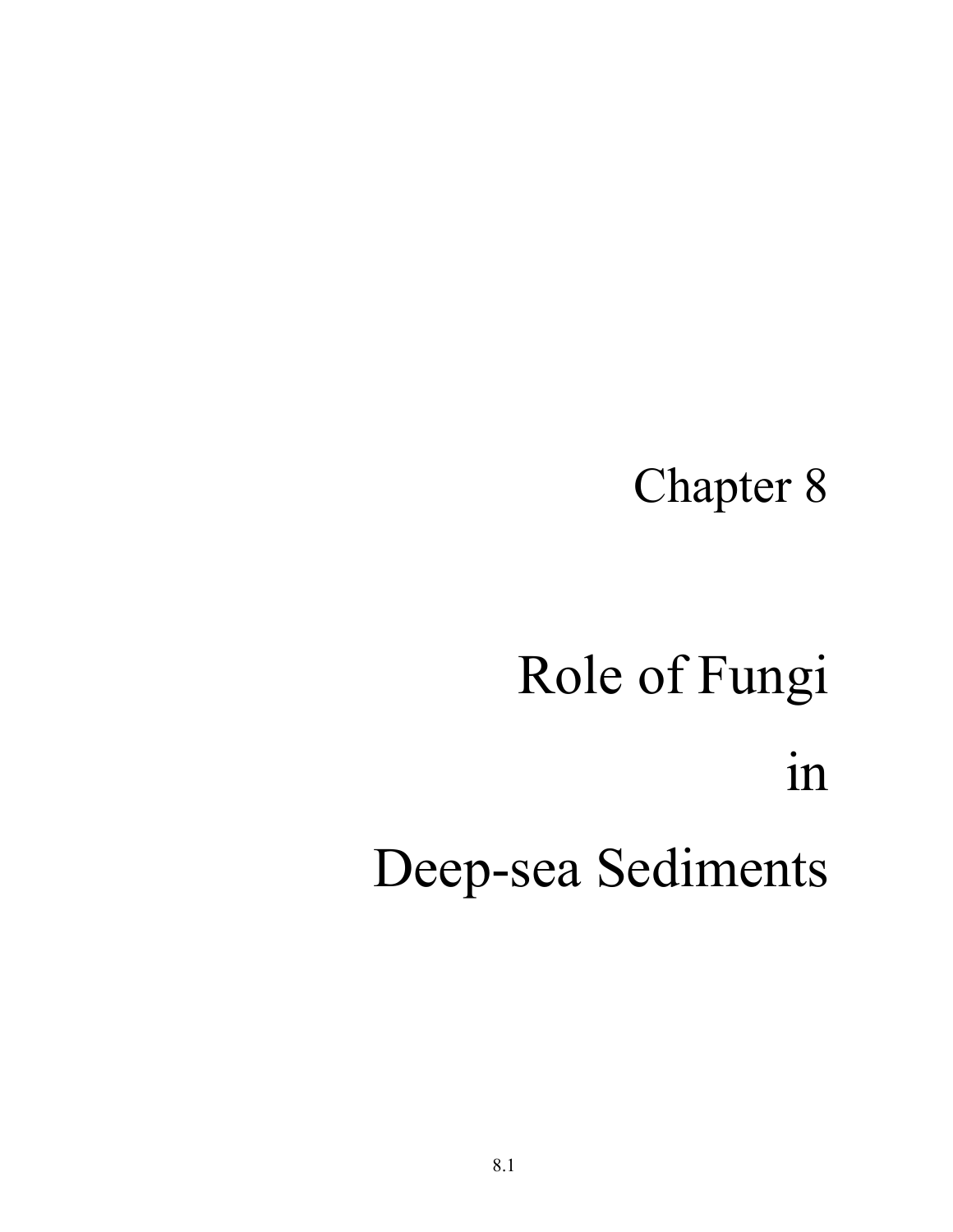#### **8.1 Introduction**

Roughly 62 % of the globe's surface, the ocean floor, is covered by seawater. This huge volume and area, however, has to be viewed as a desert of life where life is strictly limited by the source of organic carbon and biochemically useful energy [Jannasch, 1994]. The sea surface overlaying the deep-sea provides only about 21 % of the total global photosynthetic useful energy. About 95 % of this amount is recycled in the upper 100 - 300 m of surface water, while the remaining 5 % sink down in the water column in particulate form by sedimentation. Small portions of this material are large chunks of organic matter such as fish carcasses, decapods and large shrimp. Their relatively high sinking rates of  $50 - 500$  m hour<sup>-1</sup> [Vinogradov & Tseitlin, 1983] prevent a substantial en route decomposition. Another portion of organic matter is represented by faecal pellets of jellyfish and zooplankton with sinking rates of 2700 and 50 - 200 m/day, respectively [Bruland & Silver, 1981; Komer *et al.*, 1981; Madin, 1982]. The potentially much lower sinking rates of phytoplankton debris often aggregate to "marine snow" particles [Alldredge & Gotschalk, 1988] and much of it becomes part of the food for zooplankton, largely containing compounds undigestable for zooplankton. The faecal pellets overgrown with bacteria are eaten repeatedly on their way to the deep sea. These faecal pellets act as a matrix for bacterial growth, a system that can be termed as an extraorganismic enteric symbiosis [Jannasch, 1994].

Most of this material is decomposed during this descent providing food for the pelagic and deep populations of animal and microorganisms in the water column. The fraction of local plankton production reaching the sediments is mainly a function of water depth [Suess, 1980; Jørgensen, 1983]. The transport from the surface to the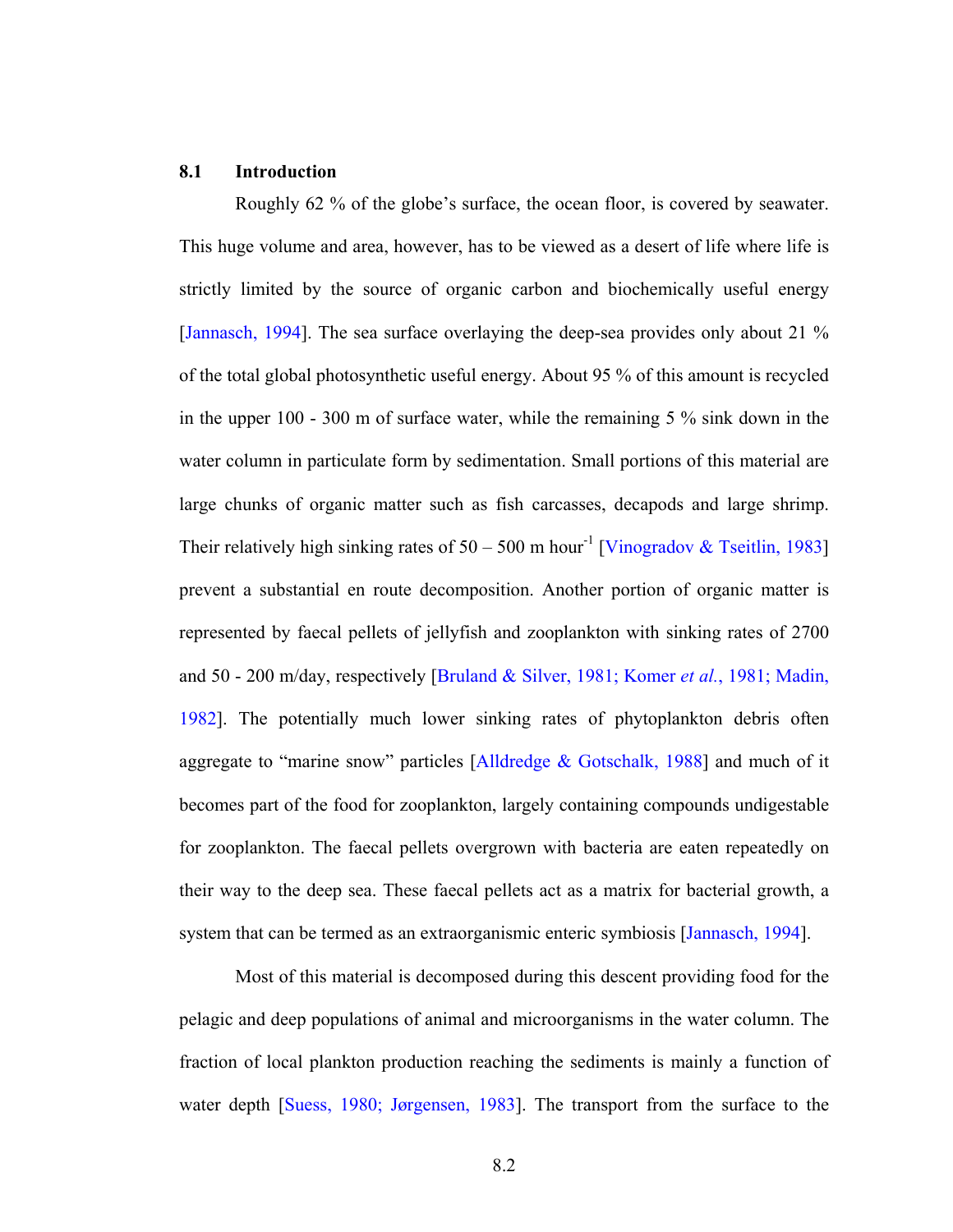deep-sea can be affected by various factors [Michaels *et al.*, 1990]. Where it is rapid and not diverted by lateral transport, seasonal signals of surface water productivity can be observed at the deep-sea floor [Asper *et al.*, 1992]. Generally, less than 1 % of the photosynthetically produced organic matter reaches the deep-sea sediment at a depth of about 4000 - 5000 m and even less in deeper parts of the oceans.

 The major function of microorganisms in the deep sea is commonly seen in the conversion of dissolved organic matter into the particulate food for zooplankton often termed as the "microbial loop". The total concentration of organic carbon is of less importance for it's potential microbial decomposition than the metabolic availability of its constituents. The concentration of those compounds that are susceptible to microbial attack will decrease faster with depth than the concentration of total organic carbon, and the relative quantity of recalcitrant compounds will increase.

Because of their omnipresence and highly diverse metabolic capabilities, microorganisms are playing the major role as biocatalysts for the control of inorganic and organic carbon in the biosphere. Their ability to metabolize organic substrates at extremely low levels and to survive long periods of starvation, as well as adapt to life at low temperature and high pressure, helps them to use almost any biochemically exploitable form of organic carbon available at even low concentration [Jannasch, 1994].

 The global carbon cycle is greatly influenced by the activities of both bacteria and fungi in terrestrial soils, which govern the rates of mineralization, as well as carbon sequestration [Bronick & Lal, 2005]. Individually, though, fungi and bacteria play different roles in soil biogeochemistry, bacteria have greater rates of

8.3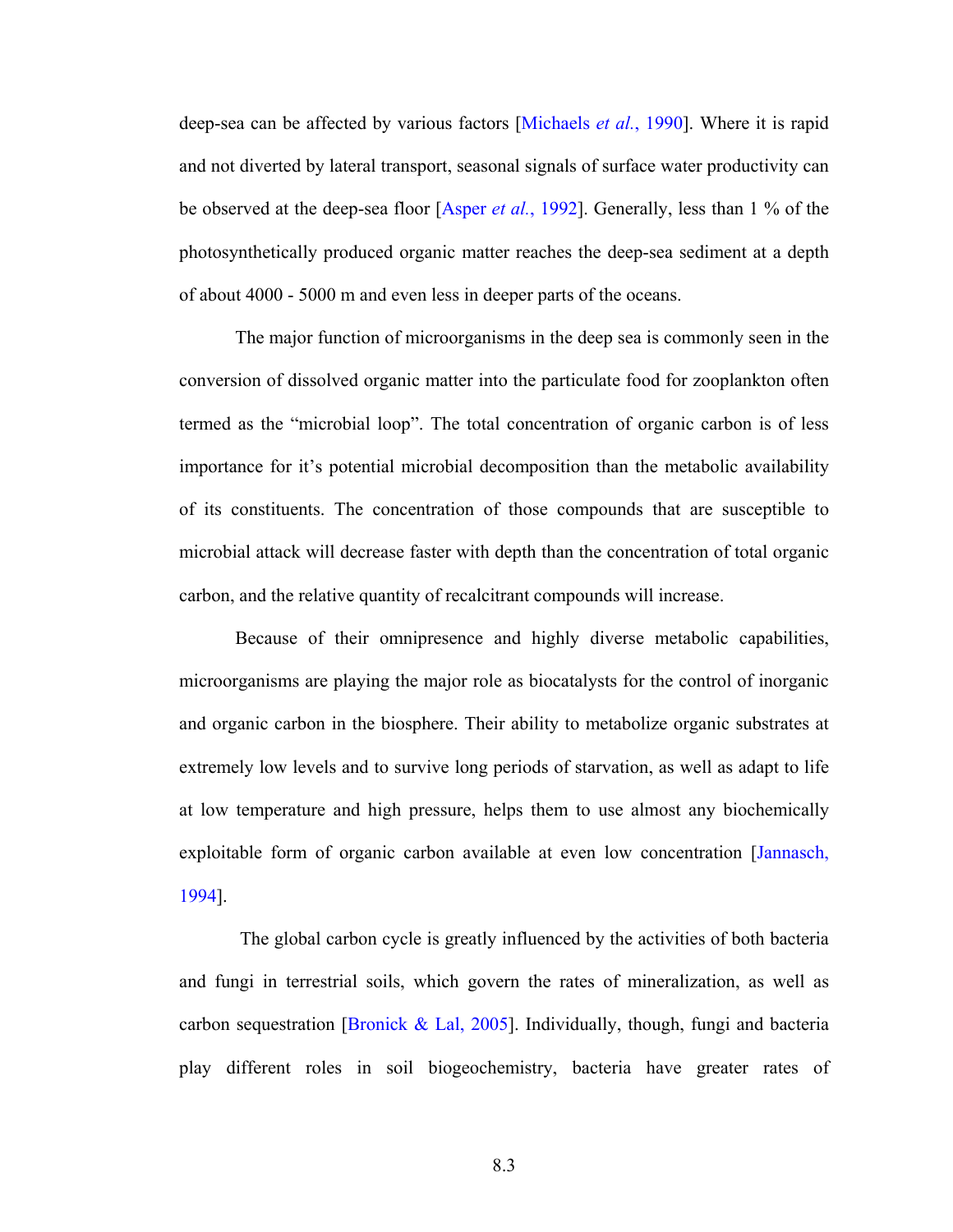remineralization but lower C assimilation efficiencies than fungi, the latter thus being more significant in terms of carbon sequestration [Adu & Oades, 1978]. Therefore, it is important to consider both groups for a holistic understanding of microbial dynamics and their role in the carbon budget [Bailey *et al.*, 2002]. Particulate organic carbon deposition in deep-sea sediments is one of the mechanisms for removal of atmospheric carbon dioxide in the context of the global C cycle and marine sediments are the largest source of organic carbon on earth [Seiter *et al.*, 2004; Ittekot, 1996].

As in terrestrial soils, microorganisms are major players in transformation of organic matter in deep-sea sediments. In contrast to land, however, most studies on deep-sea sediments have focused exclusively on bacteria and have demonstrated their intense metabolic activities therein [Danovaro *et al.*, 1995; Turley & Dixon, 2002]. The fungi and their role in the deep-sea sediments have remained neglected mainly due to the fact that they are not easily seen / observed. This is because most of the times, fungi remain embedded in the sediments and hence go unnoticed. The fungi are known to stabilize the soil by the way of aggregation in the terrestrial ecosystems [Lynch & Bragg, 1985]. Soil aggregation is defined as the naturally occurring cluster or group of soil particles in which the forces holding the particles together are much stronger than the forces between the adjacent aggregates [Martin, 1955]. A number of studies have attempted to elucidate the role of soil microflora in the formation and stabilization of soil aggregates [Harris *et al.*, 1964; Molope *et al*., 1987]. Although fungi are generally believed to be more effective at aggregate stabilization than other soil microflora, several studies have concluded that their primary contribution to aggregation is through hyphal entanglement of soil particles [Molope & Page, 1986].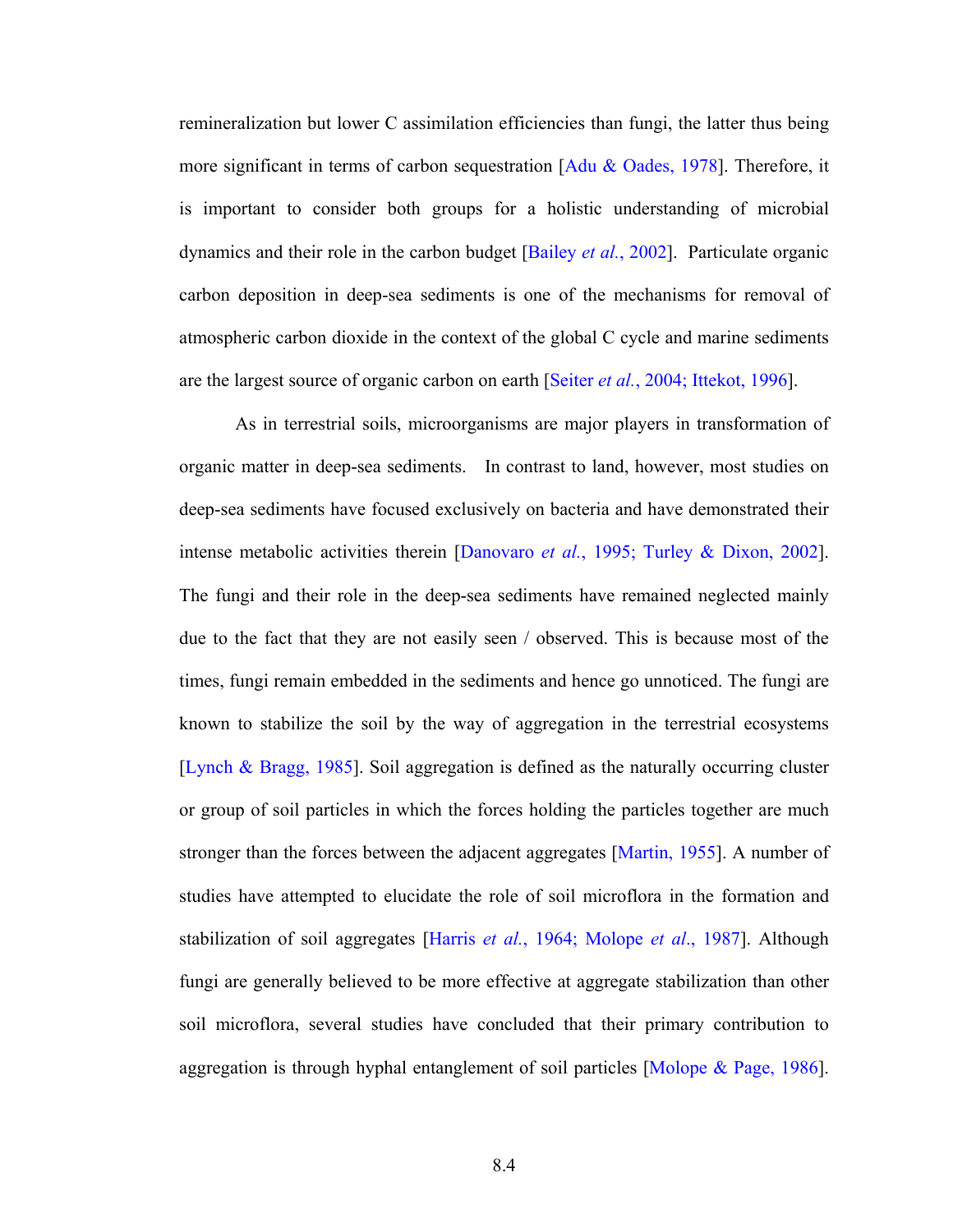Reducing sugars and amino acids, formed, as by-products of microbial metabolism in terrestrial sediments are known to undergo nonenzymatic polymerization to form a series of compounds like 3-carbon aldehydes, ketones and reductones and hydroxymethyl furfurals. These highly reactive compounds readily polymerize in the presence of amino compounds to form brown-coloured products, constituting humus [Tisdall & Oades, 1982]. The humic material combines with soil particles to form microaggregates. Fungal hyphae further act as binding agents themselves to form macroaggregates by trapping fine particles into the microaggregates [Kandeler *et al.*, 1999]. Fungi or bacteria can thus remain protected in certain particle size classes [Suberkropp & Meyers, 1996]. Cations such as  $Si^{4+}$ ,  $Fe^{3+}$ ,  $Al^{3+}$  and  $Ca^{2+}$  form bridges between particles in terrestrial microaggregates [Bronick & Lal, 2005].

 Several enzymes are known to be involved in the cycling of nutrients and can be used as potential indicators of nutrient cycling processes. In aquatic ecosystems like that of deep sea where P-limitation exists, alkaline phosphatase activity (APA) plays an important role in the regeneration of inorganic phosphate through its catalysis of the breakdown of organic esters to inorganic P [Chrost, 1991]. Alkaline phosphatase activity is often repressed by highly dissolved reactive P (DRP) concentrations by feed back inhibition. The general name 'phosphatases' has been used to describe a broad group of enzymes that catalyze the hydrolysis of both esters and anhydrides of phosphoric acid. Amongst these, the acid phosphatase has studied more as compared to the alkaline phosphatase.

Sediment microorganisms, which depend upon the activities of their extracellular enzymes to supply them with nutrients, are confronted with several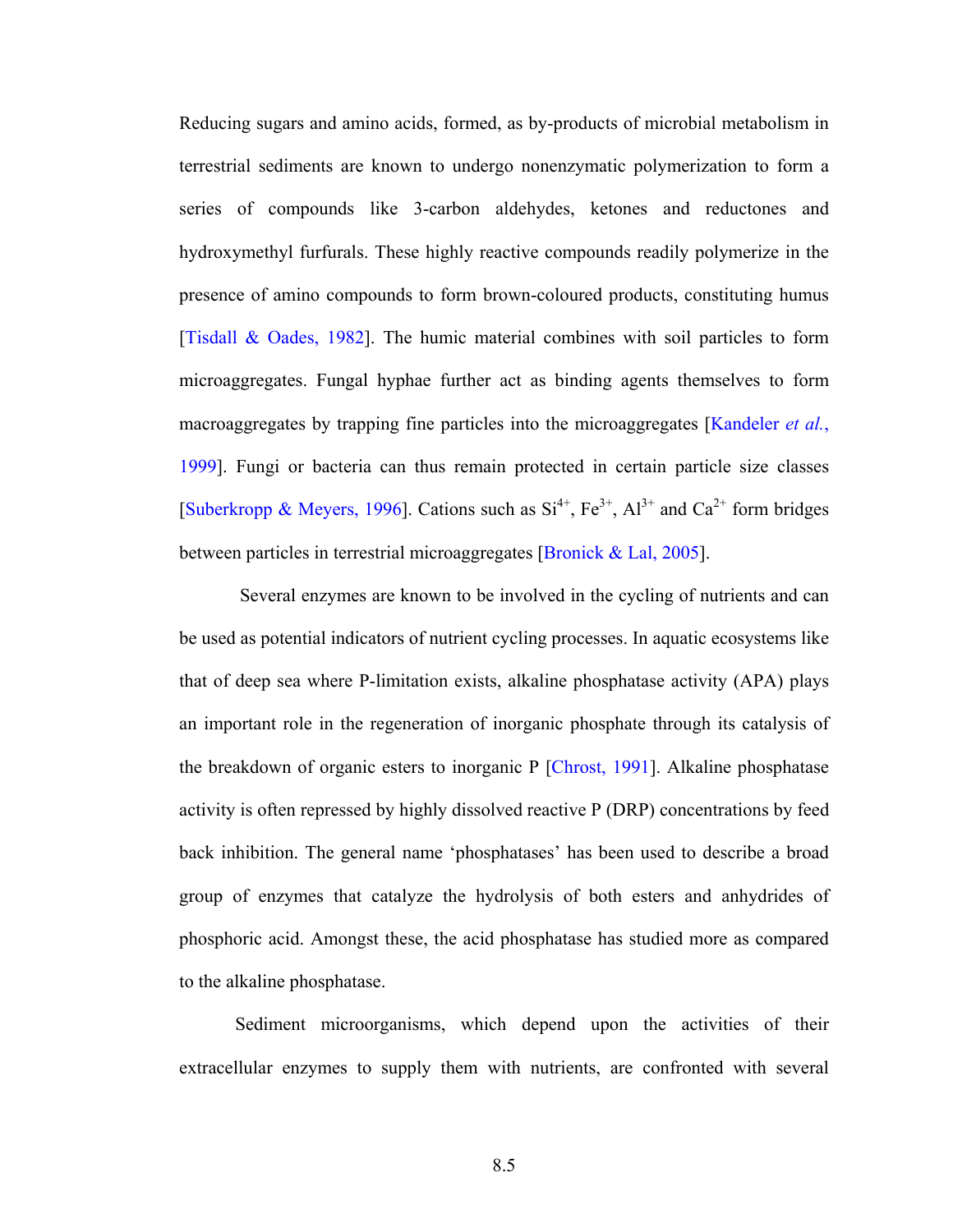problems. In the first instance, the sediment environment is inhospitable for extracellular enzymes meaning, non-biological denaturation, adsorption and inactivation, and degradation by proteolytic microorganisms all conspire to take their toll on enzymes once they have left the protection of the cell [Burns, 1978]. However, it is obvious that if an enzyme is to be of value to the cell that secreted it, that enzyme must evade any destructive forces as long as it takes to locate and react with an exogenous substrate. There is also a strong possibility that at any particular moment, there is no suitable substrate in the vicinity of the enzyme-producing microorganism or that any substrate, which is present, is either too low a concentration to elicit a response or in form which is unavailable for enzymatic attack. So an enzyme has to survive long enough to locate and bind its substrate and even then, the physical conditions for catalysis may be inappropriate. Even if it is assumed that the enzyme overcomes all these obstacles then the next stage in the process is for the product of the catalysis to be relocated in the vicinity of the cell, which has produced the extracellular enzyme in the first place. Only when this stage is reached can adsorption of the product of extracellular catalysis take place and such responses occur as enzyme induction, chemotaxis and ultimately growth.

This is where fungi play a very important role, possibly in deep-sea sediments also. Fungi are known to produce a lot of exopolysaccaharides [Selbmann *et al*., 2003; Tang & Zhong, 2002], which in turn help the aggregation of these. This is particularly helpful feature in natural environment where it also helps other microorganisms like bacteria to stay together as consortia. This prevents the extracellular enzymes from diffusing away from the cells secreting it. Thus, these humic-enzyme complexes have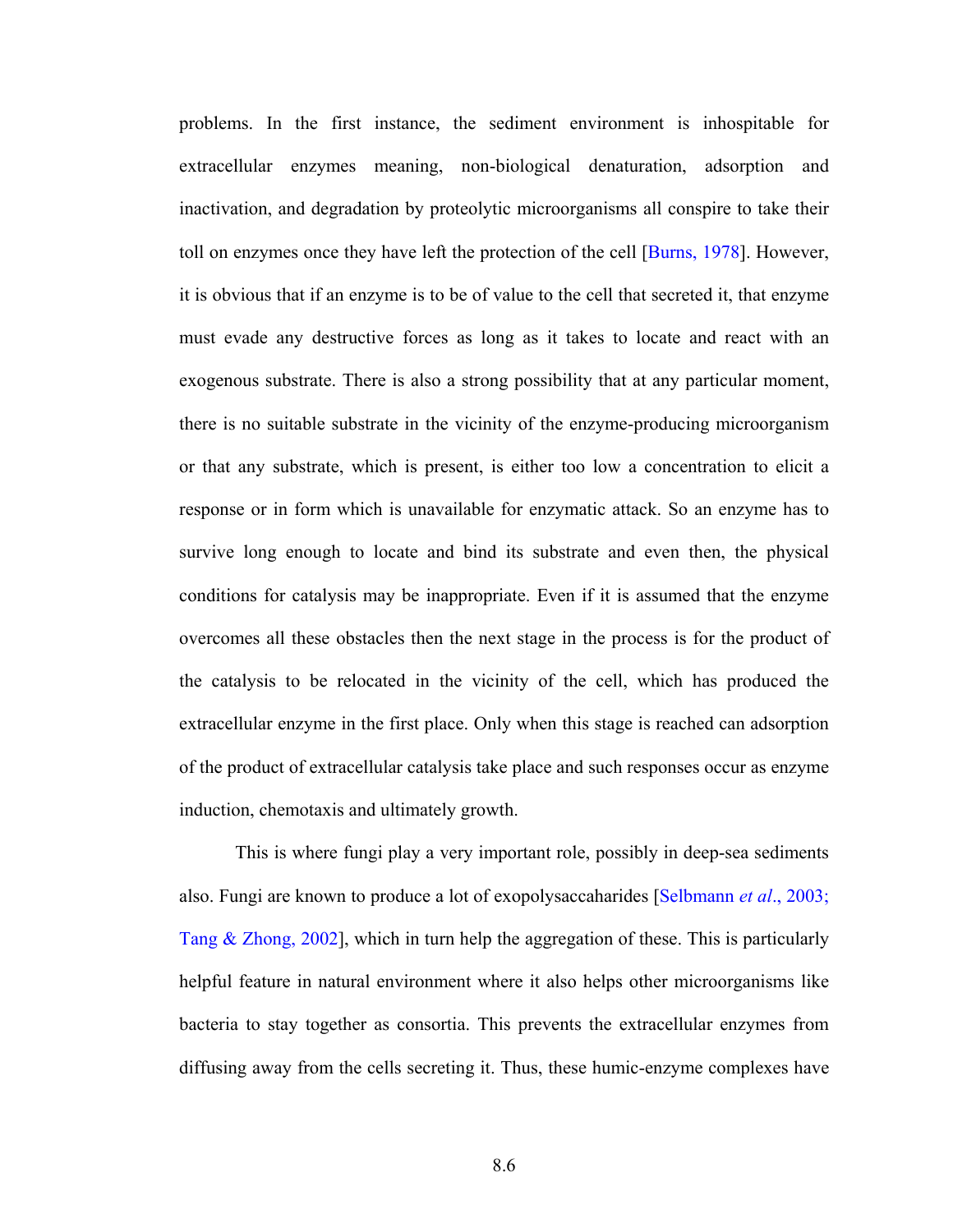an important role to play in overall nutrient dynamics of the sediments [Burns, 1977, 1978].

#### **8.2 Objectives**

The main aim was to study the role of fungi in the deep-sea sediments with the following objectives:

- 1. To estimate the contribution of fungi to the carbon in the deep-sea sediments
- 2. To illustrate the microaggregation caused by fungi under laboratory conditions
- 3. To estimate the contribution of fungi to alkaline phosphatase in the deep-sea sediments.

#### **8.3 Methodology**

#### **8.3.1 Fungal biomass (biovolume) in the deep-sea sediments**

The fungal biomass in the sediments was estimated by measuring the total biovolume under a microscope. For this, about 0.5 g of sediment sample was suspended in 3 mL sterile seawater in a sterile vial and fixed with 1 mL formalin solution (final concentration of  $\sim 10$ %). To 600 µL of this fixed sediment sample, 100 µL of 0.1 % solution of filter sterilized Calcofluor, an optical brightener, was added and mixed thoroughly. The excess stain was washed by centrifuging twice with sterile seawater. Microscopic mount of the sediment was then examined under ultraviolet light filter of an epifluorescence microscope to check for brightly fluorescing fungal hyphae. The same staining procedure was followed for the formalin fixed sediments mixed with 300 µL of sterile 10 % EDTA solution.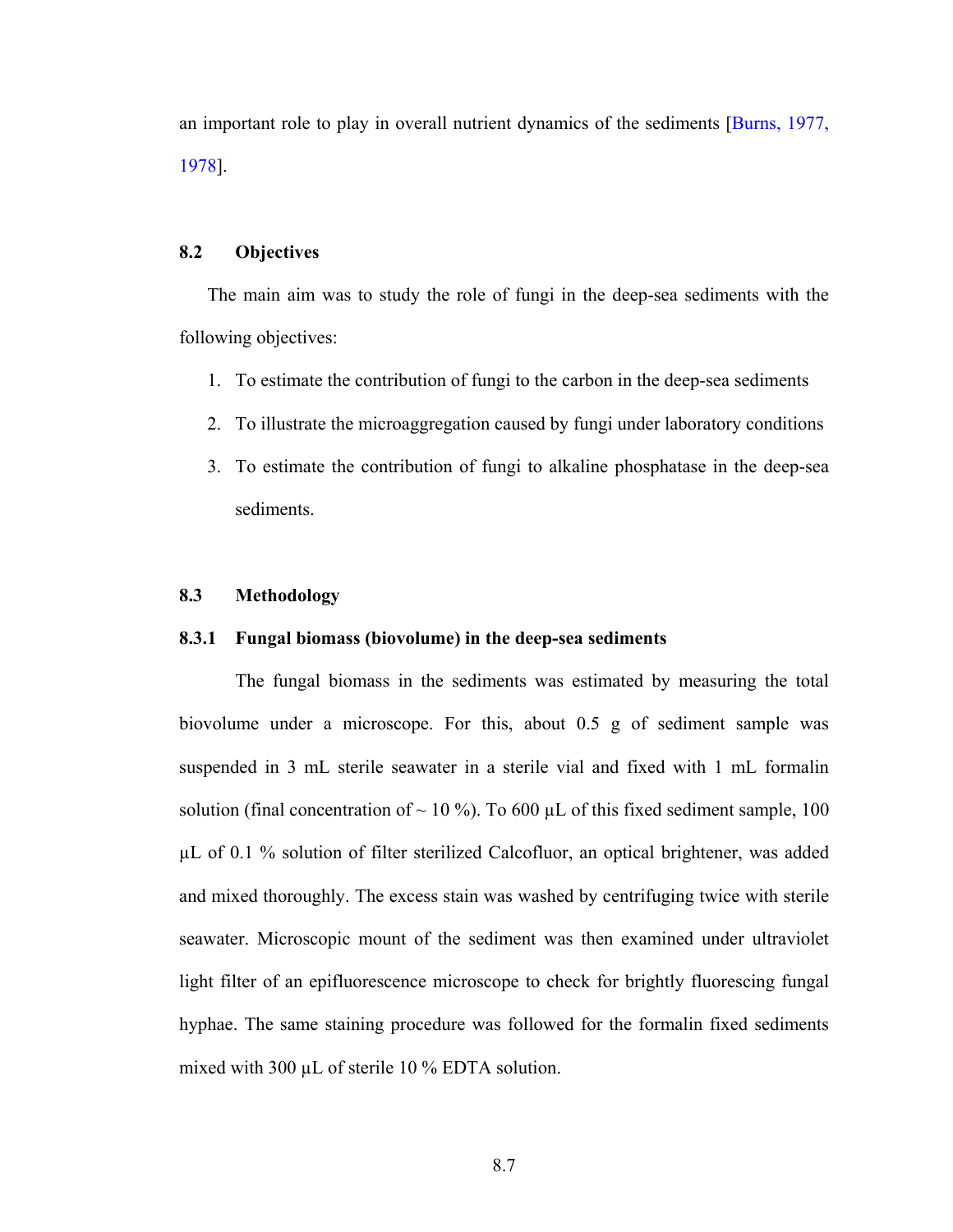The biovolume of all the fluorescing fungal hyphae was calculated using an ocular micrometer and converted to  $\mu$ g of C g<sup>-1</sup> of dry sediment [Van veen & Paul, 1979]. The approximate length and breadth (width) of the fungal hyphae detected under the microscope was measured. Using this, the volume of the filament was calculated assuming it to be a cylinder. The volume of the hyphae was then converted to the equivalent biomass in terms of C using the formula,  $1 \mu m^3$  of fungal biomass is equivalent to 1 pg C [Van veen & Paul, 1979]. This was then converted to  $\mu$ g of C g<sup>-1</sup> of dry sediment to get the contribution of fungal biomass in terms of C in the deep-sea sediments in the Central Indian Basin (CIB).

# **8.3.2 Microaggregation by fungal cultures under simulated laboratory conditions**

 The ability of cultures for microaggregation was detected by growing them in sediment extract as sole nutrient source. The sediment extract was prepared as described in Chapter 5.

 The deep-sea isolate # A 4634 (*Aspergillus terreus*) was used for this experiment. Finely ground quartz  $($  100  $\mu$ m) was used as an inducer for aggregation [Dietrich & Lampky, 1981]. The culture was grown in MEB for 2 to 3 days and harvested just before sporulation. The mycelial inoculum was homogenized using glass beads and used as inoculum for the further experiment. In a sterile plastic pouch, to 4 mL of the sediment extract, one mL of the inoculum was added. Two sets of experimental pouches were made, one with quartz and one without quartz. Both the sets were incubated under following conditions: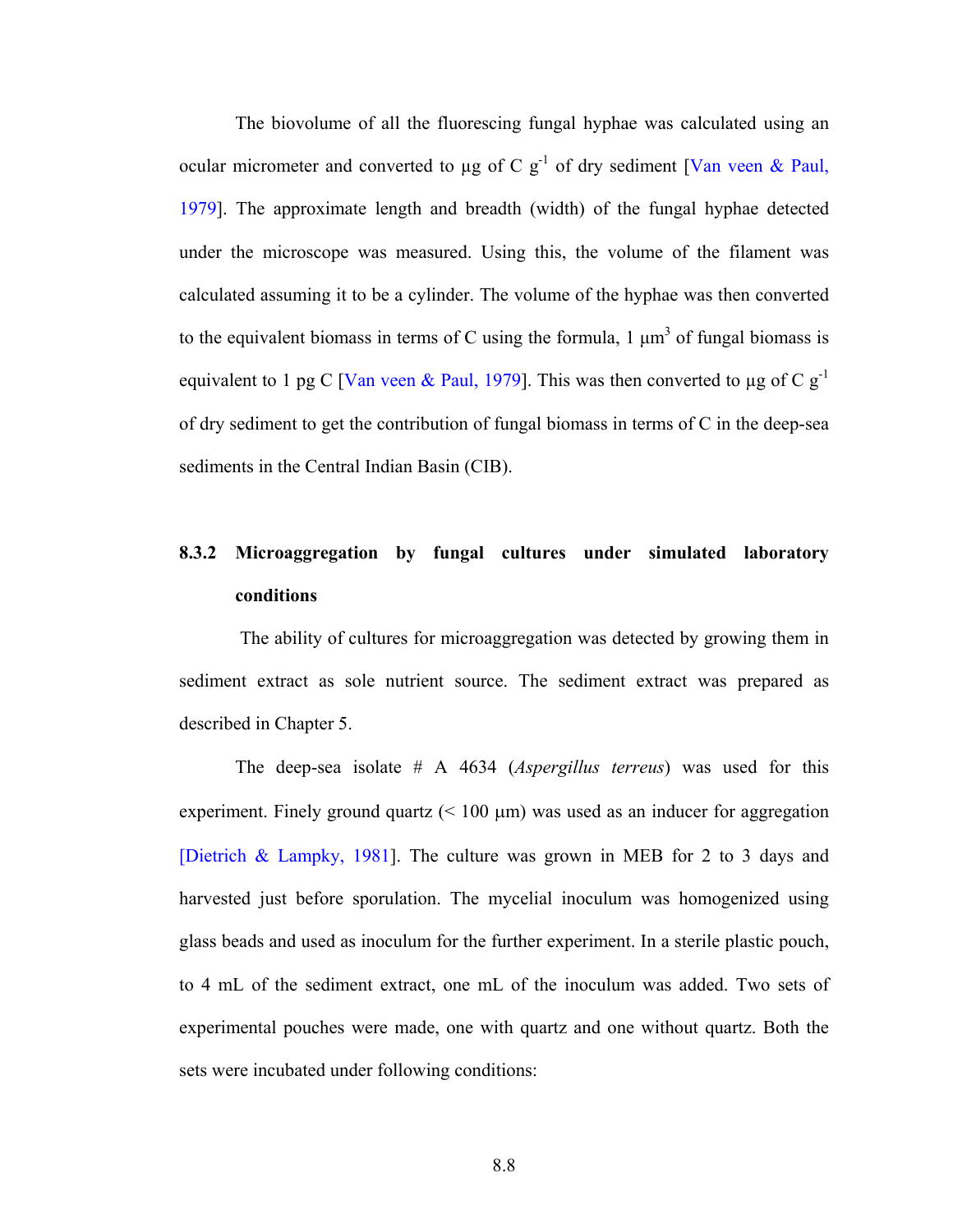- 1. 200 bar /  $30^{\circ}$ C
- 2. 200 bar /  $5^{\circ}$ C
- 3. 1 bar /  $30^{\circ}$ C
- 4. 1 bar /  $5^{\circ}$ C

The bags were incubated at the above-mentioned conditions for 20 days. At the end of the incubation period, the contents of the pouches were fixed with formalin. The biomass was observed under the microscope for the presence of microaggregates. The biomass obtained was also stained to check for the humic material, polysaccharides and proteinaceous matter using benzidine [Sieberth & Julseth, 1968], alcian blue and coomassie blue staining [Long  $\&$  Azam, 1996] respectively (Appendix  $A - X$ ).

#### **8.3.3 Fungal and bacterial contribution to alkaline phosphatase activity**

Various types of enzymes are responsible for the degradation of organic materials present in the sediments. Every organism contributes differently, both in terms of quality and quantity, to accomplish this. One of the approaches to study this is to add growth inhibitor for specific type of organism and study the effect. To study the bacterial and fungal contributions, antibacterial antibiotic and fungicides have been used previously [Flegler *et al.*, 1974]. In the present study, antibacterial antibiotics (Penicillin and Streptomycin) and fungicide (Bavistin) were used to study the individual contribution of alkaline phosphatase activity in the sediment by fungi and bacteria with respect to. A deep-sea fungal isolate *Aspergillus terreus* along with bacterial isolates from the deep sea were used as control. Ampicillin (0.1 g in 100 mL of medium used) and penicillin (4000 U in 100 mL) were used as antibacterial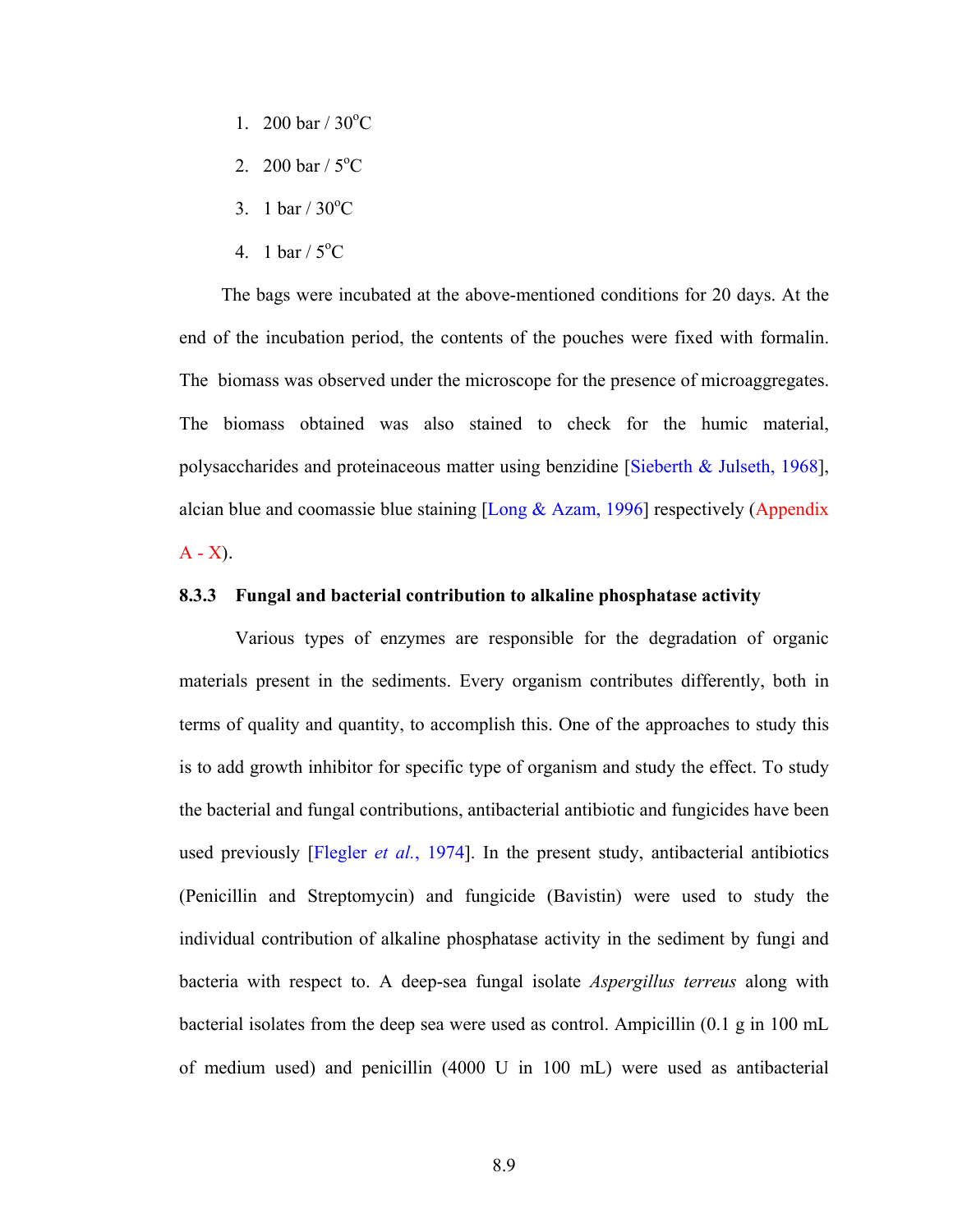antibiotics and Bavistin<sup> $M$ </sup> (0.5% final concentration) as antifungal antibiotics. The concentrations of the fungicide and antibacterial antibiotic used in the study were standardized by growing different bacteria and fungi in varying concentrations of both the inhibitors. The second lowest concentration not showing cross inhibition (i.e. fungicide not inhibiting bacteria and vice versa) were used in the study. To simulate the sporadic enrichment of the deep-sea sediments with phytodetritus and dead animals, the sediment was spiked with detritus and artemia (cysts and larvae) as additional nutrient sources. The detritus was collected from shallow waters from Dona Paula Bay, using 200 µm plankton net. The detritus was a mixture of phyto-andzooplankton.

 Following combinations were used to study the exact contribution of each one to alkaline phosphatase activity:

- 1. Plain sediment
- 2. Sediment + fungicide (to suppress fungal growth)
- 3. Sediment + antibiotics (to suppress bacterial growth)
- 4. Sediment + detritus
- 5. Sediment + detritus + fungicide
- 6. Sediment + detritus + antibiotics
- 7. Sediment + artemia
- 8. Sediment + artemia + fungicide
- 9. Sediment + artemia + antibiotic
- 10. Sediment + detritus + antibiotic + fungus
- 11. Sediment + detritus + fungicide + bacteria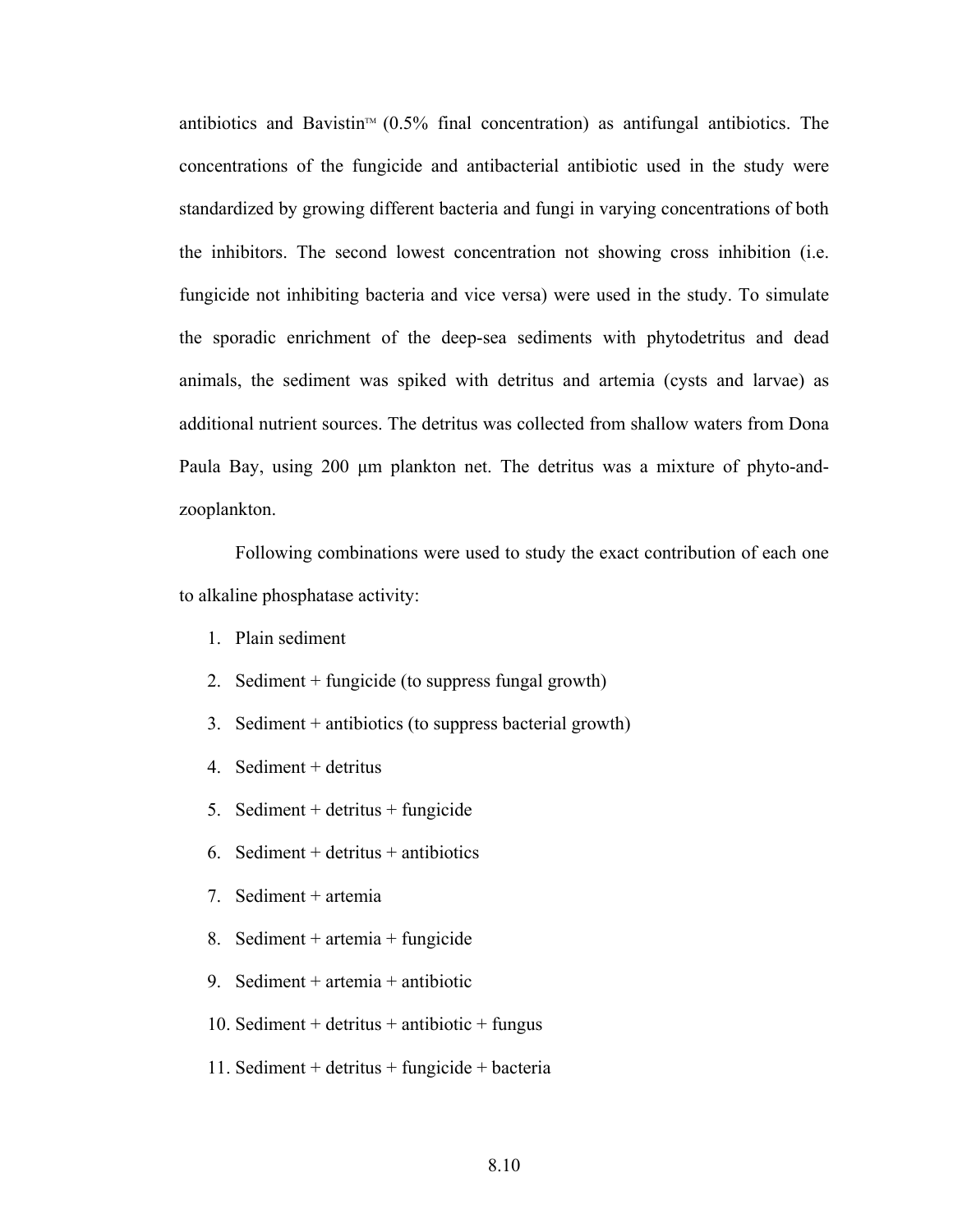All these inoculations were done in quadruplicates in sterile plastic pouches, and incubated at following conditions for 20 days ---

- 1. 200 bar and  $5^{\circ}$ C
- 2.  $500$  bar and  $5^{\circ}$ C

At the end of the incubation period, the pouches were cut open and the contents centrifuged to obtain cell free supernatant, which was used for estimating the total alkaline phosphatase activity. The activity was estimated using 1mM MUFphosphate as substrate prepared in methyl cellosolve [Hoppe, 1983; Ammerman & Glover, 2000]. The contents of the plastic pouches were transferred to 100 mL sterile conical flasks. To this, 10 mL of sterile 0.1 M tris HCl buffer pH 8.3 and the substrate, 100  $\mu$ L of MUF phosphate were added. Toluene (25  $\mu$ L) was added to avoid any bacterial activity and the flask was incubated in dark for 24 h at  $5^{\circ}$ C. When the enzyme hydrolyzes the substrate, equal amounts of orthophosphate and fluorescent non-phosphate moiety (methylumbelliferon) are produced. At the end of the incubation period, the suspension was centrifuged to obtain a clear supernatant. The methylumbelliferon (MUF) produced after the assay was detected as increase in fluorescence by using a Shimadzu RF-5301 spectrofluorometer, with excitation at 350 nm and emission at 450 nm. The fluorescence emitted is directly proportional to the alkaline phosphatase activity. A standard curve with MUF (Sigma) was used to quantify the amount of MUF produced by alkaline phosphatase activity (Appendix A - XI).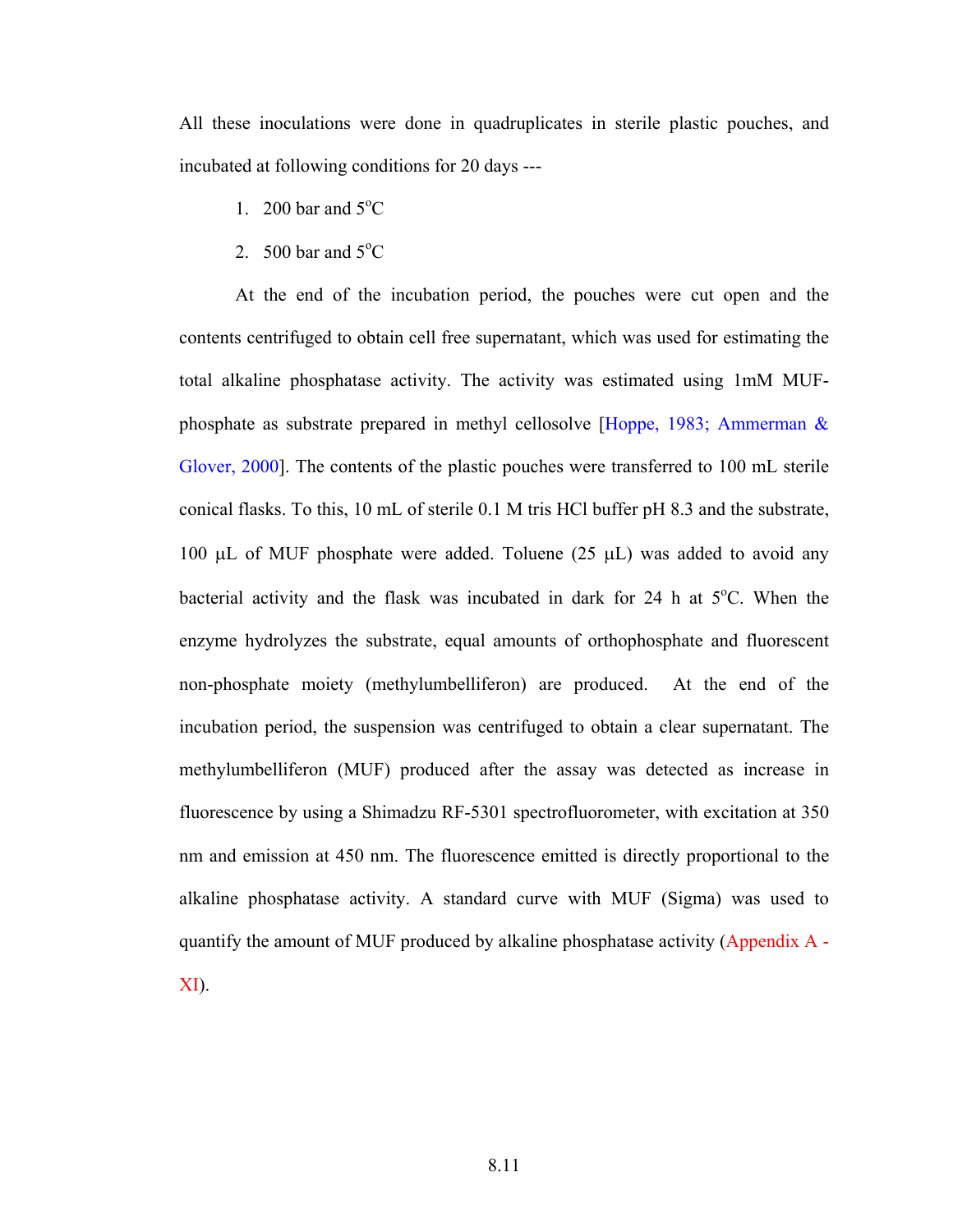#### **8.4 Results**

#### **8.4.1 Fungal biomass in the sediments of CIB**

Actively growing fungi are found as filamentous hyphae in their natural habitats, in contrast to dormant spores. In order to detect such hyphae in the sediments, the sediments were stained with the fluorescent brightener, Calcofluor (Sigma, USA). Only 5.1 % (Table 8.1) of the deep-sea sediment samples examined

| Sub-             | Number of cores showing presence of fungi |                                                    |                                                         |                       |                                                    |                                                                       |  |
|------------------|-------------------------------------------|----------------------------------------------------|---------------------------------------------------------|-----------------------|----------------------------------------------------|-----------------------------------------------------------------------|--|
| surface<br>depth | Cruise # AAS 61                           |                                                    |                                                         | <b>Cruise # ABP4</b>  |                                                    |                                                                       |  |
| (cm.)            | <b>Total</b><br>cores                     | Fungi<br>observed in<br>cores treated<br>with EDTA | Fungi observed<br>in cores<br>without EDTA<br>treatment | <b>Total</b><br>cores | Fungi<br>observed in<br>cores treated<br>with EDTA | <b>Fungi observed</b><br>in cores without<br><b>EDTA</b><br>treatment |  |
| $0-2$            | 36                                        | 22(61)                                             | 4(11)                                                   | 5                     | 4(80)                                              | 2(40)                                                                 |  |
| $2 - 4$          | 36                                        | 7(19)                                              | 3(8)                                                    | 5                     | $\theta$                                           | $\theta$                                                              |  |
| $4 - 6$          | 36                                        | 12(33)                                             | 4(11)                                                   | 5                     | $\theta$                                           | 1(20)                                                                 |  |
| $6 - 8$          | 36                                        | 5(14)                                              | 3(8)                                                    | 5                     | 1(20)                                              | $\overline{0}$                                                        |  |
| $8 - 10$         | 36                                        | 2(6)                                               | 3(8)                                                    | 5                     | 2(40)                                              | 1(20)                                                                 |  |
| $10 - 15$        | 36                                        | $\mathbf{0}$                                       | 2(6)                                                    | 5                     | 3(60)                                              | $\theta$                                                              |  |
| $15 - 20$        | 36                                        | 2(6)                                               | 2(6)                                                    | 5                     | 1(20)                                              | 1(20)                                                                 |  |
| $20 - 25$        | 35                                        | 3(9)                                               | 3(9)                                                    | 5                     | $\theta$                                           | $\overline{0}$                                                        |  |
| $25 - 30$        | 32                                        | $\boldsymbol{0}$                                   | $\boldsymbol{0}$                                        | $\overline{4}$        | $\boldsymbol{0}$                                   | $\boldsymbol{0}$                                                      |  |
| $30 - 35$        | 23                                        | 2(9)                                               | 1(4)                                                    | 4                     | $\boldsymbol{0}$                                   | $\theta$                                                              |  |
| $35 - 40$        | 11                                        | $\theta$                                           | $\theta$                                                | 4                     | $\theta$                                           | $\mathbf{0}$                                                          |  |
| $40 - 45$        | 3                                         | $\boldsymbol{0}$                                   | $\boldsymbol{0}$                                        | 1                     | $\theta$                                           | $\theta$                                                              |  |

**Table 8.1 Fungi in deep sea sediments detected in presence and absence of EDTA** 

\* figures in bracket indicate % cores showing presence of fungi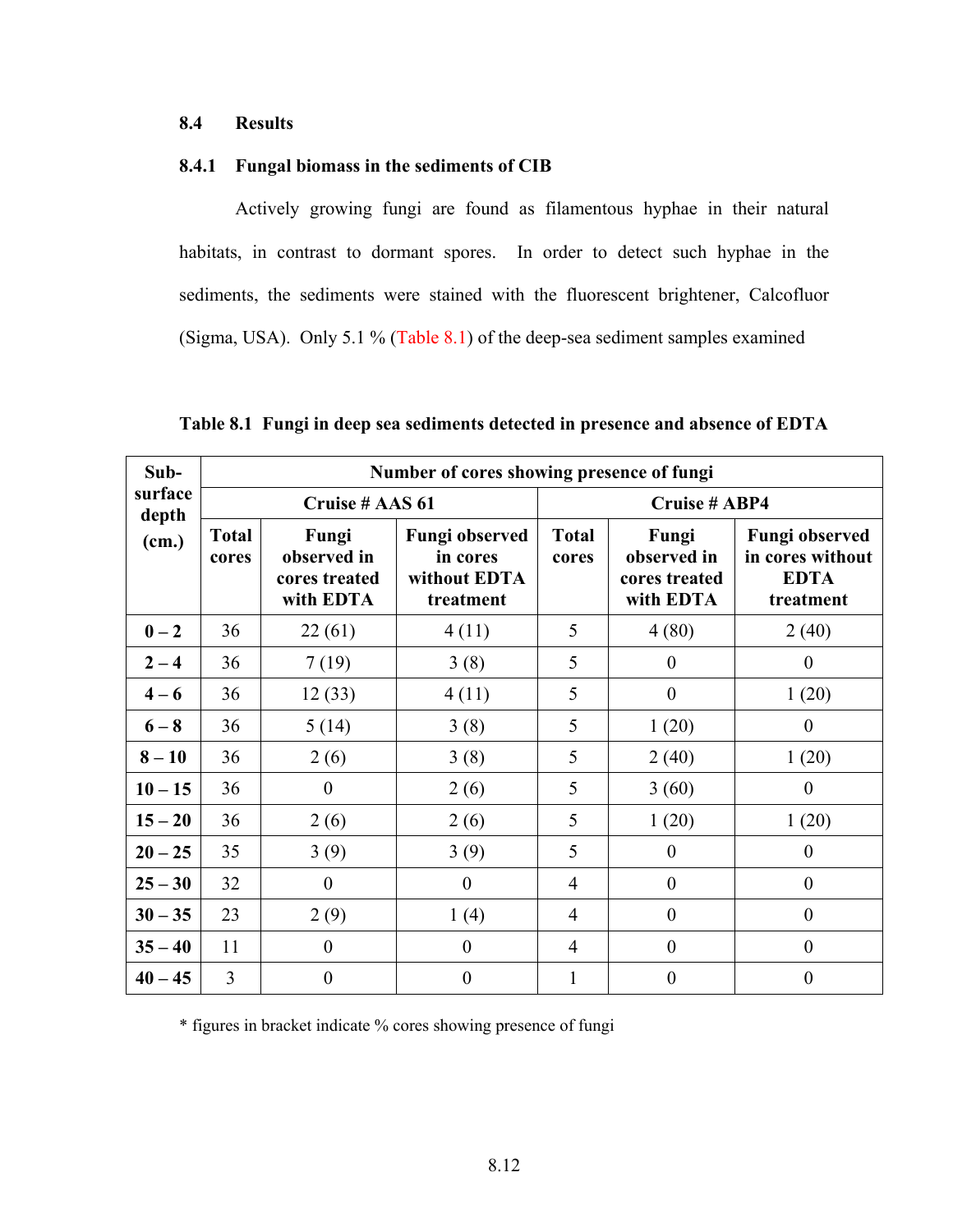revealed fungal hyphae using this staining. Fungal biomass, estimated based on the total biovolume of fungal hyphae detected by epifluorescence microscopy ranged from 2.3 to 6.3  $\mu$ g C g<sup>-1</sup> sediment (Table 8.2). The same sediments samples treated with EDTA prior to staining with Calcofluor, revealed fungi in 12.8 % of sediment samples**,** an increase of two-fold over control treatments without EDTA. Fungal biomass carbon of EDTA-treated, Calcofluor stained sediment samples ranged from 2.3 to 5.1  $\mu$ g  $g^{-1}$  dry sediment, which was similar to the samples without EDTA treatment. The treatment resulted in disrupting the soil to reveal numerous microaggregates, all of which contained fungal hyphae. Numerous microaggregates were connected by fungal hyphae to form a complex. Surfaces of such hyphae were encrusted with particulate matter. These encrustations stained positive for humic material (Fig. 8.1 a, b). Results obtained by this method could still be conservative estimates, since biomass estimated by hyphal length may often underestimate the true values, as compared to phospholipid estimations [Balser *et al*., 2005]**.**

The deep-sea fungal isolate # A4634 (*Aspergillus terreus*) showed good growth in the sediment extract. The three terrestrial cultures obtained from IMTECH were also able to grow in the sediment extract, but their growth was better in MEB, whereas in the case of deep sea isolate  $#A$  4634, the biomass produced was almost the same in sediment extract and MEB when incubated under elevated pressure of 200 bar and  $5^{\circ}$ C (Table 8.3).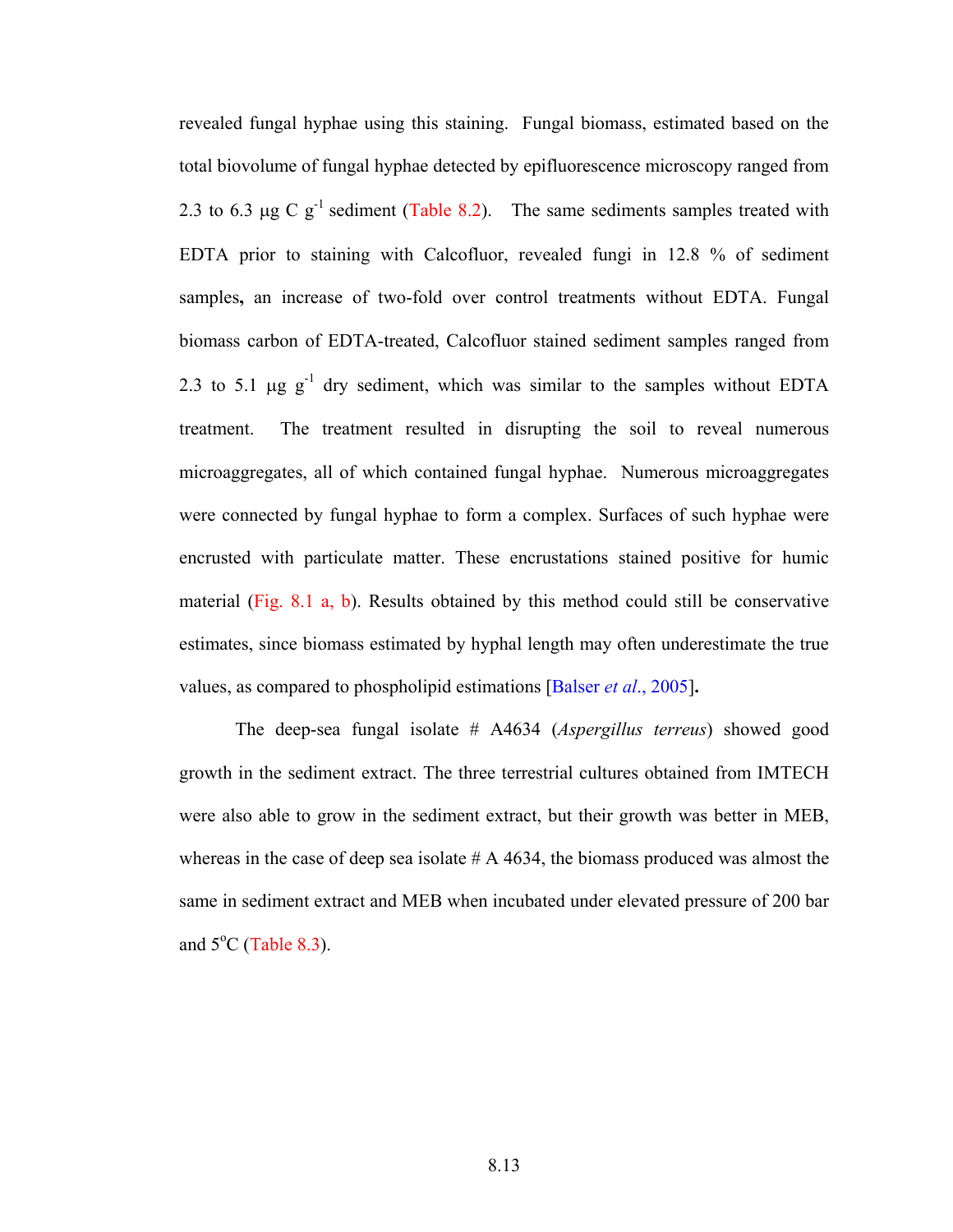

(a) Benzidine stained humic material in the vicinity of hyphae as seen under bright field microscope. Bar equals 10 µm.



(b) The same material as seen in (a) under epifluorescence microscope Bar equals 10  $\mu$ m.



(c) Coomassie blue stained proteinaceous material in the vicinity of hyphae grown in sediment extract. Bar equals 5  $\mu$ m.



- (d) Alcian blue stained polymeric substances in the vicinity of hyphae grown in sediment extract. Bar equals 5  $\mu$ m.
- Fig. 8.1 The aggregates produced by *Aspergillus terreus* (# A4634) in the sediment extract stained positive for humic substances (a & b), proteins (c) and exopolymeric substances (d).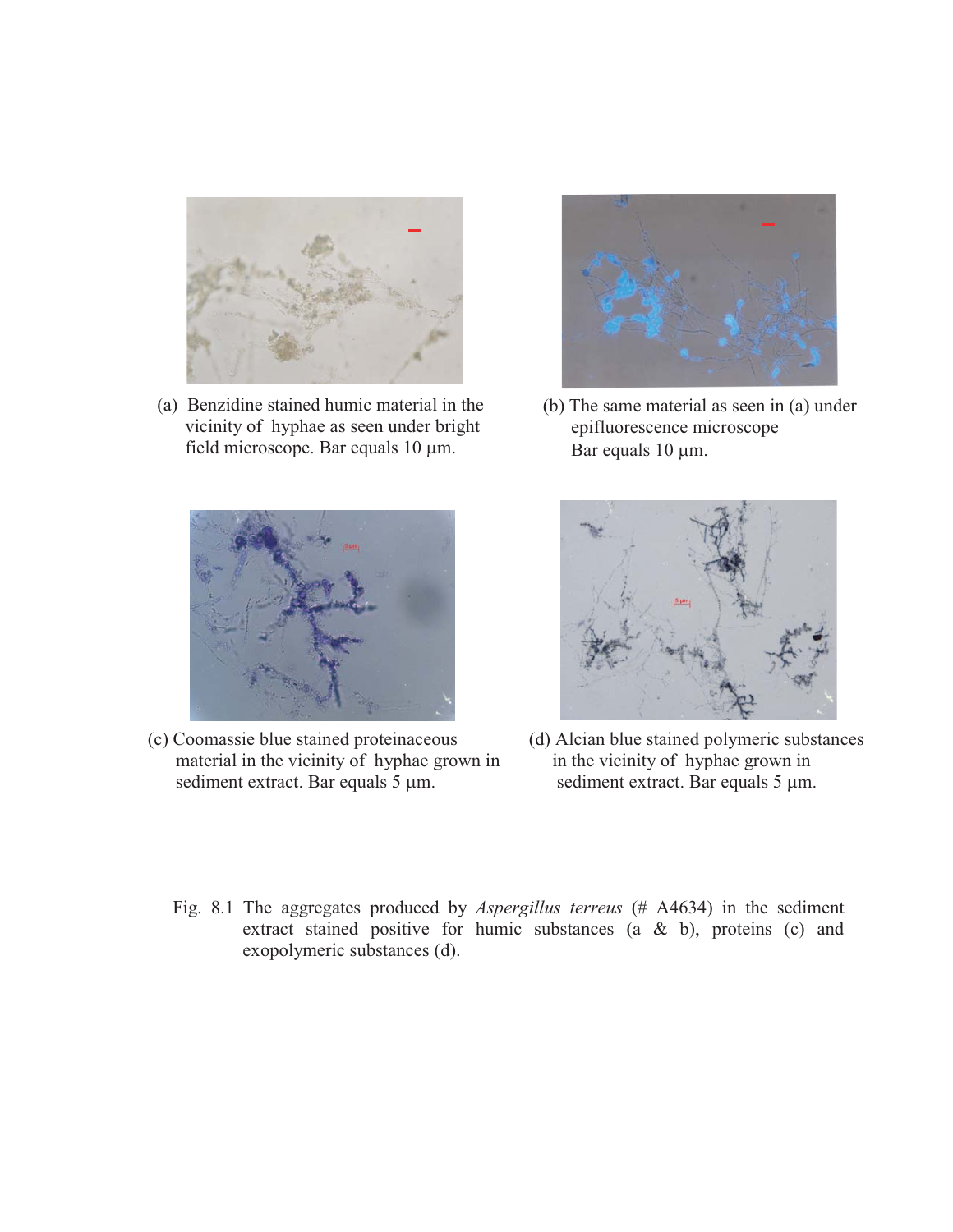| <b>Source</b>                                          | Location                          | <b>CFU</b>                     | <b>Biomass</b><br>(fungal carbon in<br>$\mu$ g g <sup>-1</sup> dry | Reference                               |
|--------------------------------------------------------|-----------------------------------|--------------------------------|--------------------------------------------------------------------|-----------------------------------------|
|                                                        |                                   |                                | sediment)                                                          |                                         |
| Sea water                                              | Arctic                            | $1000 - 3000$ $L^{-1}$         |                                                                    | Gunde-Cimermann<br><i>et al.</i> , 2003 |
| Forest Soil                                            | <b>Brazil</b>                     | $50-75x10^{4}$ g <sup>-1</sup> |                                                                    | Viera & Nahas,<br>2005                  |
| Grassland soil                                         | Denmark                           |                                | 36                                                                 | Klein & Paschke,<br>2000                |
| Grassland soil                                         | <b>Not</b><br>mentioned           |                                | 453                                                                |                                         |
| Forest soil                                            | <b>Not</b><br>mentioned           |                                | 3375                                                               | Chiu et al., 2006                       |
| Forest soil                                            | Denmark                           |                                | 250-3500                                                           | Ekelund et al., 2001                    |
| Deep-sea<br>sediments<br>$(\sim 5000 \text{ m depth})$ | Central<br>Indian<br><b>Basin</b> | $18-2130 g^{-1}$               | $2.3 - 6.3$<br>(bacterial carbon=<br>$10-40$                       | Present work                            |

#### **Table 8.2 Comparison of fungal biovolume and carbon contribution to sediments of different habitats**

### **Table 8.3 Growth of deep sea and terrestrial isolates in sediment extract**

| <b>Culture</b>  | Biomass produced (mg) in |                        |                         |                        |  |
|-----------------|--------------------------|------------------------|-------------------------|------------------------|--|
|                 | <b>Sediment</b>          |                        |                         | <b>MEB</b>             |  |
|                 | 200 bar / $5^{\circ}$ C  | 1 bar / $30^{\circ}$ C | 200 bar / $5^{\circ}$ C | 1 bar / $30^{\circ}$ C |  |
| A 4634          | 24.9                     | 5.2                    | 29.1                    | 31.4                   |  |
| <b>MTCC 279</b> | 8.2                      | 28.4                   | 17.8                    | 28.0                   |  |
| <b>MTCC 479</b> | 17.4                     | 20.6                   | 29.2                    | 40.6                   |  |
| <b>MTCC 635</b> | 7.4                      | 6.2                    | 7.8                     | 8.3                    |  |
| A 344           | 3.8                      | 10.2                   | 7.4                     | 14.2                   |  |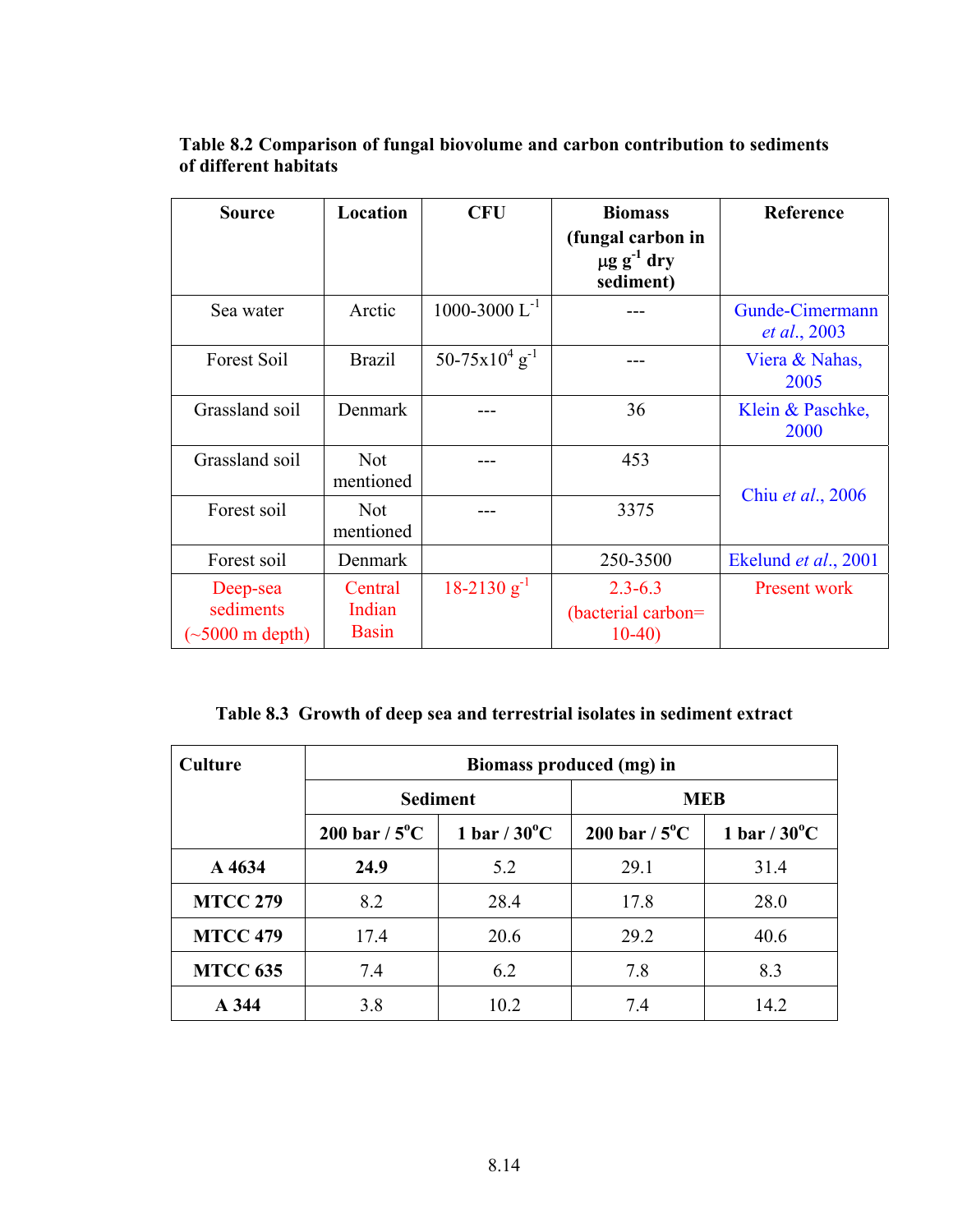It showed better growth in sediment extract at 200 bar and  $5^{\circ}$ C as compared to growth in MEB at 1 bar and  $30^{\circ}$ C. For rest of the cultures (except # A4634), the growth was better at 1 bar and  $30^{\circ}$ C than at 200 bar and  $5^{\circ}$ C in MEB.

**Fig. 8.2 Growth of the deep-sea isolate** *Aspergillus terreus* **in malt extract broth(a) and sediment extract(b) grown under hydrostatic pressure of 200 bar** 



Apart from the differences in the biomass produced, the deep-sea isolate also showed morphological differences when grown in MEB and sediment extract. The isolate when grown in MEB under elevated hydrostatic pressure, showed abnormal swellings of hyphae (Fig. 8.2 a, arrows), which were not seen when the culture was grown under elevated hydrostatic pressure in the sediment extract (Fig. 8.2 b).

In the previous chapter, it is seen that most of the fungi showed growth under elevated pressure very easily when the inoculum was in the form of growing mycelia, and that the spores failed to germinate at low temperature, at elevated hydrostatic pressure as well as at 1 bar pressure. Therefore, the ability of spores to germinate in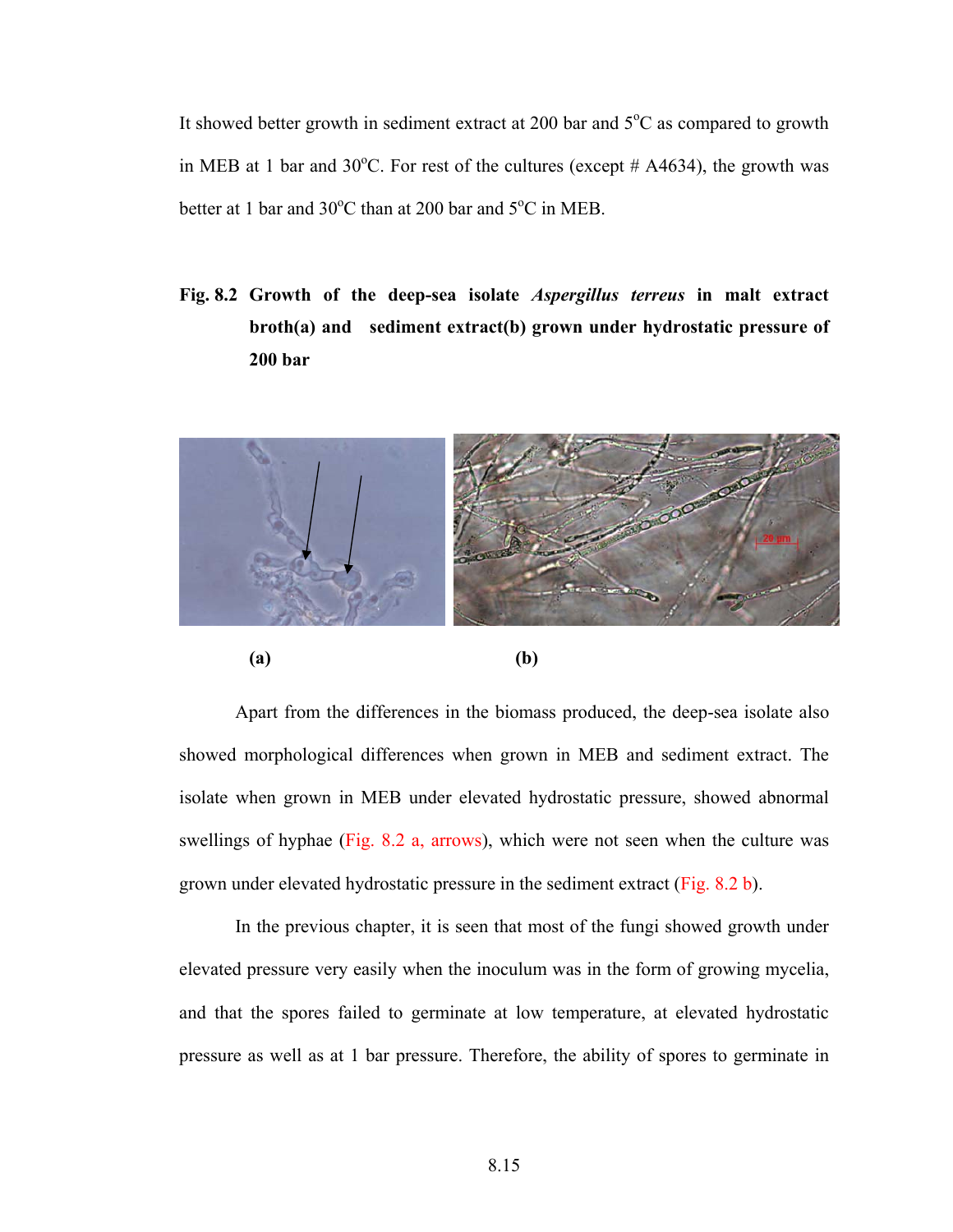the sediment extract was determined at low temperature. Although, morphology of the

fungal hyphae was normal in the sediment extract (Fig. 8.2 b), the

| <b>Incubation</b><br>conditions | Spore germination in soil and MEB growth medium |                                            |                                                       |                                           |  |
|---------------------------------|-------------------------------------------------|--------------------------------------------|-------------------------------------------------------|-------------------------------------------|--|
|                                 | Growth<br>medium                                | Number of<br>spores showing<br>germination | <b>Number of spores</b><br>not showing<br>germination | $\frac{6}{9}$<br>germination<br>(with SD) |  |
| $200$ bar / $30^{\circ}$ C      | <b>MEB</b>                                      | 145                                        | 115                                                   | $56 + 12$                                 |  |
|                                 | Sediment                                        | 208                                        | 102                                                   | $67 + 8$                                  |  |
|                                 | <b>MEB</b>                                      | 8                                          | 212                                                   | $4 \pm 3$                                 |  |
| 200 bar / $5^{\circ}$ C         | Sediment                                        | 12                                         | 187                                                   | $6 + 4$                                   |  |
| 1 bar / $30^{\circ}$ C          | <b>MEB</b>                                      | 190                                        | 33                                                    | $85 + 21$                                 |  |
|                                 | Sediment                                        | 388                                        | 98                                                    | $80 + 12$                                 |  |
| 1 bar $/5^{\circ}$ C            | <b>MEB</b>                                      | 4                                          | 245                                                   | $2 + 2$                                   |  |
|                                 | Sediment                                        | 6                                          | 173                                                   | $3 + 2$                                   |  |

**Table 8.4 Germination of spores of deep-sea** *Aspergillus terreus* **# A4634 in malt extract broth (MEB) and sediment extract** 

spores showed negligible germination at  $5^{\circ}$ C at both 1 and 200 bar (Table 8.4). The spores showed 67 % germination in sediment extract at 200 bar/30 $^{\circ}$ C, which was slightly better than the germination in MEB. The germination was not much different when the nutrient supply was limited (1: 100 diluted medium) as discussed in the previous chapter.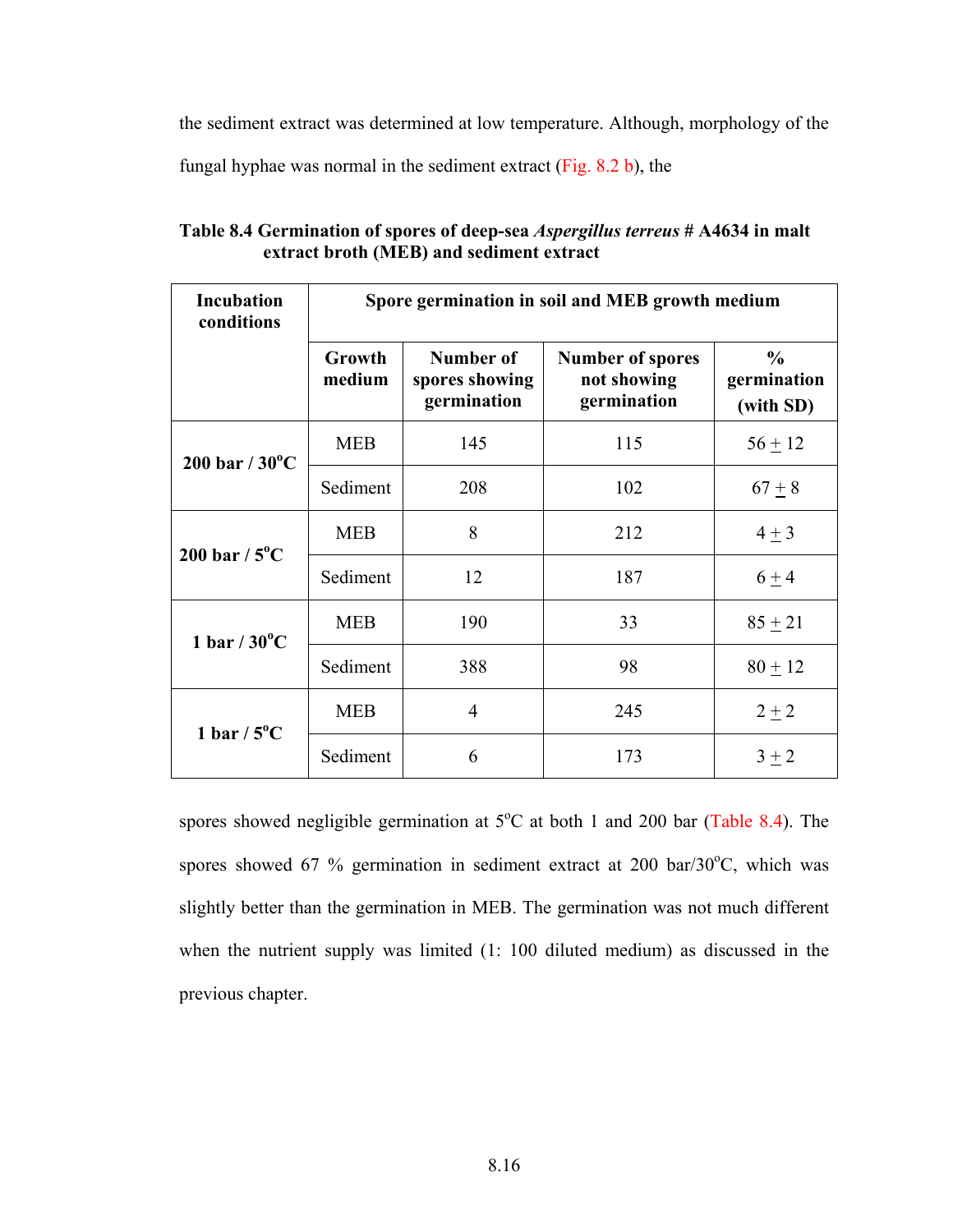



 $(a)$  (b)





 $\qquad \qquad \textbf{(c)} \qquad \qquad \textbf{(d)}$ 

Fig. 8.3 (a – d) Stepwise microaggregate formation by *Aspergillus terreus* (# A 4634) during growth in sediment extract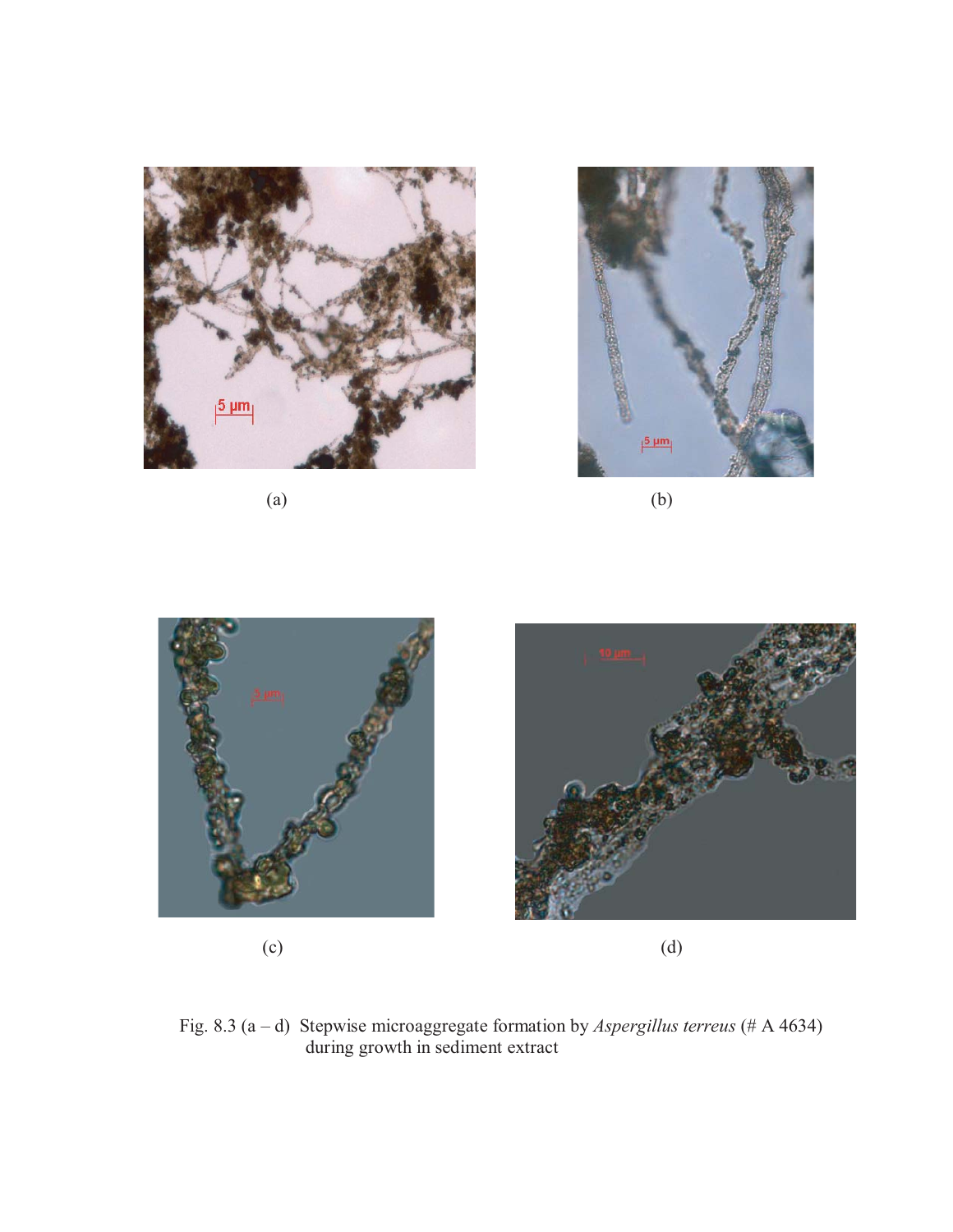**8.4.2 Microaggregate formation**: The culture showed micraggregate formation both in the sediment extract and MEB. There was no significant difference in microaggregation in presence or absence of the quartz. The microaggregation was seen in a step wise manner (Fig. 8.3 a - d). The fungi first showed granular precipitation around the hyphae, which acted as starter for all the further steps leading to aggregation. The end product of this process was formation of quite thick bundlelike aggregations of the fungal hyphae. The aggregates formed in the sediment extract appeared like loose, fluffy material to naked eye (Fig. 8.4). The aggregates stained positively for humic substances with benzidine (Fig. 8.1 a, b), for proteinaceous material with coomassie blue (Fig. 8.1 c) and exopolymeric substances with alcian blue (Fig. 8.1 d).

## **Fig 8.4 Formation of aggregate (arrow) in presence of quartz by the deep sea fungus** *Aspergillus terreus* **during growth in sediment extract**



\* The plastic pouches in which the cultures were incubated at elevated hydrostatic pressure.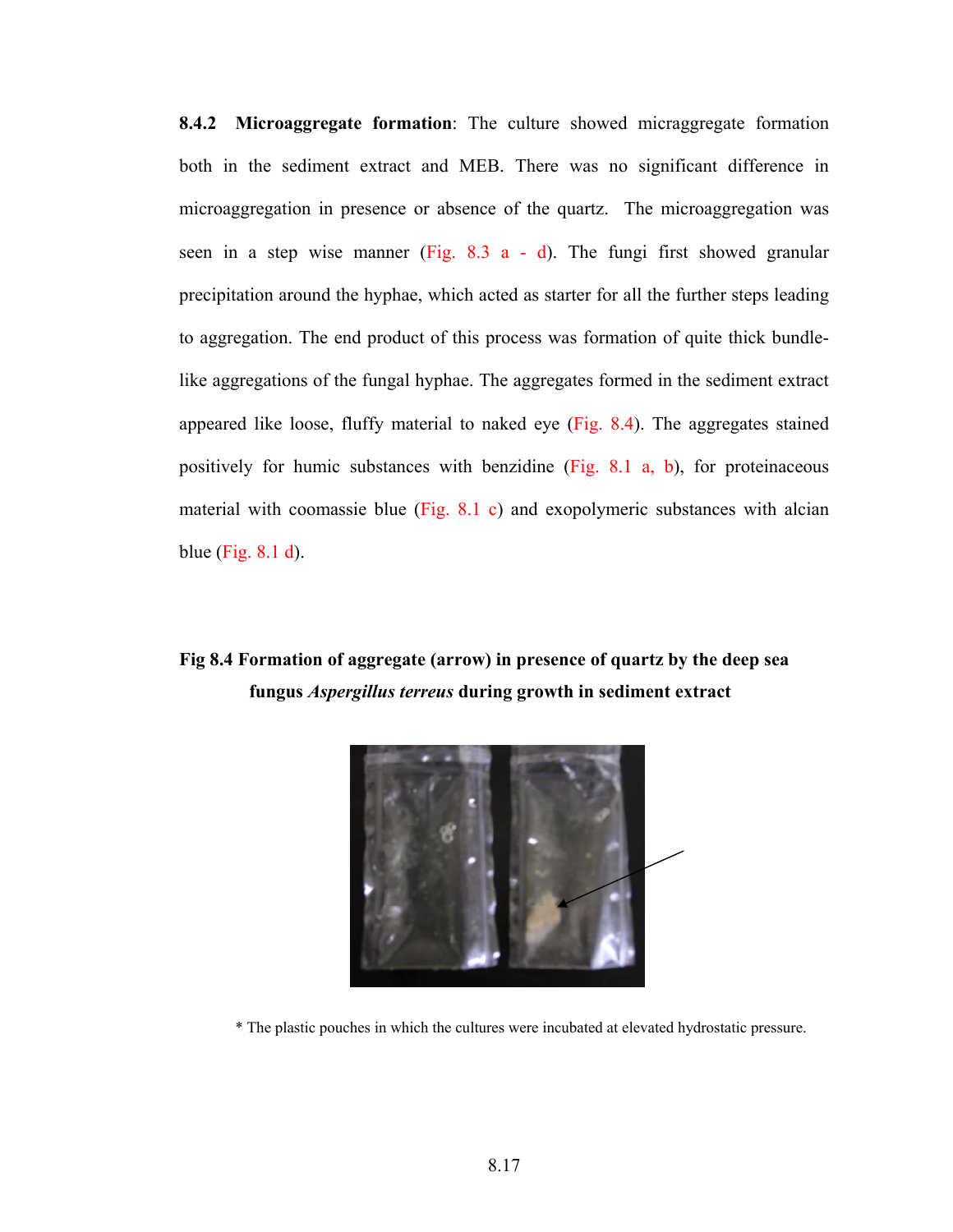#### **8.4.3 Alkaline Phosphatase Activity (APA)**

Plain deep-sea sediment showed APA responsible for hydrolysis of 5.57 and 4.64  $\mu$ g L<sup>-1</sup> h<sup>-1</sup> substrate at 200 bar and 500 bar and 5<sup>o</sup>C respectively. Addition of antibiotic affected the activity marginally, whereas addition of fungicide affected to a greater extent (Table 8.5).

| <b>Experimental condition</b> |                                                                     | Release of MUF $(\mu g L^{-1} h^{-1})$ |                         |  |
|-------------------------------|---------------------------------------------------------------------|----------------------------------------|-------------------------|--|
|                               |                                                                     | 200 bar / $5^{\circ}$ C                | 500 bar / $5^{\circ}$ C |  |
| 1                             | Plain sediment                                                      | $5.57 \pm 0.3$                         | $4.64 \pm 0.9$          |  |
| 2                             | Sediment + antibacterial antibiotic                                 | $4.52 \pm 1.2$                         | $4.94 + 0.1$            |  |
| 3                             | Sediment + Fungicide                                                | $1.47 \pm 0.9$                         | $0.19 \pm 0.1$          |  |
| $\overline{4}$                | Sediment + detritus                                                 | $101.21 \pm 25.4$                      | $98.57 \pm 21.1$        |  |
| 5                             | Sediment $+$ detritus $+$ antibacterial<br>antibiotic               | $90.01 + 8.4$                          | $96.96 \pm 15.9$        |  |
| 6                             | Sediment + detritus + Fungicide                                     | $73.53 \pm 34.9$                       | $70.13 \pm 34.9$        |  |
| $\tau$                        | Sediment $+$ artemia                                                | $4.99 \pm 1.6$                         | $2.63 \pm 0.4$          |  |
| 8                             | Sediment + $artemia$ + $antibacterial$<br>antibiotic                | $3.88 \pm 0.6$                         | $1.99 \pm 0.7$          |  |
| 9                             | Sediment + $artemia$ + $Fungicide$                                  | $3.38 \pm 1.5$                         | $2.64 \pm 1.2$          |  |
| 10                            | Sediment + detritus + Deep-sea fungus +<br>antibacterial antibiotic | $108.02 \pm 0$                         | $93.85 + 9.3$           |  |
| 11                            | Sediment + detritus + Deep-sea bacteria +<br>Fungicide              | $84.85 \pm 16.6$                       | $67.41 \pm 0.6$         |  |

**Table 8.5 Alkaline phosphatase activity (APA) in the sediment in the presence and absence of additional nutrient sources** 

When the nutrient source was added in the form of detritus to this sediment, the APA went up drastically at both the pressures of incubation. When fungicide was added to the mixture of sediment and detritus, the APA decreased by 25 %, whereas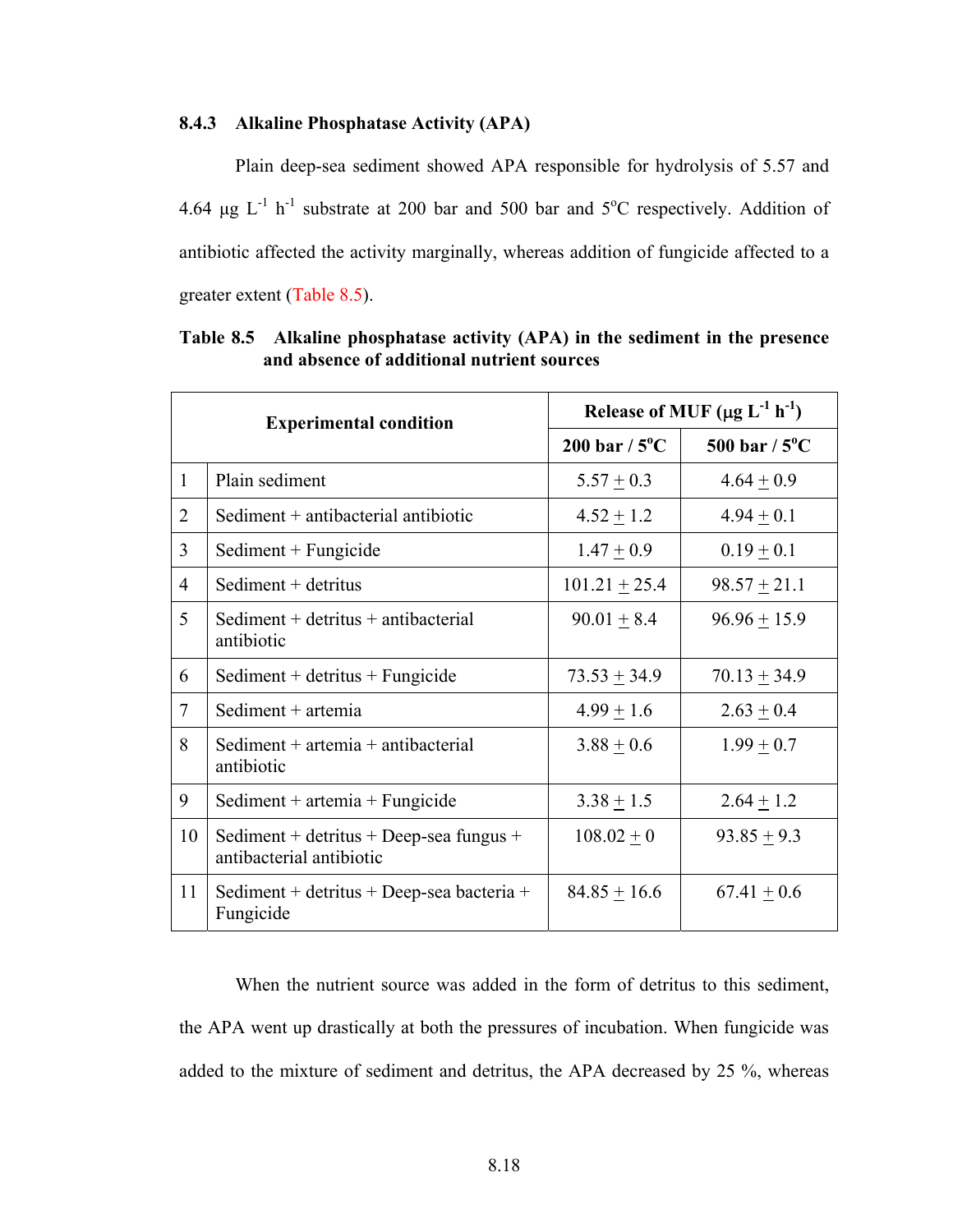addition of antibacterial antibiotic decreased the APA by 10 % as compared to plain sediment with detritus and without any inhibitor. But when the nutrient source was added in the form of artemia larvae and cysts, there was no detectable increase in the APA, rather a drop in the activity was seen. When the deep sea fungal isolate  $#A4634$ was added along with antibiotic to sediment and detritus mixture, the APA increased almost 20 times as compared to plain sediments at both 200 and 500 bar pressure, whereas addition of deep sea bacteria along fungicide, increased the APA only 15 times at both 200 and 500 bar pressure.

#### **8.5 Discussion**

The fungal biomass constitutes only a portion of the potentially mineralizable organic matter associated with aggregates in terrestrial environment, which is mineralized only upon aggregate disruption [Gupta & Germida, 1988]. In this study also, the fungal biomass contribution is 2.3 - 6.3  $\mu$ g C g<sup>-1</sup> dry sediment, which is much less than the bacterial carbon reported in the sediments of CIB, ranging from 3 to 40 µg C g-1 dry sediment [Raghukumar *et al*., 2001].

The deep-sea isolate # A4634 was able to grow better in the sediment extract as compared to MEB at 200 bar and  $5^{\circ}$ C. It appears that these conditions are closer to the existing conditions in the sea than the rich culture media. In contrast, the terrestrial cultures failed to emulate this growth in the sediments and were more suited to grow in MEB.

 The sediment extract, when extracted without heating or boiling supported better fungal growth than the extract prepared by boiling. For culturing actinomycetes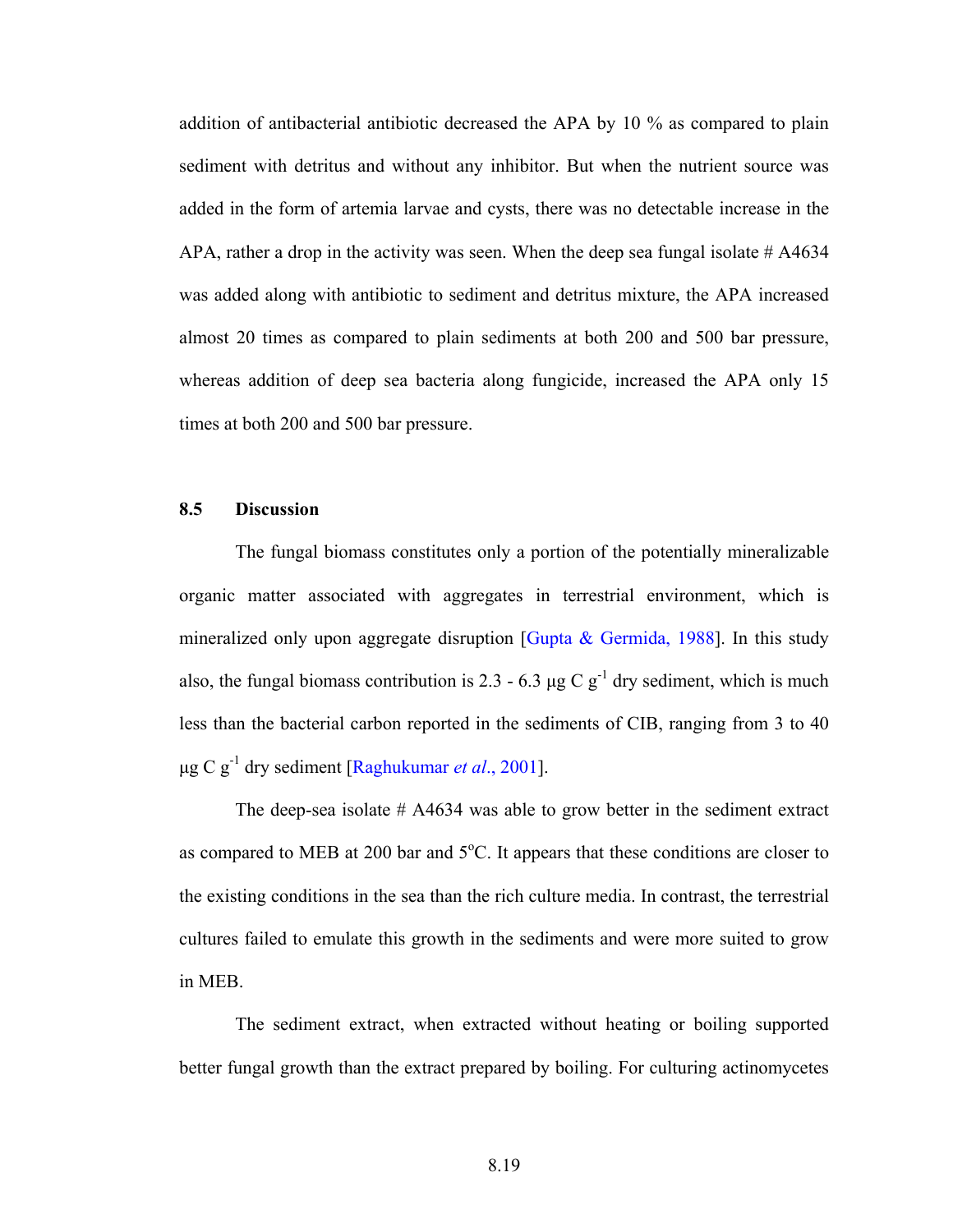routinely in laboratory, sediment extract is prepared by boiling sediment for one hour and filtering just before use. It is possible certain essential heat labile substances are present in the sediment, which help fungi to grow better. Addition of EDTA during sediment extract preparation was found to be helpful. EDTA has been shown to be an effective mild extractant of soil organic matter, extracting as much as 30 % organic matter from soils [http://www.ar.wroc.pl/~weber/ekstrak2.htm]. Although alkali extraction (NaOH) has been shown to be best extractant, able to extract as much as 80 % of soil organic matter, it has many undesirable features, due to which EDTA extraction was favoured. Other extractants like acetyloacetone, cupferron, hydroxyquinolone, and formic acid [http://www.ar.wroc.pl/~weber/ekstrak2.htm] are also used but these were not used here, as these could be deleterious to fungal growth. The sediments of CIB contain LOM (labile organic matter) up to 3.845 mg  $g^{-1}$  dry sediment [Raghukumar *et al.*, 2001], out of which over 60 % (2.4 mg  $g^{-1}$  dry sediment) is contributed by carbohydrates. EDTA is shown to be effective in solubilising the polysaccharides [Liu *et al*., 2002] so that it is available for further activity, for uptake by other organisms or analytical purpose.

The microaggregates stained positively for humic substances indicating that the fungal activities are responsible for the formation of humus possibly in deep-sea sediments also as described previously for terrestrial environments [Stevenson, 1982]. Reducing sugars and amino acids, formed, as by-products of microbial metabolism in terrestrial sediments are known to undergo nonenzymatic polymerization to form a series of compounds like 3-carbon aldehydes, ketones and reductones and hydroxymethyl furfurals. These highly reactive compounds readily polymerize in the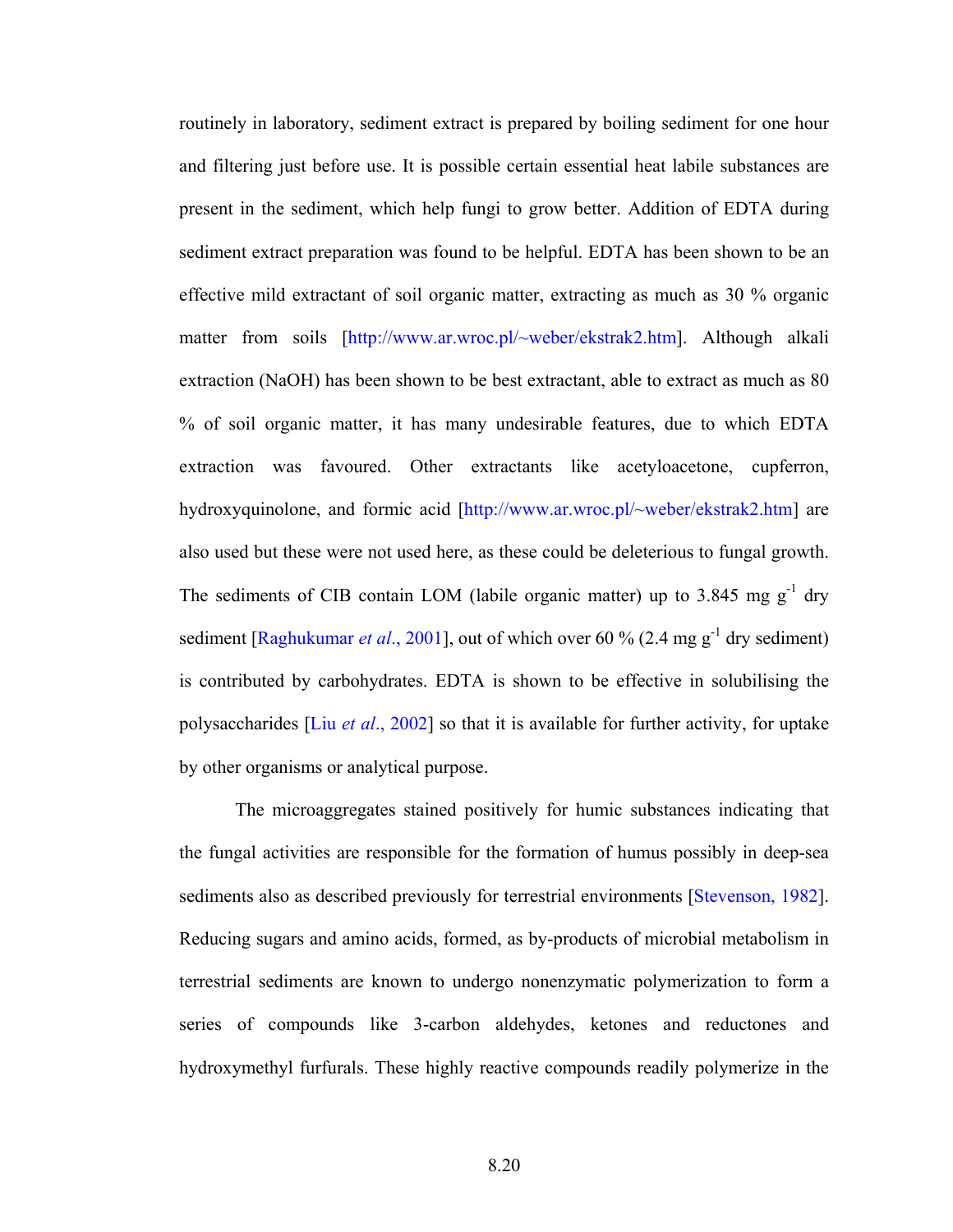presence of amino compounds to form brown-coloured products, constituting humus [Tisdall & Oades, 1982]. The humic material combines with soil particles to form microaggregates. Fungal hyphae further act as binding agents themselves to form macroaggregates by trapping fine particles into the microaggregates [Kandeler *et al.*, 1999]. Fungi or bacteria can thus remain protected in certain particle size classes [Suberkropp & Weyers, 1996]. Microaggregates in the present study also stained positive for polysaccharides and proteins. Cations such as  $Si^{4+}$ ,  $Fe^{3+}$ ,  $Al^{3+}$  and  $Ca^{2+}$ form bridges between particles in terrestrial microaggregates [Bronick & Lal, 2005]. The fungi, thus present, concealed inside these microaggregates, contribute to the nutrient cycling in the deep-sea habitat, by acting upon them from inside the aggregates. Fungi can be important for both the formation as well as stabilization of soil aggregates [Lynch & Bragg, 1985]. Although fungi are generally believed to be more effective at aggregate stabilization than other soil microflora, several studies have concluded that their primary contribution to aggregation is through hyphal entanglement of soil particles [Molope & Page, 1986]. But the polysaccharidemediated binding by fungi has also been shown equally effective [Aspiras *et al*., 1971; Burns & Davies, 1986]. This aggregation protects the soil organic matter within waterstable aggregates, which is an important, biotically regulated mechanism for accumulation and maintenance of organic matter in soil [Elliot, 1986; Gupta & Germida, 1988; Beare *et al*., 1994]. The results support the previous reports [Beare e*t al*., 1994] that fungi contribute significantly to the stabilization of soil aggregates, but the fungal biomass constitutes only a portion of the potentially mineralizable organic matter associated with aggregates, which is mineralized only upon aggregate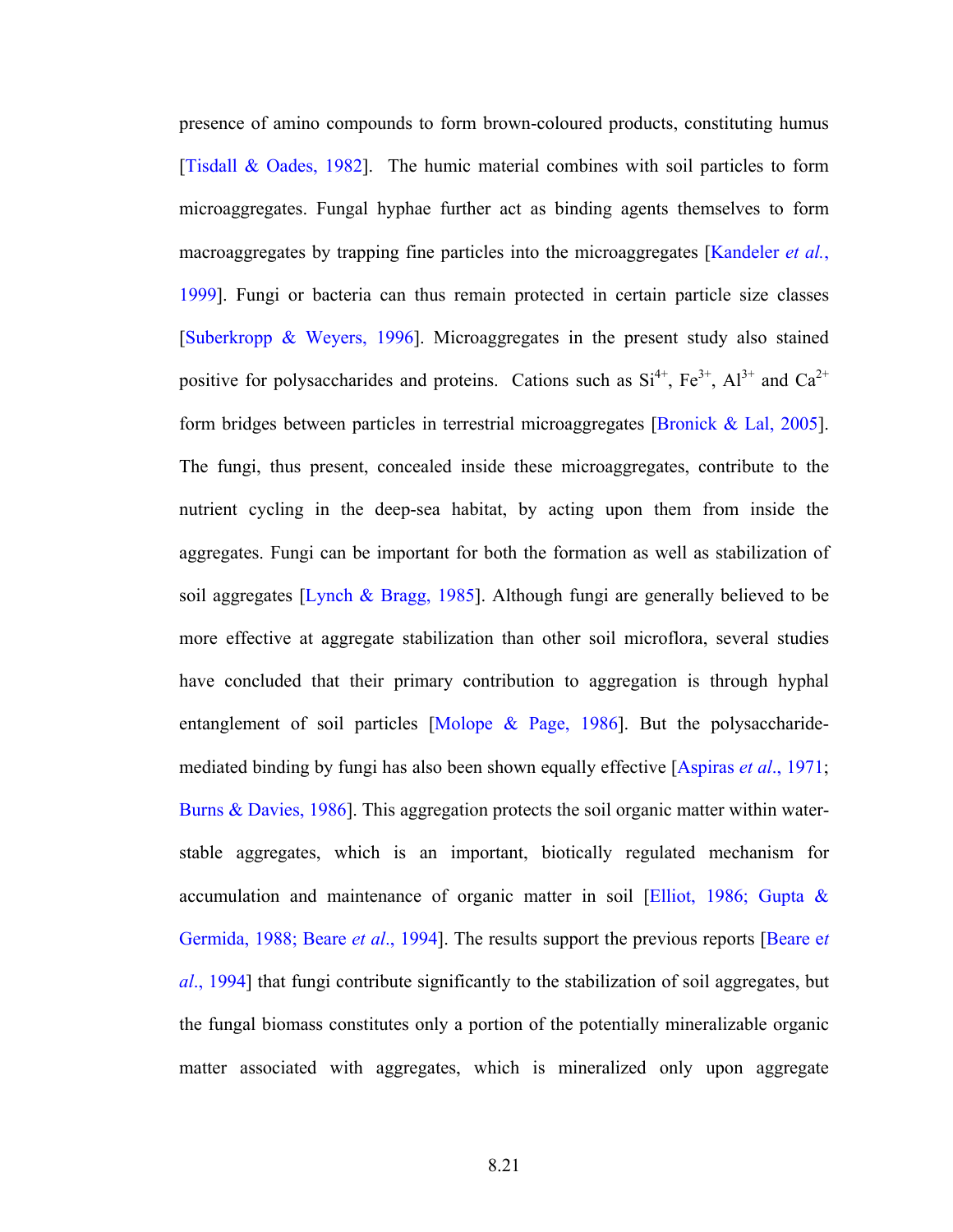disruption [Gupta & Germida, 1988]. This could also be the reason for increased sighting of fungi after treating the sediments with EDTA as reported here (Table 8.1).

The enzyme phosphatase in sediments has received considerable attention over the last years. Previous research indicates that it plays a crucial role in the cycling of P [Ayyakkannu & Chandramohan, 1971; Degobbis *et al.*, 1984; Kobori & Taga, 1979; Silva & Bhosale, 1990]. Sabil *et al.* [1994] found, in the sediment phase of the Venice Lagoon within an area of shallow water, the Palude della Rosa, that the immobilized enzymes, including phosphatase, showed marked heat stability and an increased resistance to environmental changes. They could be useful as diagnostic factors of the ecosystem, since their presence is related to the waste products and their life span is prolonged by their insolubilization. Thus, bioassessment can reveal long term effects on sediments after the cause of the impact has passed and is itself undetectable, making the temporal scale of the enzymatic response appropriate for pollution. Most of the time, high phosphatase activity corresponds to low total P and low inorganic P, but high organic P in the sediments [Silva & Bhosale, 1990]. Alkaline phosphatase activity (APA) is one of the parameters for describing the microbial activity in the sediments. Here it was tried to differentiate the contribution of fungi and bacteria towards the APA. The plain sediment without any additional nutrients showed very low APA. When the detritus was added, the APA increased 20-fold, indicating acute increase in microbial activity, typical of a 'feast and famine' deep-sea habitat, where the nutrient supply is mostly in the form of pulse, meaning sometimes available in plenty and sometimes not available for days together. APA was higher in the presence of antibacterial antibiotic, indicating a major share of fungi towards the APA. This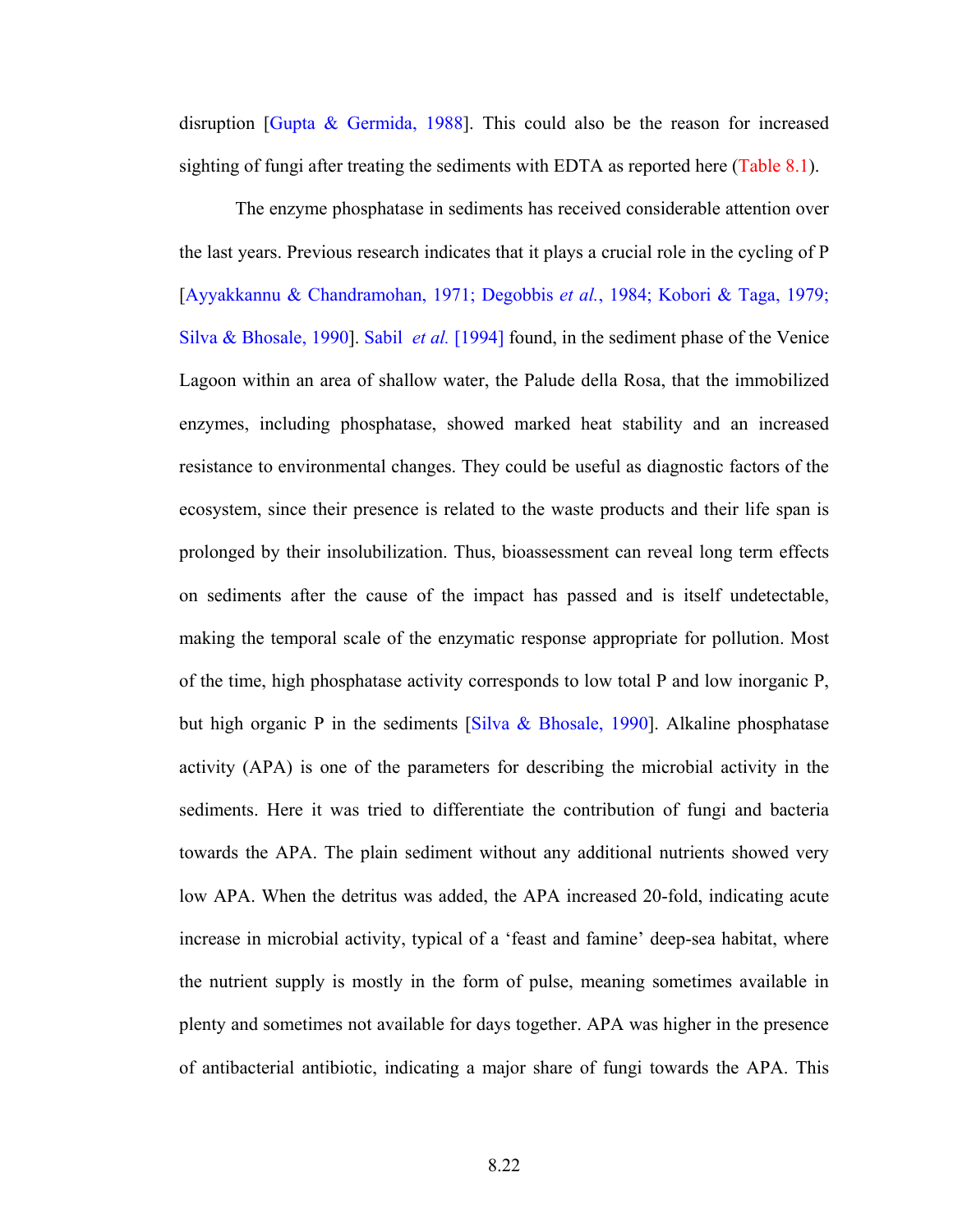indicates that fungi might play an important role in degradation of detritic material as reported in the terrestrial and mangrove environments [Newell, 1996; Ananda & Sridhar, 2004]. In contrast, addition of autoclaved artemia larvae and cysts had no effect on the APA. Protease enzyme might play a direct role in degradation of such animal detritus. The deep-sea fungal isolate #A4634, in the presence of antibacterial antibiotics showed a very high APA at both the pressures of incubation as compared to APA shown by deep-sea bacteria in the presence of fungicide, indicating that deep-sea fungus used could be contributing more towards APA than the deep-sea bacteria used.

 In conclusion, these studies suggest that fungi are present in abundance in deep-sea sediments and may play following major roles.

1) By virtue of a biomass of about 25 % of that of the bacterial standing crop [Raghukumar *et al*., 2001] as shown here, they form an important component of the microbial consortium and contribute substantially to carbon mineralization and sedimentary carbon on a global scale. The polymers of fungal cell wall melanin and chitin are not easily degradable whereas, phospholipids forming the main component of bacterial cell wall are readily degraded. Thus, in some instances, fungal C in terrestrial leaf litter is known to be about 26 times greater than that of bacterial sequestration [Okada *et al.*, 2005]. Fungal mediated C storage is expected to be more persistent in contrast to the bacterially sequestered one [Bailey *et al.*, 2002]. Understanding the relative contribution of C in the deep-sea sediments by fungi and bacteria may allow prediction of longevity of stored C in deep-sea sediments. Such a sequestration might be enhanced by the formation of aggregates composed of humic material, as demonstrated in the experiments that were carried out.